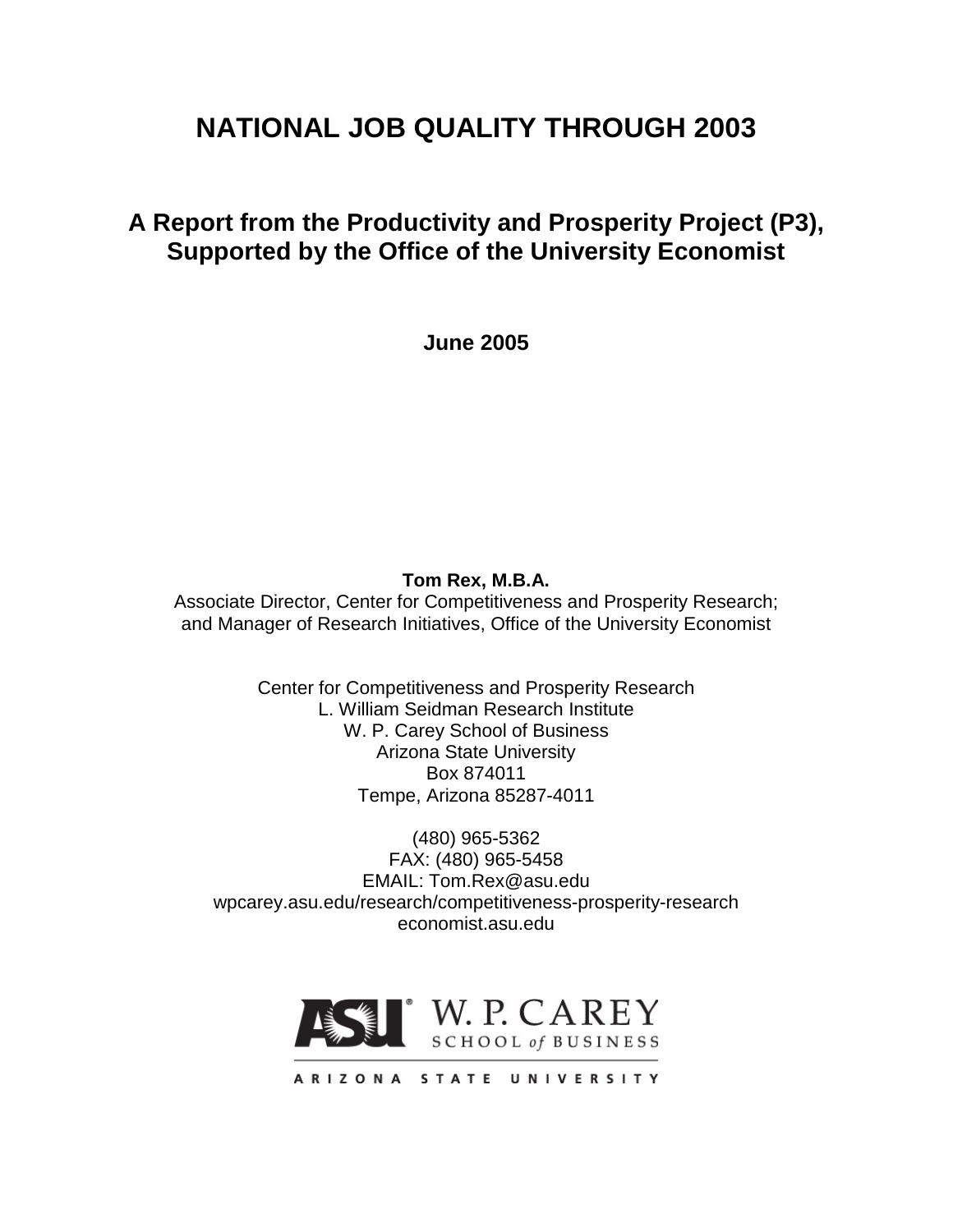# **TABLE OF CONTENTS**

| Summary                                      | 12 |
|----------------------------------------------|----|
| Introduction                                 | 2  |
| Literature Review                            | 3  |
| Methodology                                  | 4  |
| Comparison of Methodologies                  | 6  |
| Data                                         | 7  |
| <b>Results for the United States</b>         | 12 |
| Long-Term Change in Industrial Job Quality   | 13 |
| Change in Job Quality Between 2000 and 2003  | 15 |
| <b>Results by State</b>                      | 21 |
| Industrial Data                              | 21 |
| Occupational Data                            | 26 |
| <b>Overall Job Quality</b>                   | 31 |
| Average Wage After Adjusting for Job Quality | 34 |
| References                                   | 37 |

# **LIST OF TABLES**

| 1. Comparison of EPI Measure to Job Quality Score                       | $\overline{7}$ |
|-------------------------------------------------------------------------|----------------|
| 2. Comparison of Most Recent National Data by Dataset                   | 12             |
| 3. Comparison of Change in National Job Quality by Dataset              | 12             |
| 4. Change in National Job Quality Scores                                | 14             |
| 5. Change in National Job Quality Scores by Industrial Division         | 15             |
| 6. Change in National Job Quality Scores by Sector                      | 16             |
| 7. 2000-03 Change in National Job Quality Scores by Sector              | 17             |
| 8. 2000-03 Change in National Job Quality Scores by Industry            | 18             |
| 9. 2000-03 Change in National Job Quality Scores by Occupational Group  | 19             |
| 10. 2000-03 Change in National Job Quality Scores by Occupation         | 20             |
| 11. Industrial Mix in 2003 Ranked by State                              | 22             |
| 12. Change in Industrial Mix between 2000 and 2003 Ranked by State      | 23             |
| 13. Industrial Job Quality by State                                     | 24             |
| 14. Occupational Mix in 2003 Ranked by State                            | 27             |
| 15. Change in Occupational Mix between 2000 and 2003 Ranked by State    | 28             |
| 16. Occupational Job Quality by State                                   | 29             |
| 17. Overall Job Quality in 2003 Ranked by State                         | 32             |
| 18. Overall Change in Job Quality between 2000 and 2003 Ranked by State | 33             |
| 19. Average Wage and Job Quality by State                               | 35             |
|                                                                         |                |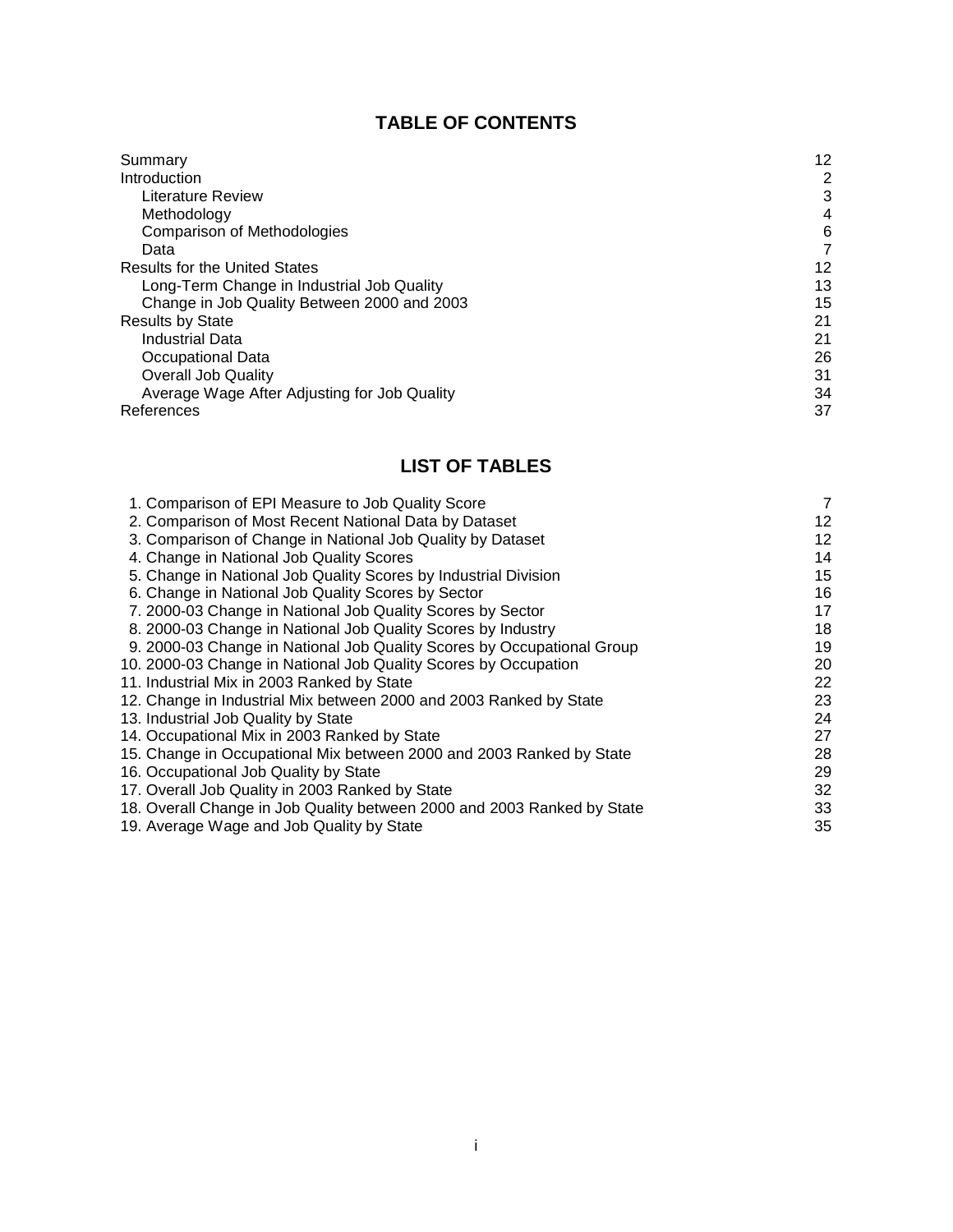#### **SUMMARY**

The quality of jobs in the United States became a national concern in the 1980s after a long period of losses of relatively high-paying manufacturing jobs and gains of frequently low-paying service jobs. National job quality remains a concern today, as witnessed by the debate in the 2004 presidential campaign.

A new measure of job quality indicates that the long-term trend has been toward lower-quality jobs in the United States, where quality is defined in terms of wages. Nationally, the rate of decline in job quality has been relatively modest. Had no erosion in job quality occurred between 1969 and 2003, the average wage in 2003 would have been 5 percent higher than the actual figure.

Losses in job quality occur during economic recessions and in the recovery phase following recessions. Job quality on average is flat during the middle and latter years of economic expansions.

The manufacturing sector has been a major cause of the national decline in job quality over the last 35 years. Many manufacturing industries pay above-average wages, but their workforces have declined as a share of total employment. In contrast, some low-paying industries, particularly in retail trade and services, have experienced strong employment growth.

Between 2000 and 2003 — a period marked by a recession in 2001 and a slow recovery that extended into 2003 — job quality nationally decreased at a rapid rate. A considerable number of jobs in high-paying management occupations were lost during this period.

Most states experienced a decline in job quality between 2000 and 2003, with few having a change that was much different from the national average. The best-performing states were the District of Columbia, Hawaii, Rhode Island, Wyoming and Alaska. Little pattern can be seen in the change in job quality over this period except that states with the weakest industrial mixes generally had the strongest gains in industrial job quality.

The highest job quality in the nation in 2003 was along the Atlantic Coast from Massachusetts to Virginia, with very strong job quality in the District of Columbia and Massachusetts. Outside of this region, the strongest job quality was in Illinois and Colorado.

Job quality was weakest in most of the mid-section of the country, stretching from the northern Rocky Mountains through the Great Plains and the South. However, the states with the lowest job quality were Nevada and Hawaii, both with a high percentage of low-paying tourism jobs.

The overall average wage is a measure of prosperity or well-being, but is not in itself a measure of job quality since job quality is just one of several factors — including cost of living, productivity, and desirability of an area — that affect the overall average wage. Little information on these factors is available by state. Adjusting for job quality reduces the state-bystate variation in wages. However, even after adjusting for job quality, the average wage still varies substantially by state.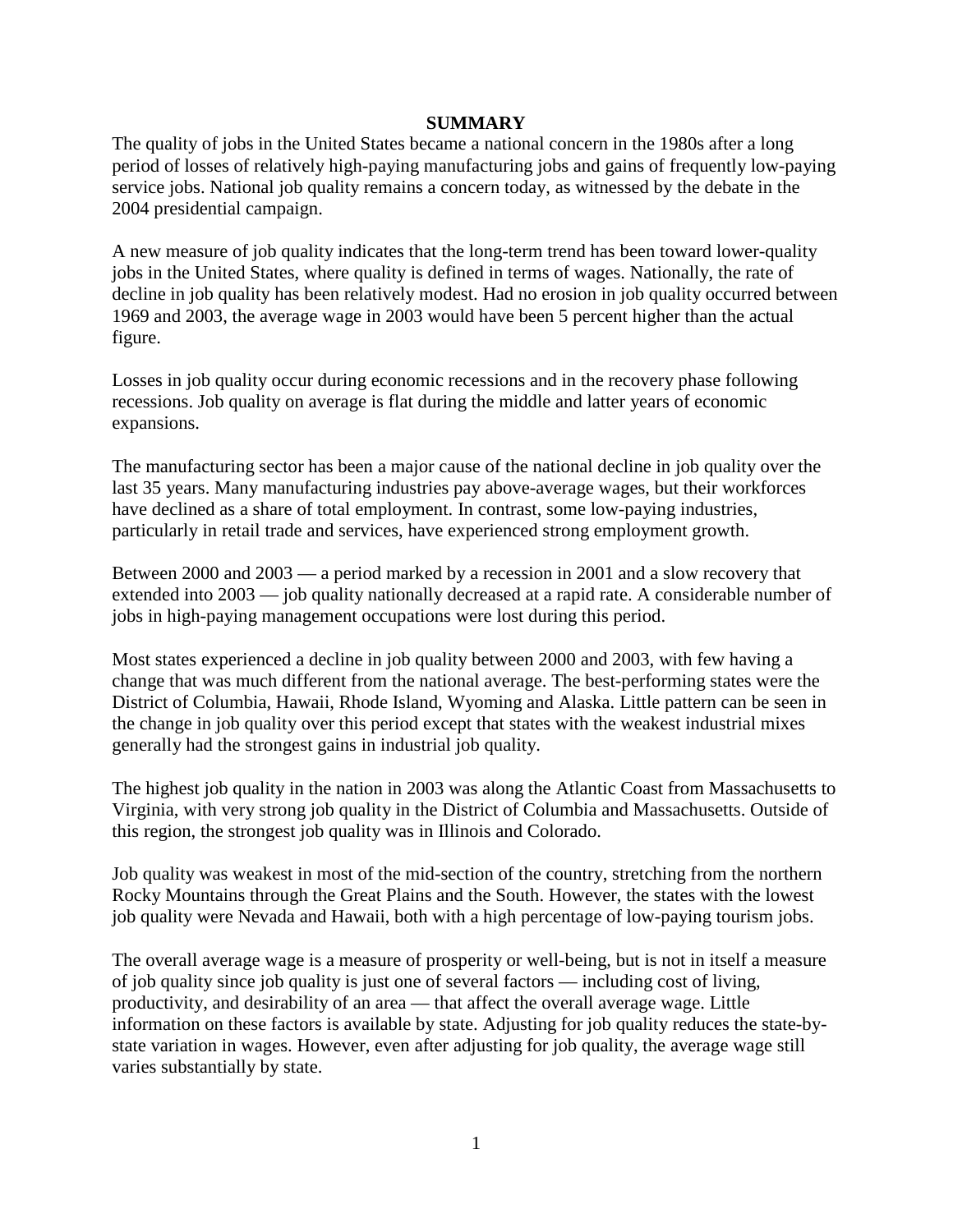#### **INTRODUCTION**

The analysis of the change over time in the nation's job quality has been plagued by data deficiencies and methodological shortcomings. This report addresses the methodological issues, presenting a new measure of job quality and the change in job quality over time.

The overall average wage is not by itself a good measure of job quality. While the overall average wage incorporates job quality, it also reflects such other factors as labor force supply and demand, perceived quality of place, productivity, and cost of living. Similarly, increases over time in the overall average wage do not necessarily indicate improvements in job quality. For example, technological innovations increase productivity and raise wages without any change in job quality.

Ideally, an analysis of job quality would be conducted using a microdataset of workers that includes numerous workforce characteristics, such as occupation, industry, wages adjusted for number of hours worked, and benefits. Microdata from the decennial census provide much of this type of information, but the 10-year gap between data points and changes in both the industrial and occupational classification systems between the last two decennial censuses greatly limits the use of this dataset.

A variety of other datasets are subject to other limitations, particularly that the data are presented in an aggregated fashion. Most provide data only by industry or by occupation, most do not adjust for the number of hours worked, and most provide data only on wages and salaries of wage and salary employees.

Data limitations become more serious for analyses made by state or other subnational levels of geography. Small sample sizes limit the analysis using decennial census microdata. Undisclosed industrial or occupational data significantly affect the analyses using other datasets, none of which provide both occupational and industrial data.

For most of the datasets analyzed in this project, job quality is measured either by occupation or by industry, using the share of total employment and the average wage in each industry or occupation. An overall estimate of job quality is derived from a combination of job quality by industry and job quality by occupation. Nationally, only the change over time in job quality is measured. By state, in addition to the change, job quality in a given year — expressed relative to the national average — also is presented.

The research for this report was conducted in two phases. The first phase analyzed the change in national job quality using multiple datasets, going back as far as 1970. In addition, the level and change in job quality was estimated for one state (Arizona). Some inconsistencies in the measurement of job quality exist across datasets. Complete results of this analysis, with a strong focus on Arizona data, are available in the report *Introduction to Job Quality in Arizona*, available at [http://economist.asu.edu/p3/job-quality.](http://economist.asu.edu/p3/job-quality)

The second phase analyzed data for all states but was limited to two datasets, one presenting industrial data, the other occupational data. Because of the limited availability of state data by occupation, the time period analyzed was restricted to the years 2000 and 2003. The level of job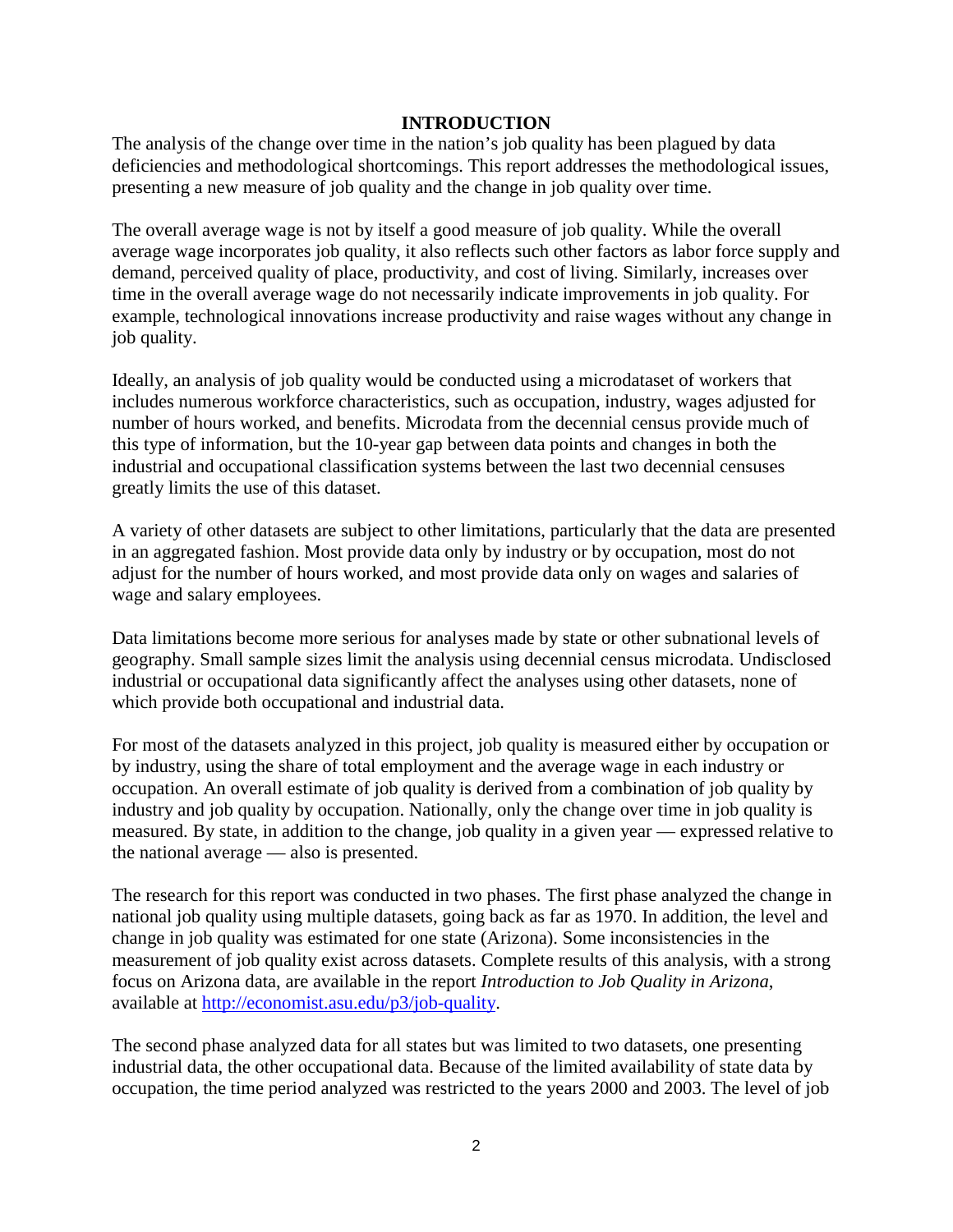quality in 2003 and the change between 2000 and 2003 are presented. The findings of the second phase are included in this report and its companion report *Arizona Job Quality Through 2003*, also available at [http://economist.asu.edu/p3/job-quality.](http://economist.asu.edu/p3/job-quality)

#### **Literature Review**

The first study of changes in national job quality was made by Bluestone and Harrison in 1986. They placed the categorical changes in employment into three groups — low, medium, and high earnings. They found that the proportion of low-wage workers rose between 1979 and 1985. However, using similar data and similar methods, Koster and Ross (1987, 1988) came to a contradictory conclusion.

Subsequent studies used similar methods, ranking categories (of occupations, industries, or a cross-tabulation of the two) by average wage (mean or median), breaking the distribution into two parts (above/below the median), three parts (above, near average, and below), quartiles, or deciles. The groupings (e.g. quartiles) were made by employment sectoral share, with the goal being to keep the sectoral share nearly equal across the groups. Among the studies using this method were three done by U.S. Bureau of Labor Statistics employees published in the *Monthly Labor Review* (Rosenthal, 1995; Ilg, 1996; Ilg and Haugen, 2000). The 1999 U.S. Department of Labor "Report on the American Workforce" also used this method, as did Wright and Dwyer (2000).

An important finding of the work done by the BLS is that the results vary depending on whether industrial or occupational data are used — national job quality generally has been found to be worsening by more based on industrial data than using occupational data. The BLS believes that a cross-section of occupational and industrial data provides the most reliable results. However, few such datasets exist, especially for geographic areas smaller than the nation.

The prevailing method of dividing the distribution of industrial or occupational categories into groups is simplistic, with results difficult to interpret since relative employment changes can vary widely by group in an erratic manner. As indicated by the contradictory results from Bluestone and Harrison and Koster and Ross, this method is sensitive to small changes in assumptions, methods, and data (Costrell, 1990).

More importantly, this method does not fully utilize all of the available data in the analysis. It does not recognize that the average wage can vary widely within a group. For example, even when splitting a distribution into deciles, a significant difference in the average wage exists across categories in the top (and bottom) decile.

A recent study again illustrates the method's problems. A national analysis of the change in job quality between 2001 and 2004 recently was conducted by the Annenberg Political Fact Check Project (FactCheck.org). A cross-tabulation of national industrial and occupational data from the Current Population Survey was used for 151 categories for which both wage and employment data were available. The average weekly wage in 2003 was used to rank the 151 categories. The categories were split into two groups based on the median wage figure. The results were striking: All of the net job growth both from 2001 to 2004 and from 2003 to 2004 (measured as of June of each year) was in categories with wages above the median.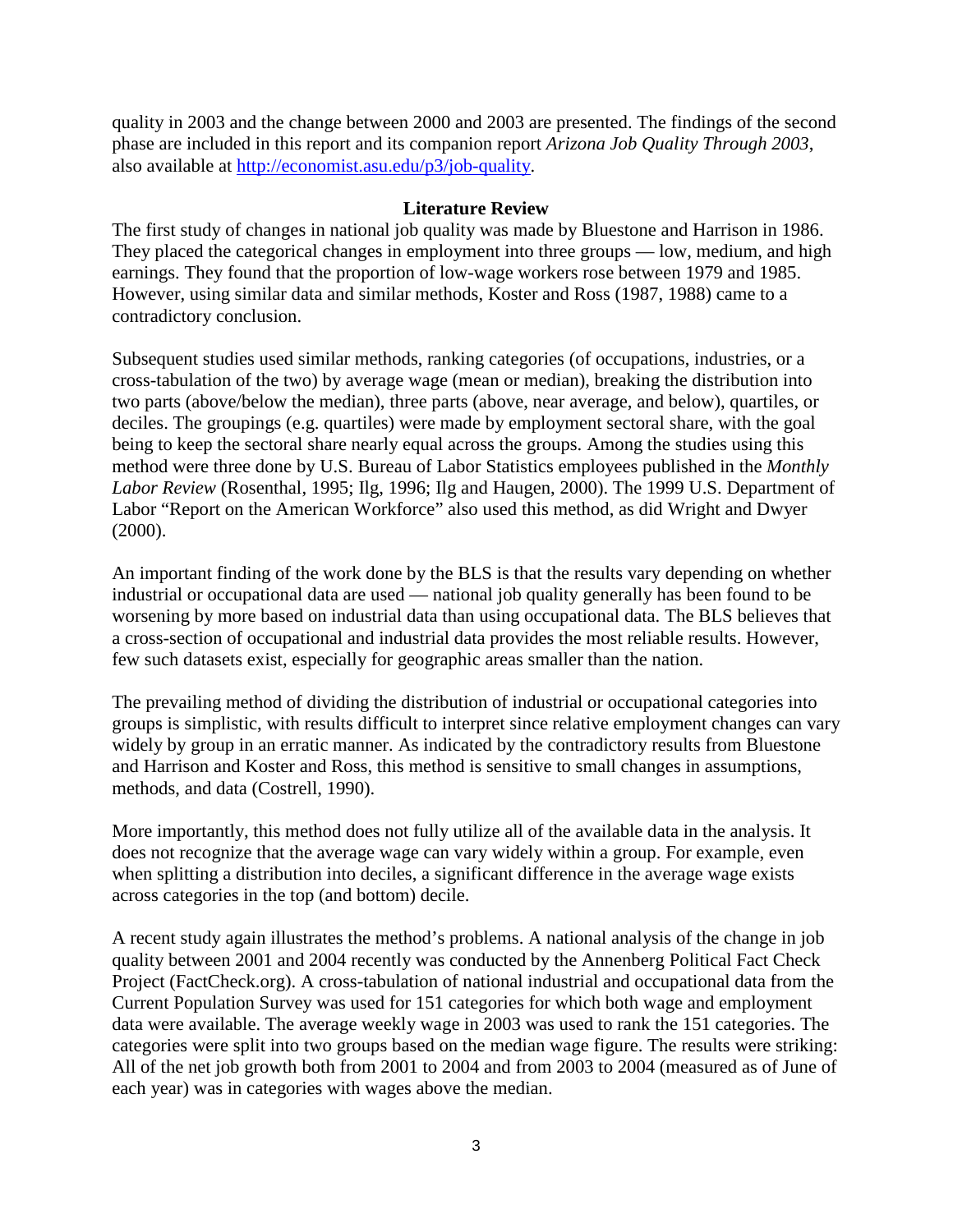Despite the seemingly overwhelming evidence of an improvement in job quality, a more sophisticated analysis by Gould et. al. of the Economic Policy Institute (Gould, 2004) of the same dataset results in the opposite conclusion for the three-year period: job quality worsened. The differing conclusions result from the Annenberg analysis not considering sectoral/occupational shares of employment and employment change and not incorporating the very large intragroup differences in wages in their simplistic above- and below-median-wage groups.

Thus, Annenberg's analysis did not consider that 11 of the 12 highest-paying categories lost jobs (employment in the 12th was flat), with a net loss of 716,000 jobs over the three years in these 12 categories. In contrast, five of the seven lowest-paying categories gained jobs, with a net gain of 734,000. One category with an average wage moderately above the median — professional occupations in the educational and health services sectors — had a three-year increase in employment of 1.38 million, which was greater than the overall increase of 1.07 million. In contrast, the category of production occupations in manufacturing (with earnings slightly below the median) lost 1.27 million jobs.

The methodology used by the EPI is similar to that used in this report (detailed in the next section), utilizing all of the available data. They split the 151 categories into two groups: those with gains in employment share and those with losses in employment share. In each group, a weighted share for each category was created using the total change in share for the group. By category, the weighted share was multiplied by the average wage, with this weighted wage summed over all categories in each group. For the three-year period, the weighted average wage of categories with gains in employment was 7 percent less than the weighted average wage of categories with job losses.

#### **Methodology**

Instead of ranking and dividing categories into groups, an overall measure of the change in job quality can be calculated, using all of the available data. The change in job quality (sometimes referred to as the "score" in this report) for the nation is calculated from formula (1), summing over all categories (industries or occupations):

## **(1) (change over time in categorical share of national employment) \* (ratio of the national categorical average wage to overall national average wage**   $-1$ <sup>\*</sup> 100.

The mid-point of the change in job quality score is zero; that is, categorical employment change that is exactly proportionate to employment shares results in a score of zero. A negative score indicates a deterioration in job quality while a positive score signals an improvement in job quality. The multiplication by 100 in the formula converts the results to percentages. For example, a job quality score of -0.5 indicates that deterioration in job quality had a downward effect of 0.5 percent on the overall average wage.

The wage data used in this calculation can be for either the first or last year of the time period being analyzed. (The first year has been used in this paper.) For short time periods, the choice of year results in only slightly different measures, but the differences may be significant when analyzing a long time period. An alternative for longer time periods in which annual data are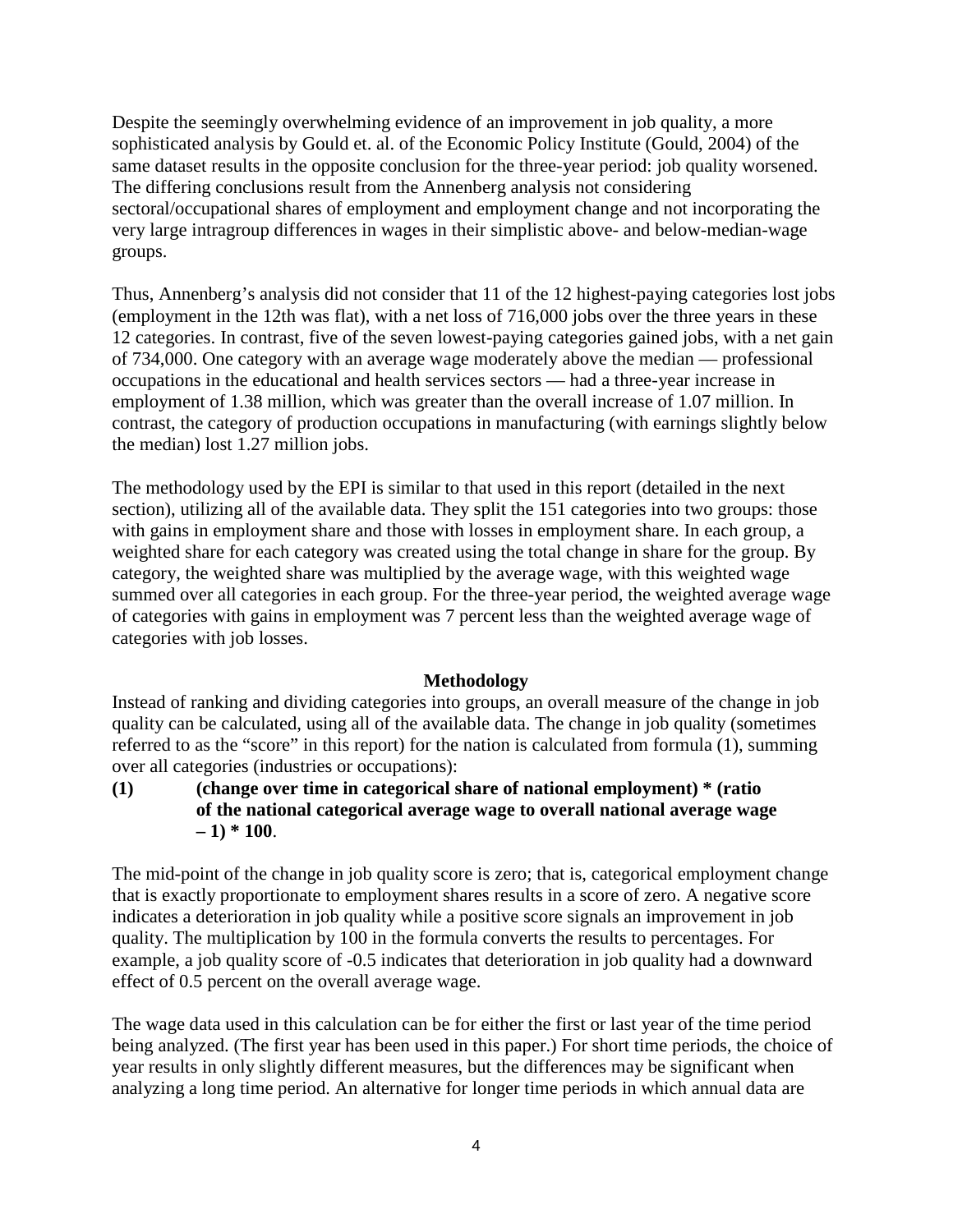available is to calculate the annual change in job quality, then to cumulate the annual scores. When annual data exist, the cumulation of annual scores is the preferred method since it allows the average wage data to be updated each year, rather than held constant.

A measure of job quality as of a point in time cannot be calculated for the nation. However, such a measure can be calculated for subnational areas, expressed relative to the national average. This measure of job mix (either industrial mix or occupational mix) is calculated from formula (2), summing over all categories:

# **(2) (difference in share of employment between the subnational area and the nation) \* (ratio of the national categorical average wage to overall national average wage – 1) \* 100**.

To isolate the effect of geographic differences in the employment structure, the average wage is held constant in the calculation of job mix by using national wage data. (Since local wages are not used, geographic differences in living costs and other factors that affect local wage levels do not distort the analysis.) For example, a job mix value of 2.5 indicates that the job mix in the local area raises the area's average wage by 2.5 percent relative to the national average.

The change in subnational job quality over time can be computed using any of three formulas. The simplest technique is to calculate the difference in job mix over time: use formula (2) to calculate the job mix value in each of two years and take the difference between the two job mix values. Geographic differences in living costs and other factors that affect local wage levels do not distort this calculation. Thus, it is the preferred method when the focus is to compare states.

If the focus is to examine one subnational area's performance over time, the change in job quality can be calculated from formula (3), which is the same as formula (1) except for substituting the subnational employment and average wage for the national figures:

# **(3) (change over time in categorical share of subnational employment) \* (ratio of the subnational categorical average wage to overall subnational average wage – 1) \* 100**.

When looking at only one geographic area, this method has the advantage of acknowledging the unique wage structure of the area.

The results from formula (3) can be considerably different from those of formula (2). In some industrial or occupational categories, the average wage (as a ratio to the overall average wage) in a subnational area may be much different from the national average. A large difference is more likely in categories with little employment in the subnational area, such that the mix of jobs within the category may be substantially different from the national average.

A third option to calculate the change in subnational job quality is to use formula (4), which substitutes national for subnational wages in formula (3):

**(4) (change over time in categorical share of subnational employment) \* (ratio of the national categorical average wage to overall national average wage – 1) \* 100**.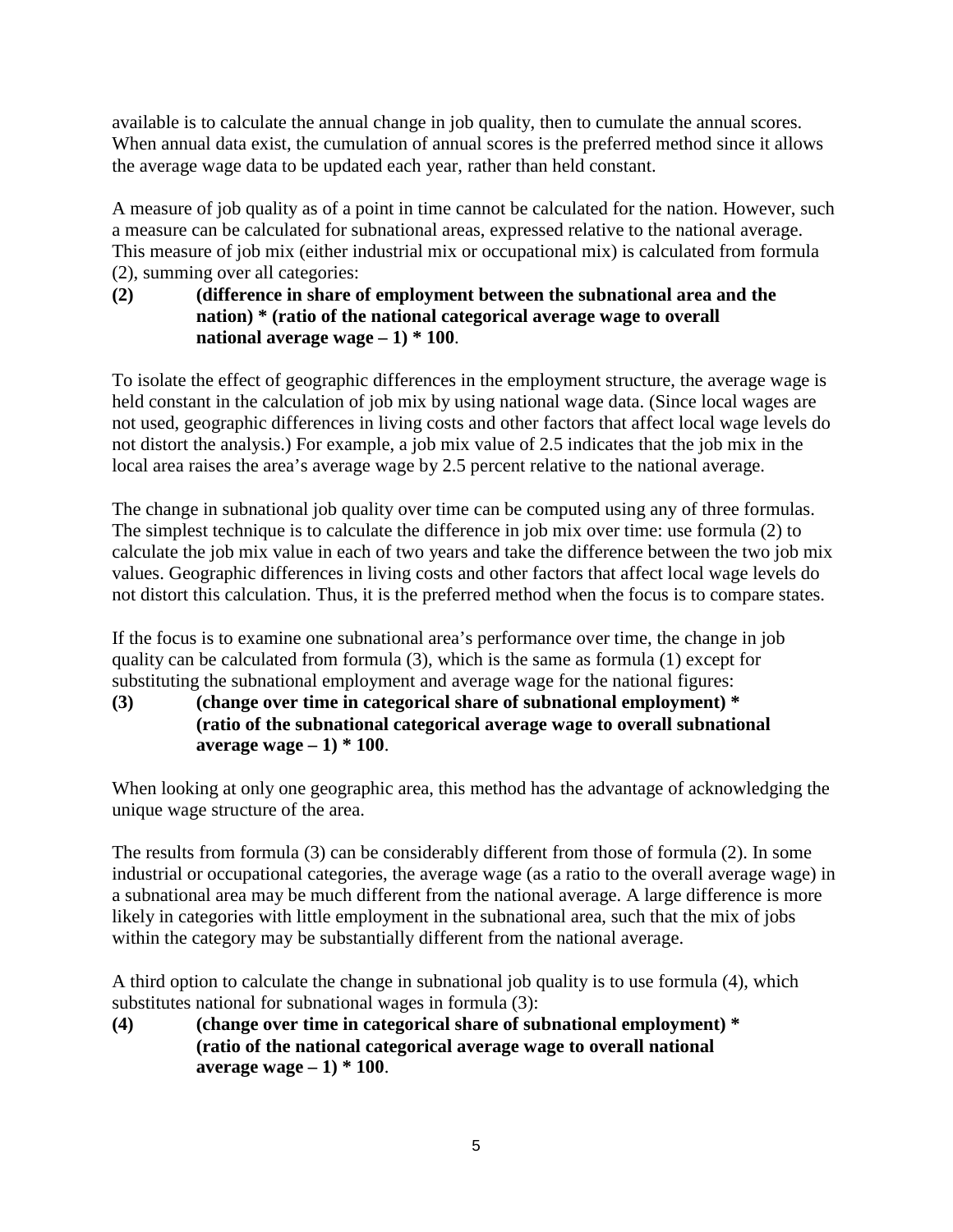The result differs from the change in job mix calculation — formula  $(2)$  — in part because it uses the average wage in just one year while the job mix calculation uses the wage data in each year.

Using any of the formulae, the overall job mix or change in job quality score can vary substantially depending on the amount of categorical detail used. For example, the national change in industrial job quality between 2000 and 2003 was –0.88 using broad sectoral data but –1.48 using detailed industrial data. Conceptually, the more detailed the data, the more robust the results will be. However, a practical limitation applies at subnational levels when using formula (3): if an industry or occupation has few employees, its average wage may be unrepresentative.

The job quality scores of individual categories can be used to identify the major contributors to the overall change in job quality. Faster-than-average growth in a higher-than-average-paying category results in a positive score, as does slower-than-average growth in a lower-than-averagepaying category. Categorical job mix values can be interpreted similarly.

#### **Comparison of Methodologies**

To compare the results from formula (1) to the calculation used by the EPI, two tests were run. First, formula (1) was applied to the Annenberg dataset used by the EPI. The job quality scores were calculated to be  $-0.09$  in 2002,  $-0.20$  in 2003, and 0.07 in 2004. Thus, job quality declined marginally in 2002 and 2003 and rose slightly in 2004. The three-year score was –0.21. (The 2003 average wage — the only figure supplied by Annenberg — was used in the formula for each time period. Thus, the scores for these three one-year periods sum to the three-year figure.) Thus, the two methods agree that job quality declined over the three-year period.

The second test used Bureau of Economic Analysis industrial data that are available back to 1969, for both national data and that of one state (Arizona). The long time series was split into several shorter periods corresponding to economic cycles and breaks in the time series. Applying the EPI calculation to the BEA data, the percent difference in the weighted wage between the expanding sectoral share group and the declining share group is presented in Table 1 for selected time periods.

The EPI measure and the score from formula (1) generally correspond closely: (1) the sign is always the same; (2) the rank order across the six time periods is similar for Arizona and the nation; and (3) the magnitude of the differential in the two measures generally is similar across the time periods (e.g. the EPI measure is 12 times greater than the score for the 1969-to-1974 period for Arizona).

Relative to the EPI measure, the use of formula (1) has the advantage of simplicity of the formula and ease of calculation in a spreadsheet. The results are easier to interpret. In addition, the categorical scores from formula (1) can be used directly to identify the categories with the largest positive and negative influences on job quality.

#### **Data**

Since all available datasets of employment and wages have significant but varying limitations (particularly for subnational areas), five datasets were examined in the first phase of this project. Three datasets present industrial data, one provides occupational data, and the fifth contains both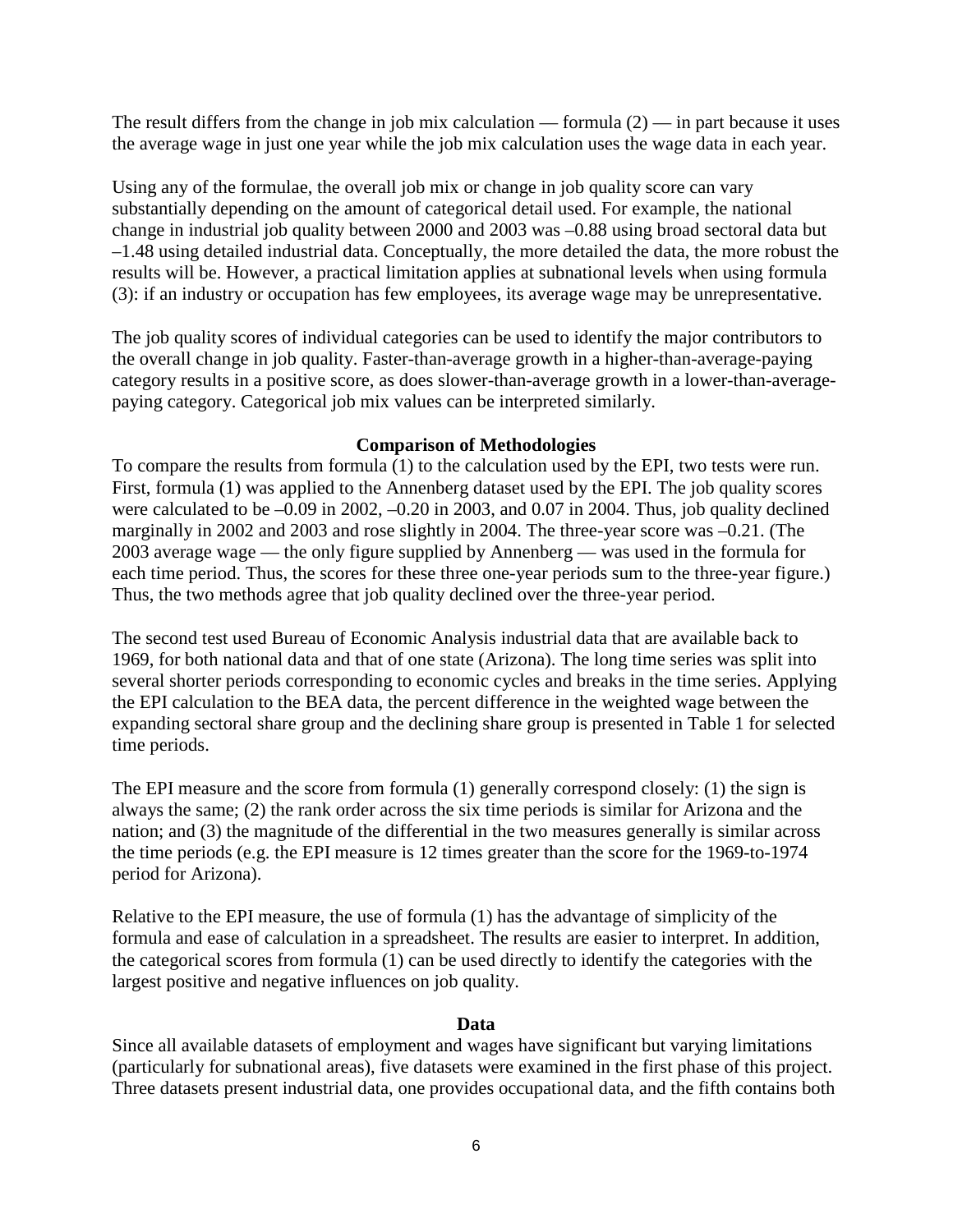#### **TABLE 1 COMPARISON OF EPI MEASURE TO JOB QUALITY SCORE**

|           | EPI     |               |                   | <b>Score</b> |               |                   |
|-----------|---------|---------------|-------------------|--------------|---------------|-------------------|
|           | Arizona | <b>Nation</b> | <b>Difference</b> | Arizona      | <b>Nation</b> | <b>Difference</b> |
| 1969-74   | 4%      | -6%           | 10%               | 0.32         | $-0.31$       | 0.63              |
| 1975-82   | -4      | -7            | 3                 | $-0.36$      | $-0.42$       | 0.06              |
| 1982-87   | $-15$   | -19           | 4                 | $-1.39$      | $-1.29$       | $-0.10$           |
| 1988-92   | $-25$   | $-17$         | -8                | $-1.55$      | $-0.72$       | $-0.83$           |
| 1992-2000 | $-10$   | $-10$         | 0                 | $-1.00$      | $-0.70$       | $-0.30$           |
| 2001-03   | $-25$   | -36           | 11                | $-0.90$      | $-1.08$       | 0.18              |

Source: Calculated from U.S. Department of Commerce, Bureau of Economic Analysis.

occupational and industrial data — but its latest data are for 1999. The second phase of the project used the occupational dataset and one of the industrial datasets to compare states.

Industrially, workforce data currently are categorized by the North American Industry Classification System (NAICS). The Standard Industrial Classification (SIC) was used prior to NAICS. Changes over time to the SIC, then the switch from the SIC to the NAICS, result in data that are not comparable over time.

The NAICS presents data hierarchically. The most detailed data are for industries (5- or 6-digit NAICS code). These are totaled into industry groups (4-digit), then into subsectors (3-digit), and finally into 20 (2-digit) sectors. The SIC used a similar system, grouping 4-digit industries progressively into 3-digit industry groups, 2-digit major groups, and 1-digit divisions.

The classification system for occupational data also has been revised, causing discontinuities in the time series. Currently, the Standard Occupation Classification (SOC) system is used. The SOC defines more than 700 occupations, which are combined into 22 major occupational groups.

A limitation to all government data is the withholding of data that violates the federal government's disclosure restrictions. To prevent the identification of data for a specific company, data are withheld if too few companies are represented in a given industry or occupation or if one company dominates the category. Data for a second category must be withheld, even if its disclosure restriction is not violated, so that the data for the first category cannot be calculated from available data.

This disclosure restriction has little effect on national data but a considerable impact on published data for most subnational areas. A substantial portion of the industrial or occupational data may be withheld from geographic areas with few employers. For this project, categories with withheld data were combined by sector or occupational group — the data for these aggregations could be calculated from the figures at the next higher level of industrial or occupational detail and figures for other categories at the same level.

#### **Bureau of Labor Statistics Occupational Data (OES)**

The Bureau of Labor Statistics (BLS), part of the U.S. Department of Labor, is the main provider of workforce data. The BLS produces various employment series.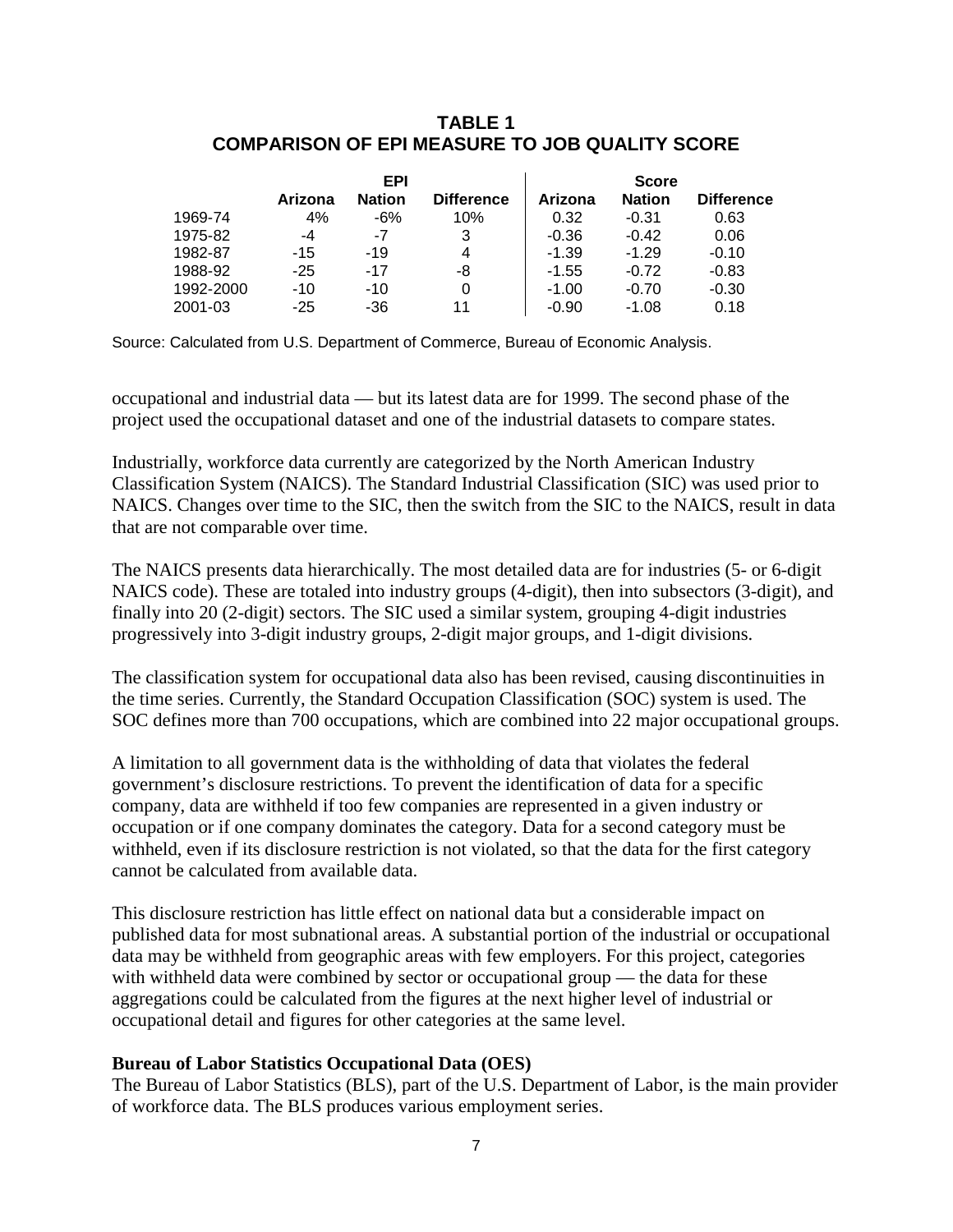Occupational data generally are perceived to be superior to industrial data when examining job quality. The Occupational Employment Statistics program (OES) is the only source of occupational data by state other than the decennial census. OES data are adjusted to full-timeequivalent status, but are based on a sample of employers. Moreover, a limited history of occupational data is available by state, with a discontinuity in 1999 when the SOC was adopted. The BLS currently conducts the OES survey semiannually; previously the data were collected annually. However, since employers are contacted only once every three years, fully comparable data exist only for three-year comparisons. For both phases of this study, data for 2003 were compared to those for 2000.

The national OES dataset contains 733 occupations, but the number available by state in both 2000 and 2003 ranges from 681 in California to 364 in Rhode Island and 313 in the District of Columbia. This number includes an aggregation of multiple occupations with withheld data within each of the 22 major occupational groups.

## **Bureau of Labor Statistics Industrial Data (ES-202)**

The unemployment insurance (ES-202) program — now called the Quarterly Census of Employment and Wages — provides data for the nation, states and counties. The ES-202 data are a census of all workers covered by the unemployment insurance program and provide the most detailed industrial data. The wages of part-time workers are not adjusted to full-timeequivalent status. Historical data were recalculated by the BLS based on the NAICS, resulting in a consistent time series from 1990 through 2003. Full industrial detail is available from the ES-202 program, but considerable data are withheld and workers not covered by the unemployment insurance program are not included. The unclassified category — establishments for which the NAICS industry is unknown — was excluded from the dataset used for this project.

The first phase of the study used the entire 1990-to-2003 time series. The second phase was limited to 2000 and 2003 to match the years available from the OES. The national ES-202 dataset includes 1,170 industries, but the number available by state in both 2000 and 2003 ranges from 1,053 in California to only 263 in Wyoming and 242 in the District of Columbia.

The goal of this project was to retain as much industrial detail as possible, so six-digit industries are the unit of analysis. However, because of the intensive data collection and manipulation that was necessary, a compromise was made in that all withheld six-digit industries were combined for each two-digit NAICS sector, rather than using the intermediate three-digit and four-digit subsector and industry group data.

In a few states, even sectoral data were withheld. In these states, the undisclosed sectoral total was combined with the unclassified category (which also was withheld). Otherwise, the unclassified category was excluded from the analysis.

(The most commonly used BLS employment by industry series — monthly estimates from a survey of employers ['790' program] — was not included in this study. The main advantage of the 790 series is its timeliness; disadvantages stem from its survey nature and incomplete coverage of employment. In addition, the data have limited industrial detail and inconsistencies over time because of changes in the industrial classification system.)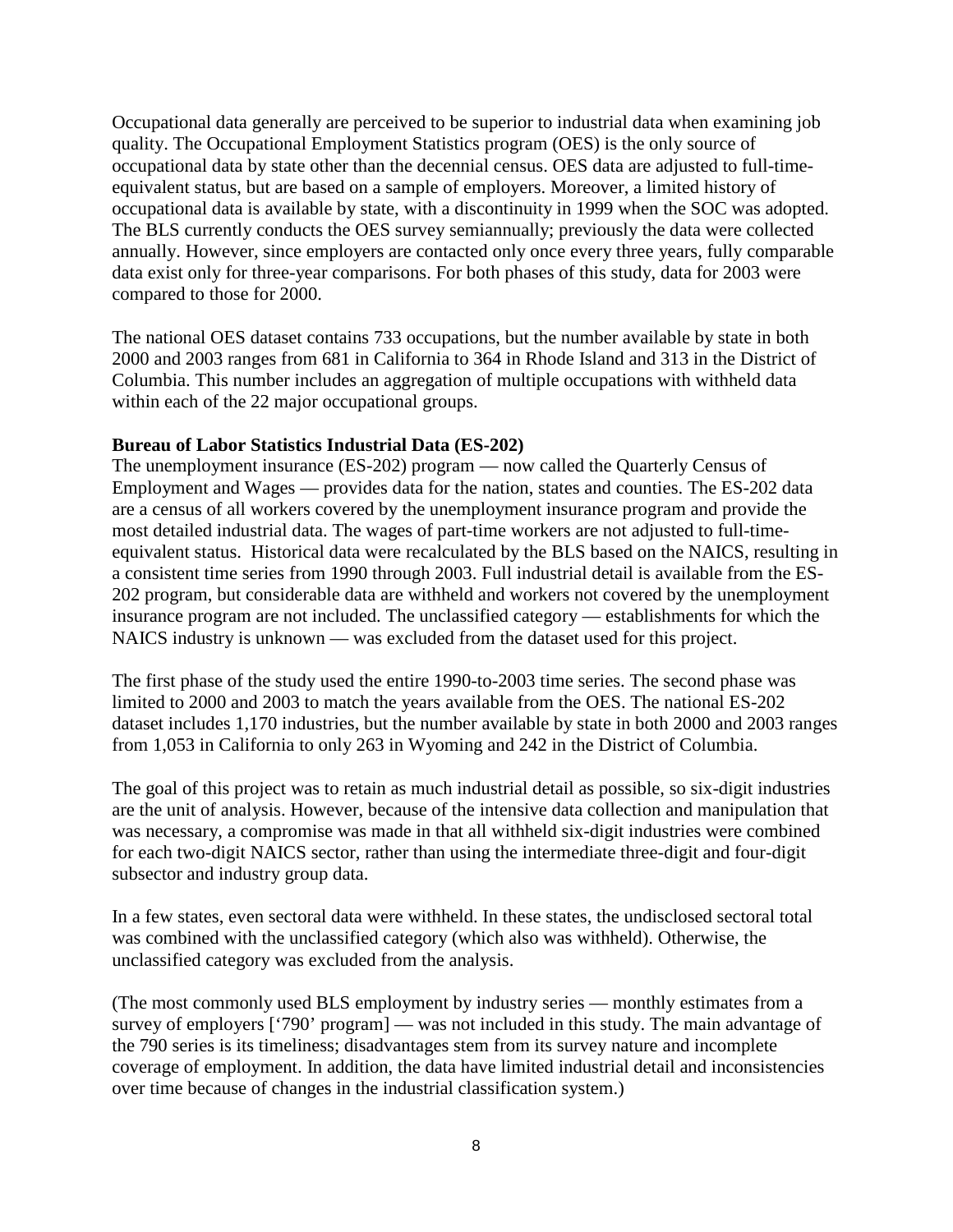#### **Bureau of Economic Analysis (BEA)**

The BEA, a part of the U.S. Department of Commerce, provides annual employment, wage and salary, earnings, and personal income data for the nation, states, and counties. The primary source of the BEA data is the ES-202 dataset produced by the Bureau of Labor Statistics, but the BEA adds estimates for those employers not covered by the ES-202 program, thereby producing a more complete dataset. In addition to this broad coverage, an advantage of using the BEA dataset is its relatively lengthy time series, from 1969 through 2003. However, inconsistencies in the time series exist in 1975 and 1988 when updates to the SIC were implemented. The NAICS was implemented in 2001, causing a discontinuity: industry data prior to 2001 cannot be compared to 2001 or later data.

A serious limitation of the BEA data is that only an intermediate level of industrial detail is available, generally corresponding to the 2-digit SIC and 3-digit NAICS. The number of available categories is 74 for the SIC data and 94 for the NAICS data. Even at this moderate level of detail, some data are withheld in some states. Because of the limited sectoral data, this dataset was not used in the second phase of this project.

The BEA recently released compensation data for wage and salary workers, with history back to 1998 (the 1998-to-2000 data are by SIC). In the first phase of the project, three measures of industrial mix and change in job quality were calculated from the BEA data for the 2001-to-2003 period: (1) the average wage (the primary measure used in this report) is computed from wage and salary disbursements and wage and salary employment; (2) average compensation — also for wage and salary employment — adds several other types of compensation to wages and salaries: employer payments for pension plans, group health and life insurance, government social insurance, and other supplemental payments; and (3) average earnings adds proprietors' income and other compensation to wage and salary compensation for all workers. Little difference was found across the three measures on the national or Arizona change in job quality in 2002 and 2003.

#### **Census Bureau County Business Patterns (CBP)**

The U.S. Census Bureau, part of the U.S. Department of Commerce, annually reports establishment, employment, and payroll data for the nation, states, and counties. Full industrial detail is available for most sectors, but the public sector, farming, and certain other industries are not included in this dataset. In most subnational areas the employment and payroll data are withheld for many industries and higher-level NAICS categories. The latest data are for 2002.

The conversion to NAICS occurred in 1998 in this series, in contrast to 2001 in the BEA series. To take advantage of the longer NAICS series, the 1998 and 2002 data from CBP were analyzed in the first phase of this study. The intermediate years (1999 through 2001) were not included because of the processing time. Like the ES-202 dataset, the unclassified category was excluded. Because of the significant size of the industries not included in the CBP dataset, an alternative version of the dataset — that adds BEA data for the missing industries — also was used in this project.

Results from this dataset were somewhat inconsistent with those from the BEA and ES-202 datasets. Because of this and its data limitations, this dataset was not used in the second phase.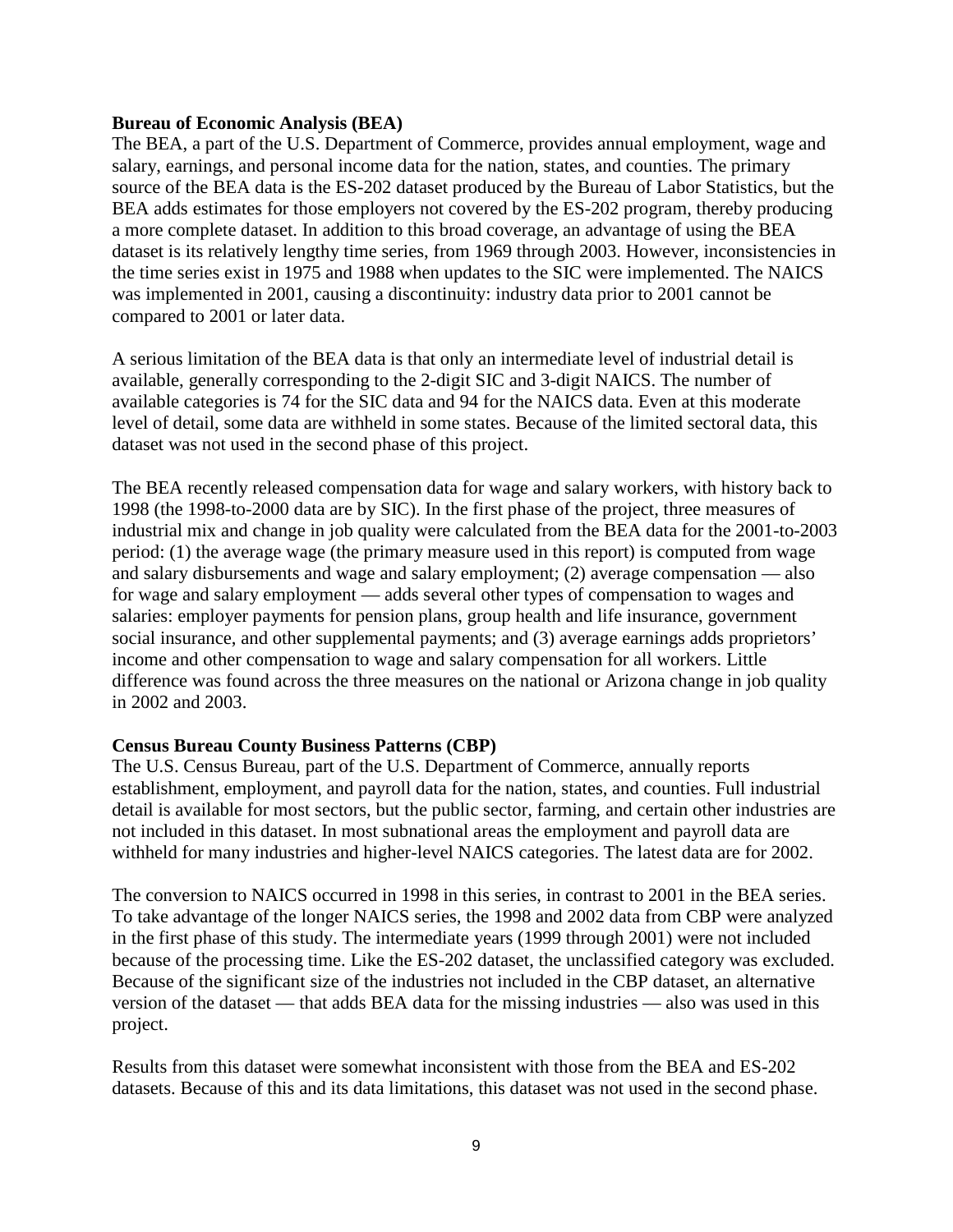#### **Census Bureau Decennial Census (PUMS)**

The Public Use Microdata Sample is a very different dataset from the others used in this study. PUMS provides raw data by person for a multitude of variables (including both industry and occupation), while in the other datasets a limited number of indicators (such as employment or wages) are already aggregated into industrial or occupational categories.

Four measures of employment and wages were created from the PUMS dataset for 1999 (much of the economic data in the decennial census is for the prior year, e.g. 1999 from the 2000 census) in the first phase of this project. In order to match the PUMS results to those of other datasets, one measure limits the analysis to people who had wage and salary income, with no consideration to how much the person worked during the year (since most of the other datasets do not adjust the wage figures for the number of weeks worked during the year or the average number of hours per week worked). The second measure adds self-employment income to wages and salaries to obtain a measure of earnings. Each of these two measures then were adjusted to full-time equivalency: the wage and salary income or earnings figure was divided by the approximate number of hours worked in the year (obtained from the number of weeks worked in 1999 and the average number of hours per week worked), then this hourly wage was multiplied by 2,080 hours. Conceptually, the full-time-equivalent measure of earnings — the most comprehensive of the four measures — is superior to the others. It was the only measure used for the 1989 data. Modest differences in the job mix for Arizona in 1999 were calculated across the four measures.

The Census Bureau combined some industries prior to producing the PUMS file, so that 264 industries are available from the 2000 census (243 from the 1990 census). Occupations were similarly combined, so that 473 are available for 2000 (504 for 1990).

PUMS has several shortcomings: it is available only every 10 years, both the industrial and occupational codes differ between 1990 and 2000 so that the job quality score cannot be calculated (meaning that PUMS is useful only to estimate job mix by state in 1989 and 1999), it is only a 5 percent sample of the population, and it uses an alternative definition of public sector employment. (Most datasets put all public-sector employees in the government sector. The alternative classification assigns most public-sector employees to other sectors, with the remainder placed in the public administration sector). Further, the accuracy/validity of the responses provided by individuals who completed the long-form of the decennial census cannot be verified.

In terms of this project, the accurate reporting of earnings, industry, and occupation in the decennial census is of key importance. On the 2000 census long-form questionnaire, respondents were asked to provide the name of their employer and the "kind of business or industry." Census Bureau personnel used this information to assign the NAICS industry. Similarly, respondents were asked to state the "kind of work" and the "most important activities or duties," which were used by the Census Bureau to assign the SOC occupation.

Both the industrial structure and occupational structure reported in the decennial census are considerably different from those of other datasets. These differences are reflected in the results, where estimates of average wage and job quality from the PUMS data are not consistent with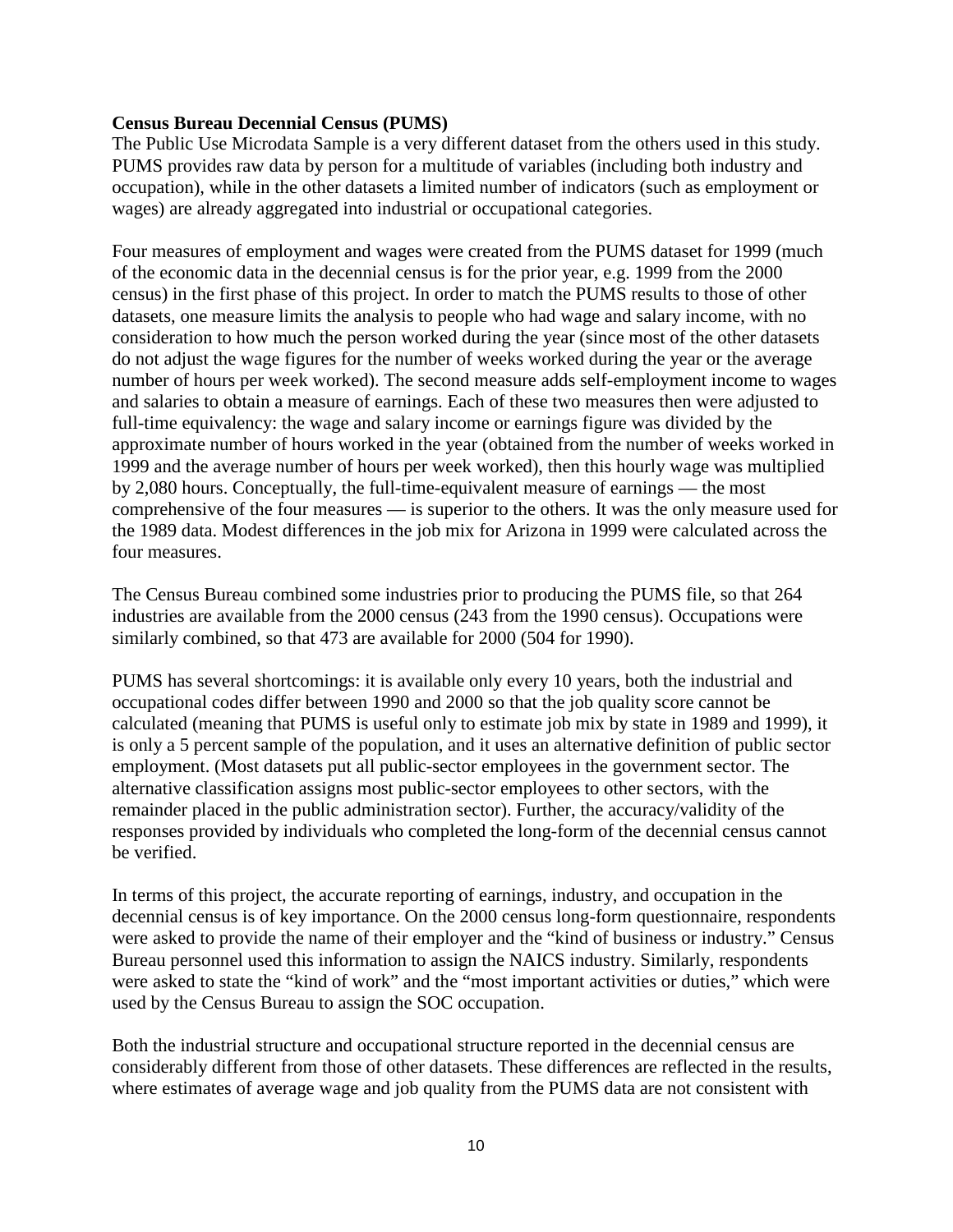those of other datasets, even when the unadjusted wage and salary measure from the PUMS dataset is used for the comparison.

The ES-202 dataset can be used to calculate sectoral employment based on the public administration classification as well as on the government classification. Relative to the ES-202 public administration data for 1999, the 1999 census data report a much lesser share of the workforce employed in the administrative support sector, with other lesser shares in accommodation and food services, management of companies, and retail trade. A greater share of the workforce was in the construction, educational services, and other services sectors.

The census 1999 occupational data were compared to the OES data (for 2000). The census considerably underreported food preparation and serving and administrative support occupations, with lesser shares also in the transportation and material moving and production occupational groups. Census shares for the management group were much higher, with higher shares also in business and financial occupations.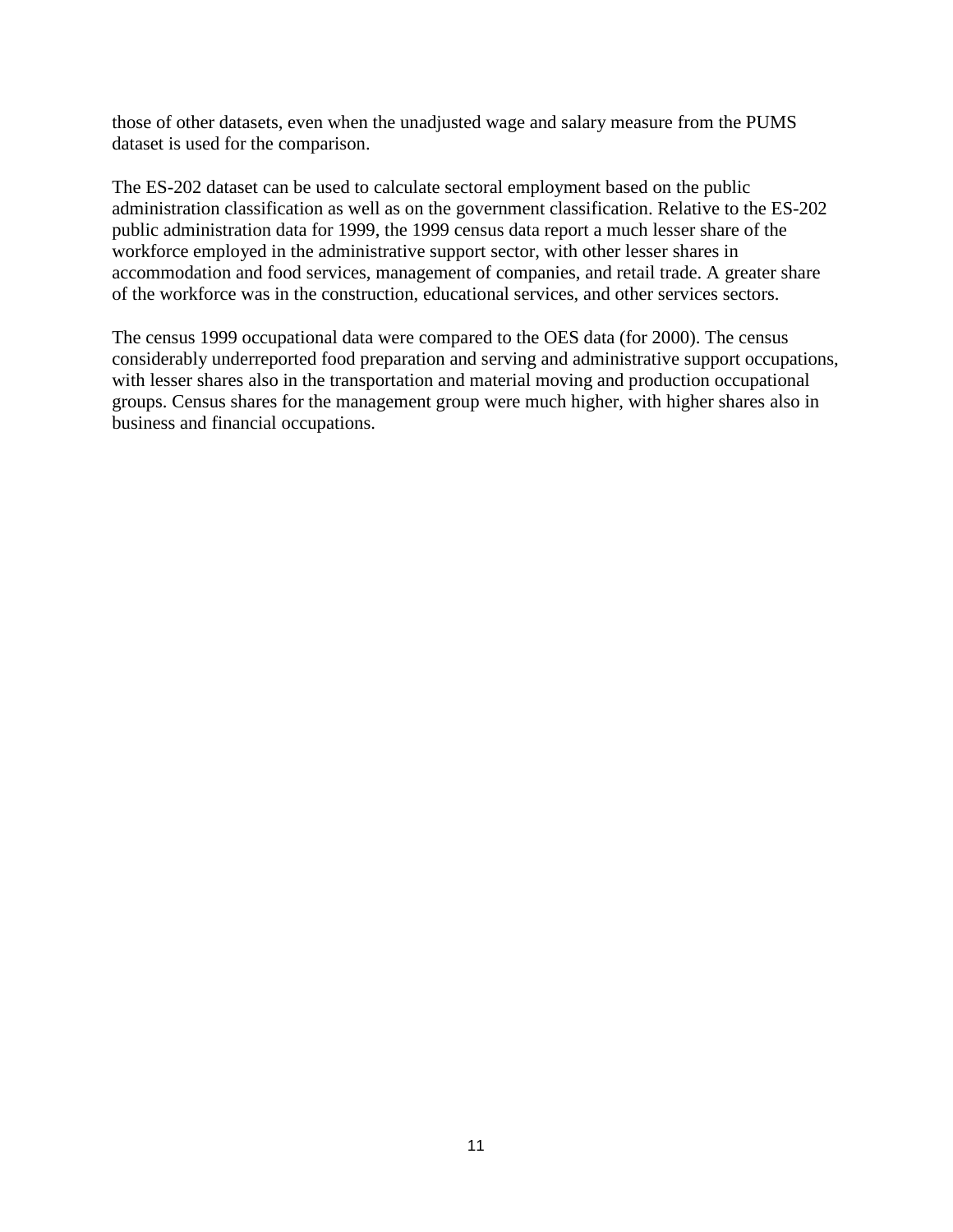#### **RESULTS FOR THE UNITED STATES**

The first phase of this project measured the change in job quality nationally and in one state (Arizona) as well as the job mix for the state from each of five datasets. Because of the many content and measurement differences across the datasets (see for example Table 2), the results vary somewhat by dataset.

Generally, results from the BEA, ES-202, and OES datasets are similar in terms of average wage, ratio of the Arizona average wage to the national average, job quality, and the change in job quality. Results from CBP differ: the average wage is lower, the Arizona average wage is lower relative to the national average, Arizona's industrial mix value is lower, and the change in job quality nationally and in Arizona are somewhat different from those of the other datasets. Supplementing the CBP with BEA data reduces the differences in results relative to the other datasets, but the CBP results still are not in line with those from other datasets. See Table 3 for a comparison of national results.

### **TABLE 2 COMPARISON OF MOST RECENT NATIONAL DATA BY DATASET**

| <b>Employment</b> | <b>Average Wage</b> |
|-------------------|---------------------|
| 137,137,000       | \$37,154            |
| 127.795.829       | 37.765              |
| 112.400.654       | 35,098              |
| 127.420.170       | 36.520              |
|                   |                     |

Sources: U.S. Department of Commerce, Bureau of Economic Analysis (BEA); U.S. Department of Commerce, Census Bureau (CBP); U.S. Department of Labor, Bureau of Labor Statistics (ES-202 and OES).

#### **TABLE 3 COMPARISON OF CHANGE IN NATIONAL JOB QUALITY BY DATASET**

|              | <b>ES-202</b> | <b>BEA</b> | $CBP*$ | OES**  |
|--------------|---------------|------------|--------|--------|
| 1998-to-1999 | $-0.1$        | $-0.2$     |        |        |
| 1999-to-2000 | $-0.0$        | 0.1        |        |        |
| 2000-to-2001 | $-0.1$        |            |        |        |
| 2001-to-2002 | $-0.4$        | $-0.7$     |        |        |
| 2002-to-2003 | $-0.3$        | $-0.4$     |        |        |
| 1998-to-2002 | $-0.6$        |            | 0.3    |        |
| 1991-to-2000 | $-1.1$        | $-0.9$     |        |        |
| 2000-to-2003 | $-1.5$        |            |        | $-0.9$ |

\* Adjusted for missing industries

\*\* Based on occupational data, other measures based on industrial data

Sources: Calculated from U.S. Department of Commerce, Census Bureau (CBP) and Bureau of Economic Analysis (BEA), and U.S. Department of Labor, Bureau of Labor Statistics (ES-202 and OES).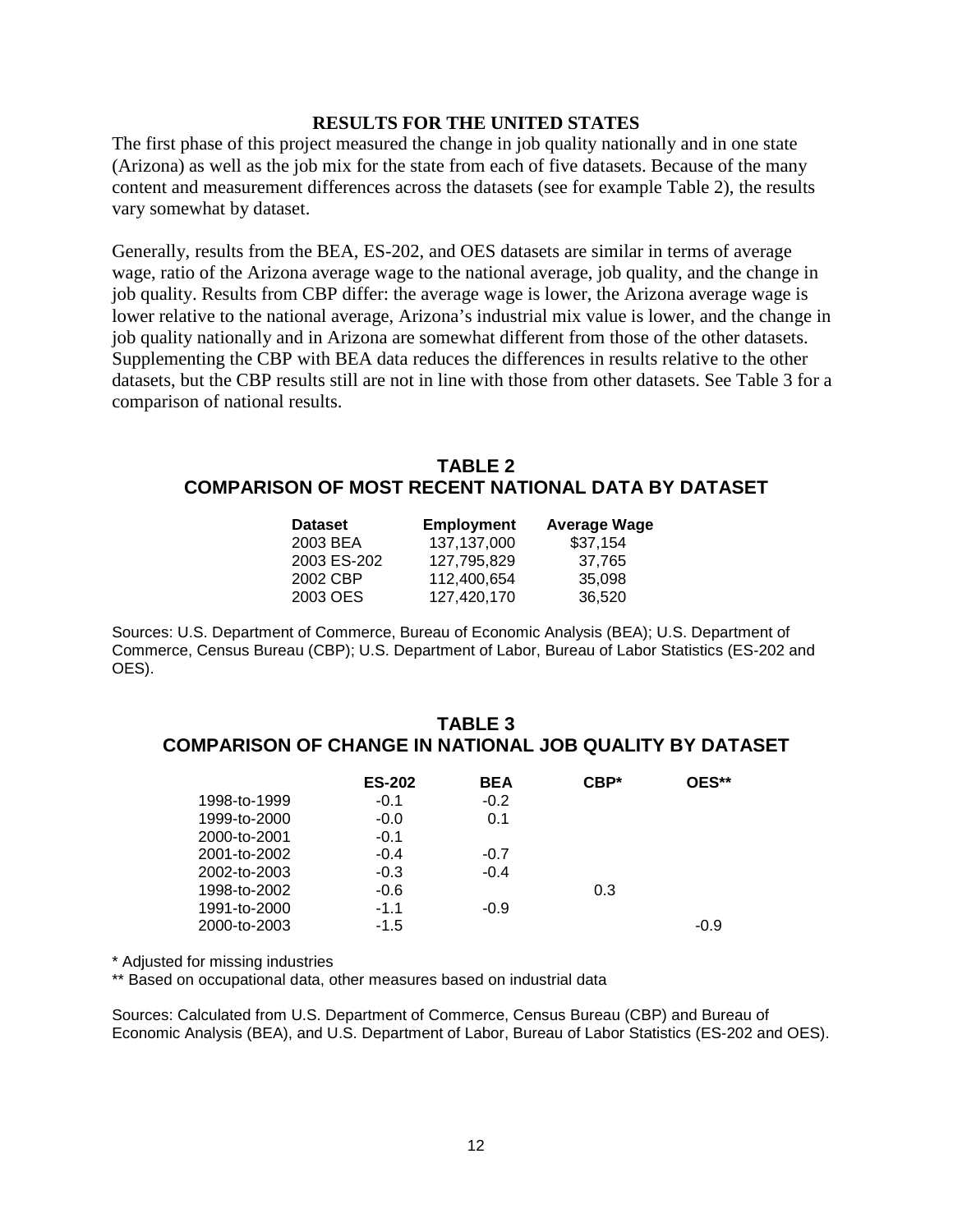The remainder of this section presents results on the national change in job quality. Long-term changes in industrial job quality were estimated using BEA data (since 1969) and ES-202 data (since 1990). To match the results to the second phase, the change in national job quality between 2000 and 2003, both industrially and occupationally, is presented.

#### **Long-Term Change in Industrial Job Quality**

Annual changes in job quality scores as well as scores for selected multi-year periods have been produced from the BEA data. Changes in the industry classification system — the 1972 SIC implemented by the BEA in 1975, the 1987 SIC implemented by the BEA in 1988, and the switch to NAICS implemented by the BEA in 2001 — result in inconsistencies in the time series. Scores were produced for 1975 and 1988, but caution is urged in their interpretation. It is not possible to produce a score for 2001. The selection of multi-year periods correspond to the economic cycle except that the unavailability of data for 2001 consistent with earlier years causes the 1991-to-2001 economic cycle to be shortened by a year. Scores were calculated for 1969-to-1975, 1975-to-1982, 1982-to-1991, 1991-to-2000, and 2001-to-2003 using the cumulation of years technique (see Table 4).

A strong relationship exists between the job quality score and the stage of the economic cycle. On average, job quality declines during recessionary and recovery periods. Job quality is flat during the middle and latter years of economic expansions. During the 1969-to-1975 and 1975 to-1982 economic cycles, gains in job quality occurred during middle years of the cycles but losses during recessions were significant. During the 1982-to-1991 and 1991-to-2001 cycles, small losses in job quality occurred even during the middle years of the expansions but declines during recessions were modest. (However, decreases in recovery years — including 2002 and 2003 — were as large as in prior cycles.)

During each of the four economic cycles between 1969 and 2001, job quality decreased. The least decline occurred during the 1975-to-1982 cycle. The biggest drop was in the 1982-to-1991 cycle. However, when considering the number of years in each cycle, little difference in the annual average rate of loss of job quality across the economic cycles has occurred.

Since the end of the latest recession in 2001, job quality has dropped, with the declines in both 2002 and 2003 larger than the historical norms for the first and second years of recovery. The national scores for 2002 and 2003 are somewhat larger than those from the Annenberg dataset, with each dataset showing declines in the nation's job quality in both years.

Over the entire 1969-to-2003 period, job quality declined in 22 of 33 years. The annual scores have ranged from 0.5 to -0.7, with the lowest score occurring in 2002. If job quality were the same in 2003 as in 1969, the average wage in 2003 would have been 4.6 percent higher.

As a means of summarizing the detailed industrial data, the categories were aggregated back to the SIC divisional level for each of the four multi-year periods through 2000 that the BEA has reported using the SIC (see Table 5). Manufacturing was a major cause of the decline in job quality throughout the 1969-to-2000 period, accounting for between 68 and 94 percent of the overall decline in job quality in each of the four cycles. Many manufacturing industries pay above-average wages but have had a decreasing sectoral share of employment over time while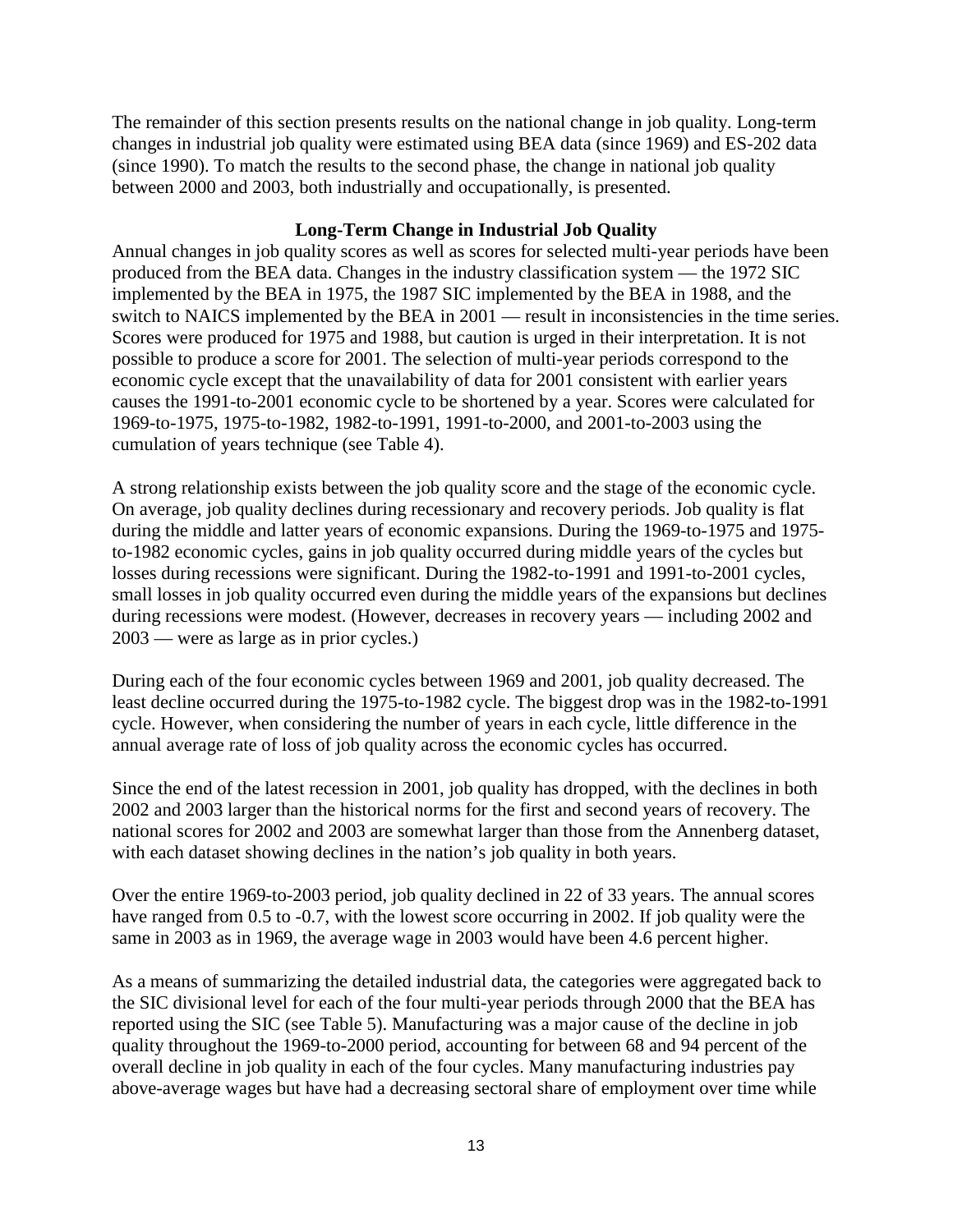# **TABLE 4 CHANGE IN NATIONAL INDUSTRIAL JOB QUALITY SCORES\***

| <b>Single Year</b> | <b>ES-202</b> | <b>BEA</b> | <b>Difference</b> |
|--------------------|---------------|------------|-------------------|
| 1970               |               | $-0.34$    |                   |
| 1971               |               | $-0.37$    |                   |
| 1972               |               | 0.11       |                   |
| 1973               |               | 0.21       |                   |
| 1974               |               | 0.04       |                   |
| 1975**             |               | $-0.69$    |                   |
| 1976               |               | $-0.18$    |                   |
| 1977               |               | 0.12       |                   |
| 1978               |               | 0.16       |                   |
| 1979               |               | 0.28       |                   |
| 1980               |               | $-0.22$    |                   |
| 1981               |               | $-0.02$    |                   |
| 1982               |               | $-0.65$    |                   |
| 1983               |               | $-0.67$    |                   |
| 1984               |               | 0.12       |                   |
| 1985               |               | $-0.16$    |                   |
| 1986               |               | $-0.37$    |                   |
| 1987               |               | $-0.23$    |                   |
| 1988**             |               | 0.51       |                   |
| 1989               |               | $-0.12$    |                   |
| 1990               |               | $-0.02$    |                   |
| 1991               | $-0.05$       | $-0.18$    | 0.13              |
| 1992               | $-0.25$       | $-0.32$    | 0.07              |
| 1993               | $-0.40$       | $-0.26$    | $-0.14$           |
| 1994               | $-0.40$       | $-0.08$    | $-0.32$           |
| 1995               | $-0.30$       | $-0.25$    | $-0.05$           |
| 1996               | $-0.18$       | $-0.06$    | $-0.12$           |
| 1997               | 0.15          | 0.07       | 0.08              |
| 1998               | $-0.08$       | 0.07       | $-0.15$           |
| 1999               | 0.06          | $-0.20$    | 0.26              |
| 2000               | 0.32          | 0.10       | 0.22              |
| 2001**             | $-0.01$       |            |                   |
| 2002               | $-0.72$       | $-0.70$    | $-0.02$           |
| 2003               | $-0.45$       | $-0.35$    | $-0.10$           |
| Multi-Year***      |               |            |                   |
| 1969-75            |               | $-1.03$    |                   |
| 1975-82            |               | $-0.52$    |                   |
| 1982-91            |               | $-1.11$    |                   |
| 1991-2000          | $-1.08$       | $-0.93$    | $-0.15$           |
| 2001-03            | $-1.17$       | $-1.06$    | $-0.11$           |

**\*** Sum by category of (change over time in sectoral share of employment) \* (ratio of average wage to overall average wage – 1) \* 100

\*\* The 1975 and 1988 scores are estimated and the 2001 BEA scores are unavailable due to changes in the industrial classification

\*\*\* Calculated by cumulating annual scores

Source: Calculated from U.S. Department of Commerce, Bureau of Economic Analysis.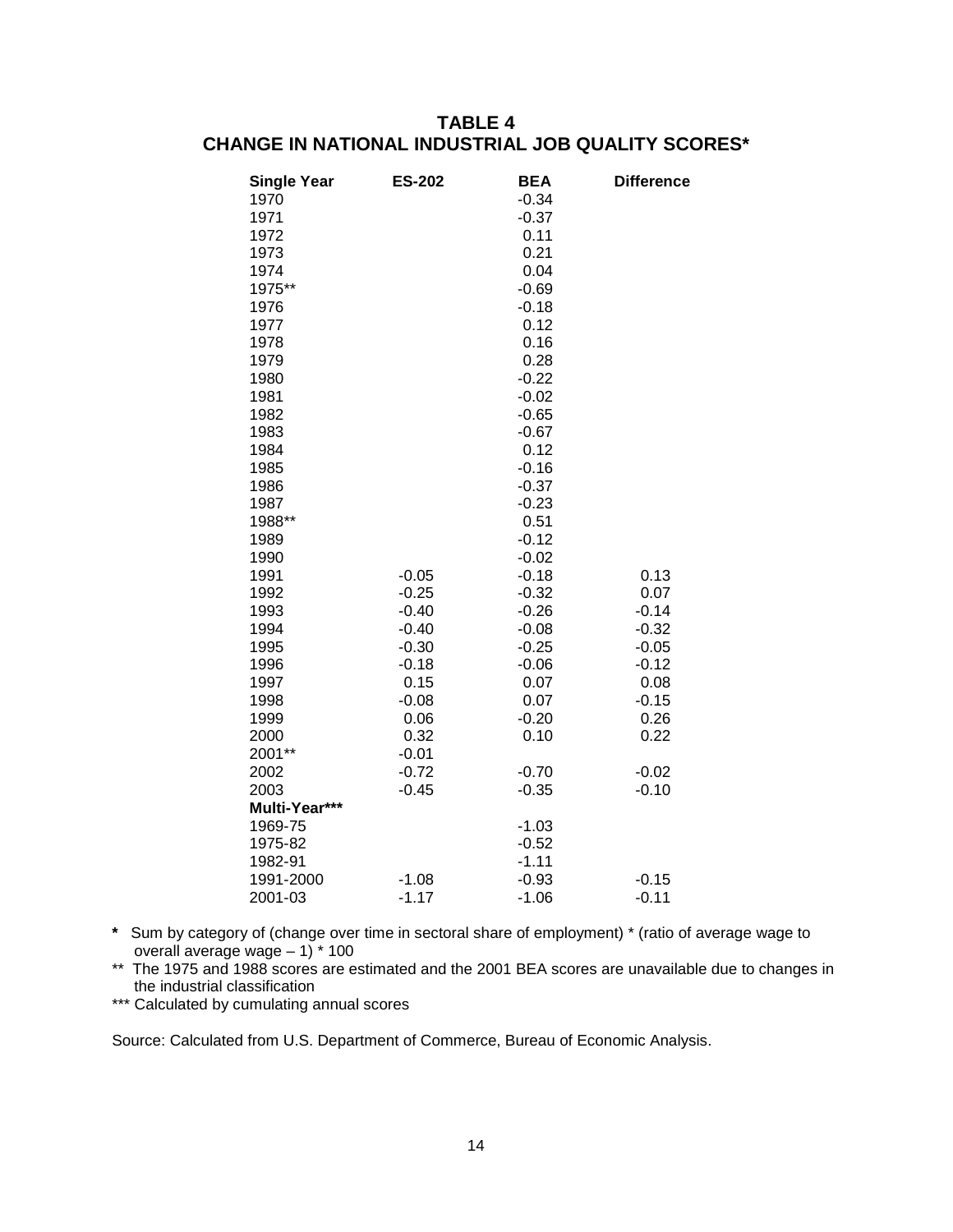## **TABLE 5 CHANGE IN NATIONAL JOB QUALITY SCORES\* BY INDUSTRIAL DIVISION**

| <b>Division</b>                       | 1969-75 | 1975-82 | 1982-91 | 1991-2000 |
|---------------------------------------|---------|---------|---------|-----------|
| Finance, Insurance and Real Estate    | $-0.06$ | 0.12    | 0.18    | 0.31      |
| Construction                          | $-0.07$ | $-0.04$ | $-0.04$ | 0.02      |
| <b>Retail Trade</b>                   | $-0.46$ | $-0.53$ | $-0.49$ | 0.01      |
| Agriculture                           | $-0.04$ | 0.15    | 0.18    | $-0.01$   |
| <b>Wholesale Trade</b>                | 0.15    | 0.07    | $-0.07$ | $-0.05$   |
| Government                            | 0.20    | $-0.08$ | 0.04    | $-0.06$   |
| Mining                                | 0.05    | 0.18    | $-0.40$ | $-0.14$   |
| Transport, Communication, Public Util | $-0.12$ | $-0.09$ | $-0.28$ | $-0.15$   |
| <b>Services</b>                       | 0.15    | 0.19    | 0.69    | $-0.24$   |
| Manufacturing                         | $-0.82$ | $-0.49$ | $-0.92$ | $-0.63$   |
| <b>TOTAL</b>                          | $-1.03$ | $-0.52$ | $-1.11$ | $-0.93$   |

\* (Change over time in divisional share of employment) \* (ratio of average wage to overall average wage  $-1$ )  $*$  100. The division figures are calculated as the sum of the scores of the more detailed values within each division. Multi-year scores are calculated by cumulating annual scores.

Source: Calculated from U.S. Department of Commerce, Bureau of Economic Analysis.

large gains have been registered in other sectors. Until the last economic cycle (1991 to 2000), rapid growth in the low-paying retail trade sector also was a major factor in the decline in job quality. Services replaced retail trade as the secondary cause of declines in job quality during the 1991-to-2000 period.

A consistent NAICS series from 1990 through 2003 allows the complete 1991-to-2001 economic cycle to be measured by the ES-202 data. Similarly, the latest data for 2003 can be compared to those for 1993, the comparable year of the prior economic cycle. In each of these 10-year periods, job quality dropped. The only individual years to post a gain were 1997, 1999 and 2000.

The scores calculated from the much more industrially detailed ES-202 dataset based on the NAICS are not significantly different from the less detailed SIC data from the BEA. Annual differences between the two scores mostly offset across the economic cycle.

ES-202 scores by sector for the 1991-to-2001 and 1993-to-2003 periods are shown in Table 6. The score was positive in nine of 20 sectors in the first period and only seven sectors in the second period. The overall score was negative in each period primarily because of large negative scores in two sectors: manufacturing, a high-paying sector with declines in sectoral share, and administrative support, a low-paying sector with increases in share. Government and accommodation and food services also contributed to the negative scores. The only sector with a moderately large positive score was professional, scientific and technical services.

#### **Change in Job Quality Between 2000 and 2003**

The change in national job quality between 2000 and 2003 was measured industrially using the ES-202 data and occupationally using the OES data. Industrial job quality fell –1.5 percent over the three years while occupational job quality dropped –0.9 percent. These relatively large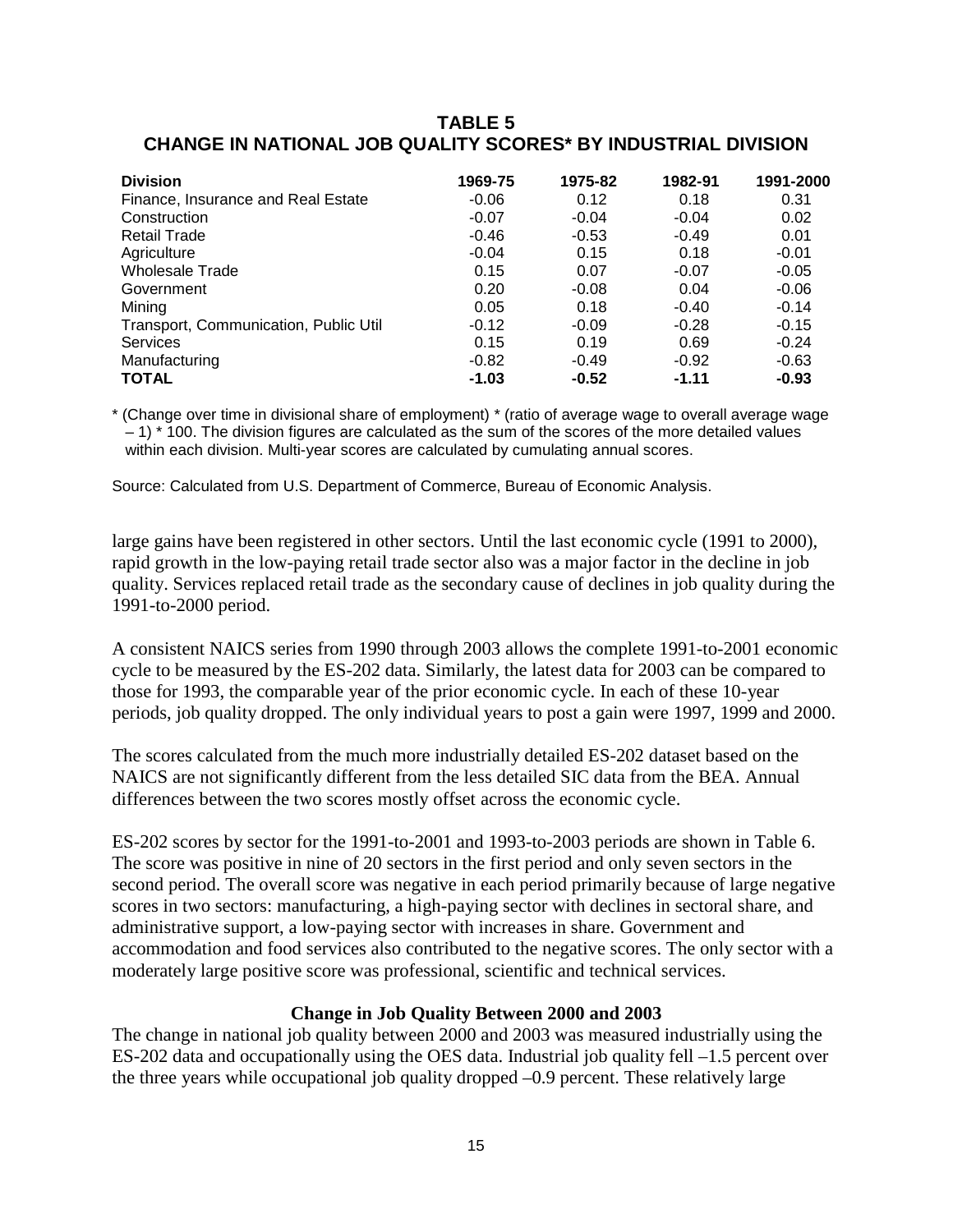| TABLE 6                                                 |
|---------------------------------------------------------|
| <b>CHANGE IN NATIONAL JOB QUALITY SCORES* BY SECTOR</b> |

| <b>Sector</b>                                | 1991-2001 | 1993-2003 |
|----------------------------------------------|-----------|-----------|
| Professional, Scientific, Technical Services | 0.67      | 0.52      |
| Retail Trade                                 | 0.29      | 0.22      |
| Information                                  | 0.26      | 0.10      |
| Agriculture, Forestry, Fishing and Hunting   | 0.04      | 0.05      |
| Finance and Insurance                        | 0.15      | 0.03      |
| Arts, Entertainment and Recreation           | 0.08      | 0.02      |
| Real Estate and Rental and Leasing           | 0.01      | 0.02      |
| Wholesale Trade                              | $-0.03$   | $-0.01$   |
| Construction                                 | 0.00      | $-0.02$   |
| Transportation and Warehousing               | $-0.01$   | $-0.02$   |
| Management of Companies                      | 0.05      | $-0.05$   |
| <b>Educational Services</b>                  | $-0.04$   | $-0.06$   |
| <b>Other Services</b>                        | $-0.03$   | $-0.07$   |
| Mining                                       | $-0.12$   | $-0.09$   |
| <b>Health Care and Social Assistance</b>     | $-0.15$   | $-0.15$   |
| <b>Utilities</b>                             | $-0.18$   | $-0.17$   |
| <b>Accommodation and Food Services</b>       | $-0.30$   | $-0.32$   |
| Government                                   | $-0.36$   | $-0.33$   |
| <b>Administrative Support</b>                | $-0.71$   | $-0.47$   |
| Manufacturing                                | $-0.70$   | $-0.78$   |
| TOTAL                                        | $-1.09$   | $-1.60$   |

**\*** (Change over time in sectoral share of employment) \* (ratio of average wage to overall average wage – 1) \* 100. The sector figures are calculated as the sum of the scores of industries within each sector. Multi-year scores are calculated by cumulating annual scores.

Source: Calculated from U.S. Department of Labor, Bureau of Labor Statistics (ES-202).

decreases for a three-year period are related to the phase of the economic cycle: a recession in 2001 followed by a slow recovery.

Aggregating the industry values back to the sectoral level indicates that once again manufacturing was the single largest cause of the decline in job quality. Fourteen other sectors had a negative value, with the largest in the information and accommodation and food services sectors. Of the five sectors with a positive value, only administrative support had a value more than marginally higher than zero. In addition to the sectoral job quality scores, Table 7 also displays the sectoral average wage as a ratio to the overall average and the change in sectoral share, the two components of the calculation of the change in job quality. However, the calculation occurs at the industry level, with wages and employment growth varying widely by industry within most sectors.

No individual industry had a large score (see Table 8). A decline in sectoral share in the lowpaying temporary help industry (part of the administrative support sector) resulted in the largest positive value. An increase in sectoral share in the low-paying full-service restaurants industry was the largest negative influence on the change in job quality.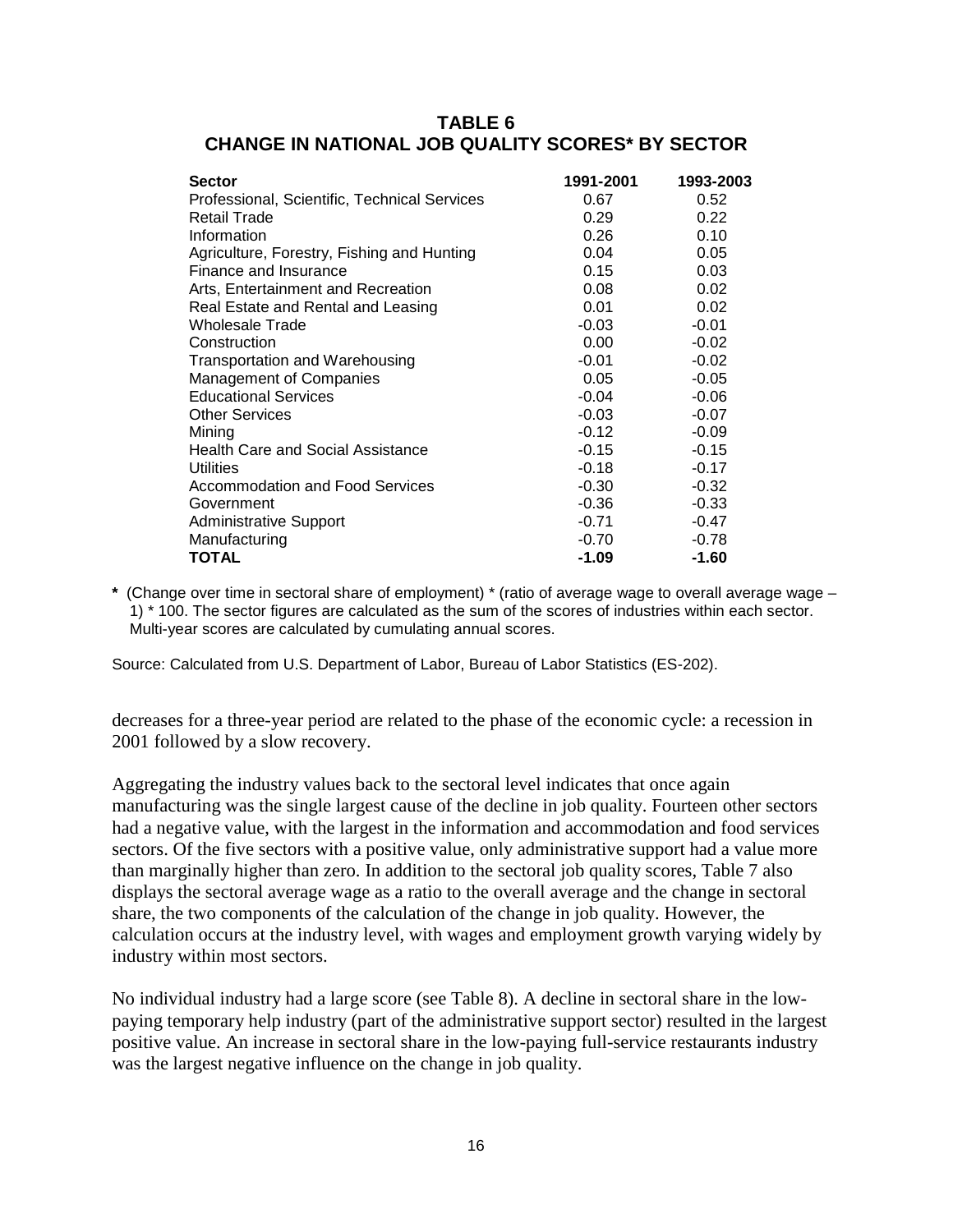Using the occupational data, one of the 22 major occupational groups — management — had a negative score greater than the overall score (see Table 9). None of the other occupational groups had a large score. Ten of the 22 groups had a positive value.

Several occupations in the management group contributed to the decline in job quality, most notably general managers and chief executives (see Table 10). These high-paying occupations experienced a decline in occupational share. No individual occupation had much of a positive value.

## **TABLE 7 2000-03 CHANGE IN NATIONAL JOB QUALITY SCORES BY SECTOR**

**2000-03** 

|                                                 |         |                   | 2000-03<br>Change in |
|-------------------------------------------------|---------|-------------------|----------------------|
|                                                 |         | 2000 Average      | <b>Sectoral</b>      |
| <b>Sector</b>                                   | Score*  | <b>Wage Ratio</b> | <b>Share</b>         |
| Administrative and Support and Waste Mgt        | 0.19    | 0.65              | $-0.29$              |
| <b>Retail Trade</b>                             | 0.02    | 0.62              | $-0.09$              |
| Arts, Entertainment, and Recreation             | 0.01    | 0.70              | 0.01                 |
| Agriculture, Forestry, Fishing and Hunting      | 0.01    | 0.55              | $-0.02$              |
| Real Estate and Rental and Leasing              | 0.01    | 0.90              | 0.04                 |
| Mining                                          | $-0.00$ | 1.64              | 0.00                 |
| <b>Utilities</b>                                | $-0.01$ | 1.79              | $-0.01$              |
| <b>Transportation and Warehousing</b>           | $-0.03$ | 0.99              | $-0.14$              |
| <b>Educational Services</b>                     | $-0.04$ | 0.87              | $-0.19$              |
| <b>Wholesale Trade</b>                          | $-0.04$ | 1.36              | $-0.05$              |
| Finance and Insurance                           | $-0.05$ | 1.70              | 0.25                 |
| Construction                                    | $-0.06$ | 1.05              | 0.09                 |
| Management of Companies                         | $-0.07$ | 1.97              | $-0.08$              |
| Government                                      | $-0.08$ | 1.00              | 0.92                 |
| <b>Other Services</b>                           | $-0.08$ | 0.63              | 0.14                 |
| <b>Health Care and Social Assistance</b>        | $-0.13$ | 0.89              | 1.06                 |
| Professional, Scientific and Technical Services | $-0.14$ | 1.64              | $-0.05$              |
| <b>Accommodation and Food Services</b>          | $-0.25$ | 0.38              | 0.36                 |
| Information                                     | $-0.28$ | 1.66              | $-0.30$              |
| Manufacturing                                   | $-0.44$ | 1.22              | $-2.03$              |
| <b>TOTAL</b>                                    | $-1.48$ |                   |                      |

**\*** (Change over time in sectoral share of employment) \* (ratio of average wage to overall average wage – 1) \* 100. The sectoral figures are calculated as the sum of the industry scores within each sector.

Source: Calculated from U.S. Department of Labor, Bureau of Labor Statistics (ES-202).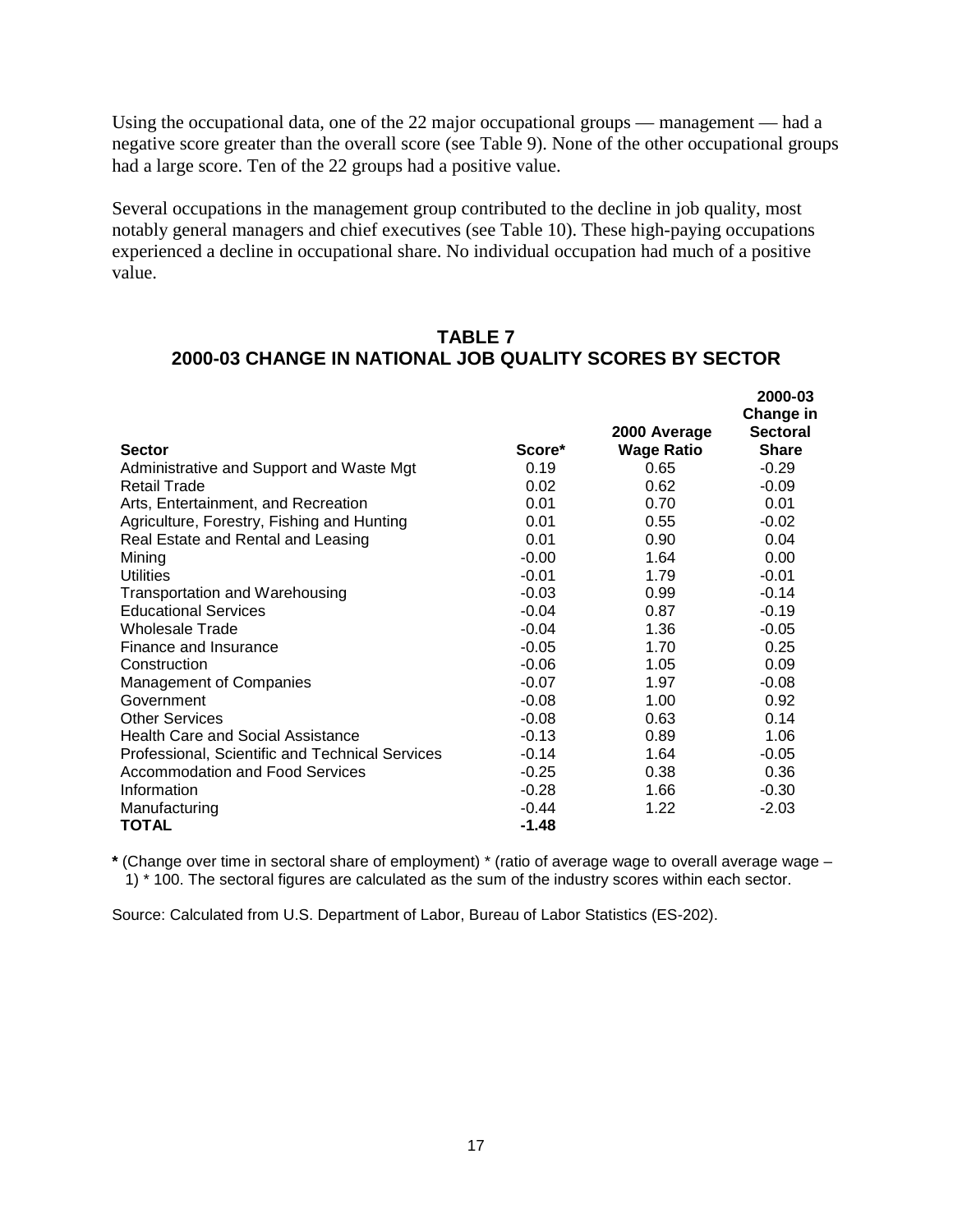# **TABLE 8 2000-03 CHANGE IN NATIONAL JOB QUALITY SCORES BY INDUSTRY Industries with a Score of at Least 0.05**

| <b>Industry</b>                                  | Score*  | 2000<br>Average<br><b>Wage Ratio</b> | 2000-03<br>Change in<br><b>Sectoral</b><br><b>Share</b> |
|--------------------------------------------------|---------|--------------------------------------|---------------------------------------------------------|
| <b>Positive Score</b>                            |         |                                      |                                                         |
| <b>Temporary Help Services</b>                   | 0.19    | 0.52                                 | $-0.40$                                                 |
| <b>Offices of Physicians</b>                     | 0.09    | 1.63                                 | 0.15                                                    |
| Department Stores except Discount Stores         | 0.07    | 0.48                                 | $-0.13$                                                 |
| <b>Investment Advice</b>                         | 0.05    | 3.51                                 | 0.02                                                    |
| <b>Negative Score</b>                            |         |                                      |                                                         |
| <b>Full-Service Restaurants</b>                  | $-0.17$ | 0.36                                 | 0.26                                                    |
| Securities Brokerage                             | $-0.13$ | 4.17                                 | $-0.04$                                                 |
| <b>Wired Telecommunications Carriers</b>         | $-0.09$ | 1.77                                 | $-0.11$                                                 |
| Limited-Service Restaurants                      | $-0.08$ | 0.29                                 | 0.11                                                    |
| <b>Warehouse Clubs and Superstores</b>           | $-0.08$ | 0.48                                 | 0.15                                                    |
| Semiconductor & Related Devices Manufacturing    | $-0.08$ | 2.70                                 | $-0.04$                                                 |
| <b>Electronic Computer Manufacturing</b>         | $-0.07$ | 3.70                                 | $-0.03$                                                 |
| <b>Local Government</b>                          | $-0.07$ | 0.92                                 | 0.83                                                    |
| Internet Service Providers                       | $-0.07$ | 2.49                                 | $-0.05$                                                 |
| <b>Computer Systems Design Services</b>          | $-0.07$ | 2.18                                 | $-0.06$                                                 |
| <b>Custom Computer Programming Services</b>      | $-0.07$ | 2.21                                 | $-0.05$                                                 |
| Corporate, Subsidiary, Regional Managing Offices | $-0.06$ | 1.88                                 | $-0.07$                                                 |
| Computer Equipment & Software Merchant Whlsl     | $-0.06$ | 2.63                                 | $-0.03$                                                 |
| Telephone Apparatus Manufacturing                | $-0.05$ | 2.29                                 | $-0.04$                                                 |
| Subtotal of Categories with a Positive Score     | 0.40    |                                      |                                                         |
| Subtotal of Categories with a Negative Score     | $-1.15$ |                                      |                                                         |
| <b>Industries Not Shown</b>                      | $-0.73$ |                                      |                                                         |
| TOTAL                                            | $-1.48$ |                                      |                                                         |

\* (Change over time in industrial share of employment) \* (ratio of average wage to overall average wage  $-$  1)  $*$  100.

Source: Calculated from U.S. Department of Labor, Bureau of Labor Statistics (ES-202).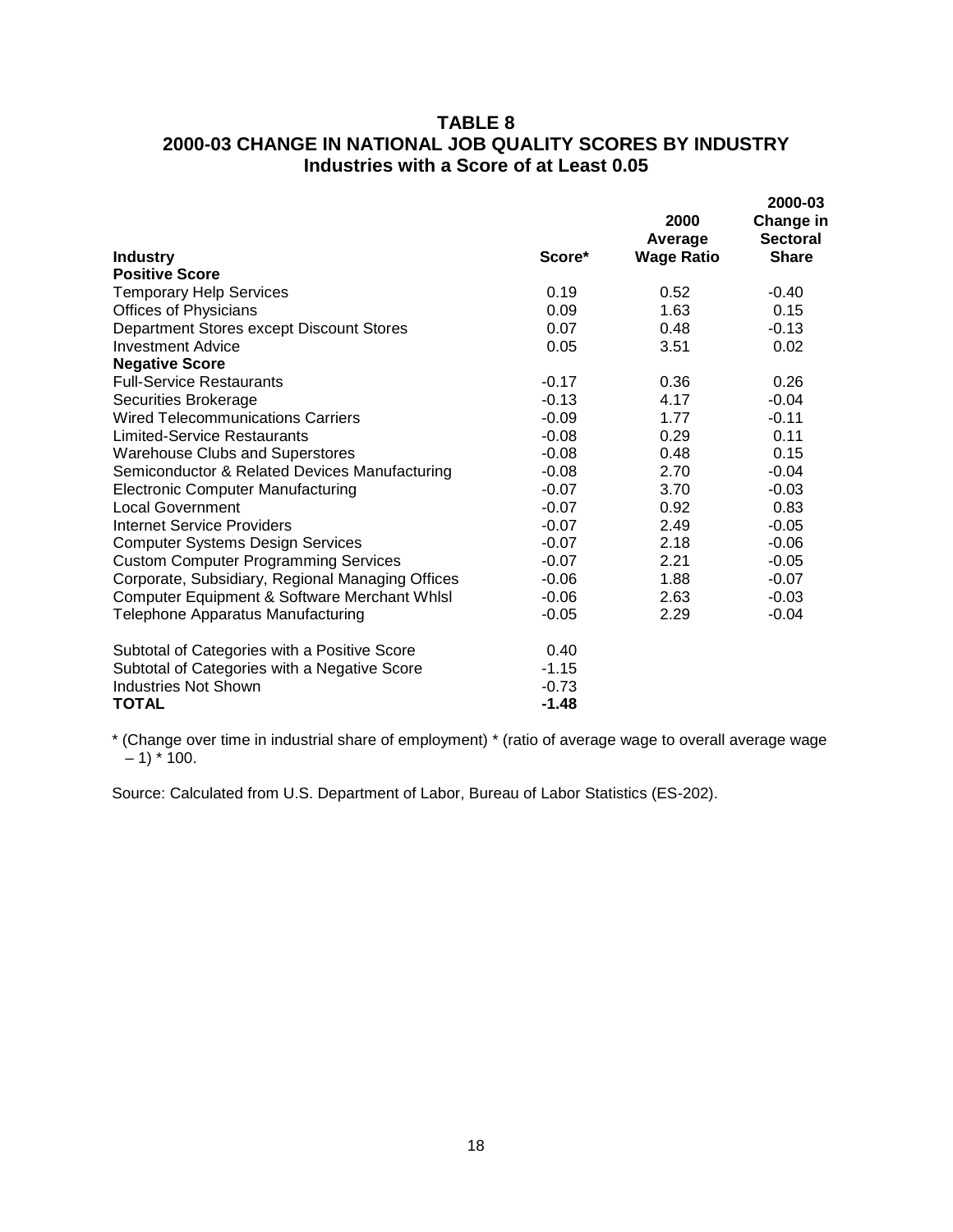# **TABLE 9 2000-03 CHANGE IN NATIONAL JOB QUALITY SCORES BY OCCUPATIONAL GROUP**

|                                               |         |                   | 2000-03<br>Change in |
|-----------------------------------------------|---------|-------------------|----------------------|
|                                               |         | 2000 Average      | <b>Occupational</b>  |
| <b>Occupational Group</b>                     | Score*  | <b>Wage Ratio</b> | <b>Share</b>         |
| Production                                    | 0.32    | 0.80              | $-1.52$              |
| <b>Business and Financial Operations</b>      | 0.22    | 1.47              | 0.40                 |
| Education, Training, and Library              | 0.10    | 1.15              | 0.42                 |
| <b>Health Practitioners and Technical</b>     | 0.06    | 1.46              | 0.26                 |
| Life, Physical, and Social Science            | 0.06    | 1.45              | 0.06                 |
| Legal                                         | 0.05    | 2.10              | 0.06                 |
| <b>Protective Service</b>                     | 0.04    | 0.94              | 0.02                 |
| Arts, Design, Entertainment, Sports and Media | 0.02    | 1.17              | 0.08                 |
| <b>Computer and Mathematical</b>              | 0.00    | 1.77              | $-0.04$              |
| <b>Construction and Extraction</b>            | 0.00    | 1.05              | 0.02                 |
| <b>Transportation and Material Moving</b>     | $-0.00$ | 0.78              | $-0.05$              |
| Installation, Maintenance, and Repair         | $-0.00$ | 1.03              | $-0.01$              |
| Farming, Fishing, and Forestry                | $-0.01$ | 0.57              | 0.01                 |
| Building, Grounds Cleaning and Maintenance    | $-0.01$ | 0.60              | 0.03                 |
| <b>Community and Social Services</b>          | $-0.01$ | 1.00              | 0.17                 |
| Office and Administrative Support             | $-0.02$ | 0.80              | 0.06                 |
| <b>Healthcare Support</b>                     | $-0.07$ | 0.64              | 0.20                 |
| Architecture and Engineering                  | $-0.07$ | 1.64              | $-0.14$              |
| Sales and Related                             | $-0.08$ | 0.85              | 0.20                 |
| <b>Personal Care and Service</b>              | $-0.15$ | 0.62              | 0.30                 |
| <b>Food Preparation and Serving</b>           | $-0.20$ | 0.49              | 0.42                 |
| Management                                    | $-1.11$ | 2.07              | $-0.94$              |
| TOTAL                                         | $-0.85$ |                   |                      |

**\*** (Change over time in occupational share of employment) \* (ratio of average wage to overall average wage – 1) \* 100. The occupational group figures are calculated as the sum of the occupation scores within each group.

Source: Calculated from U.S. Department of Labor, Bureau of Labor Statistics (OES).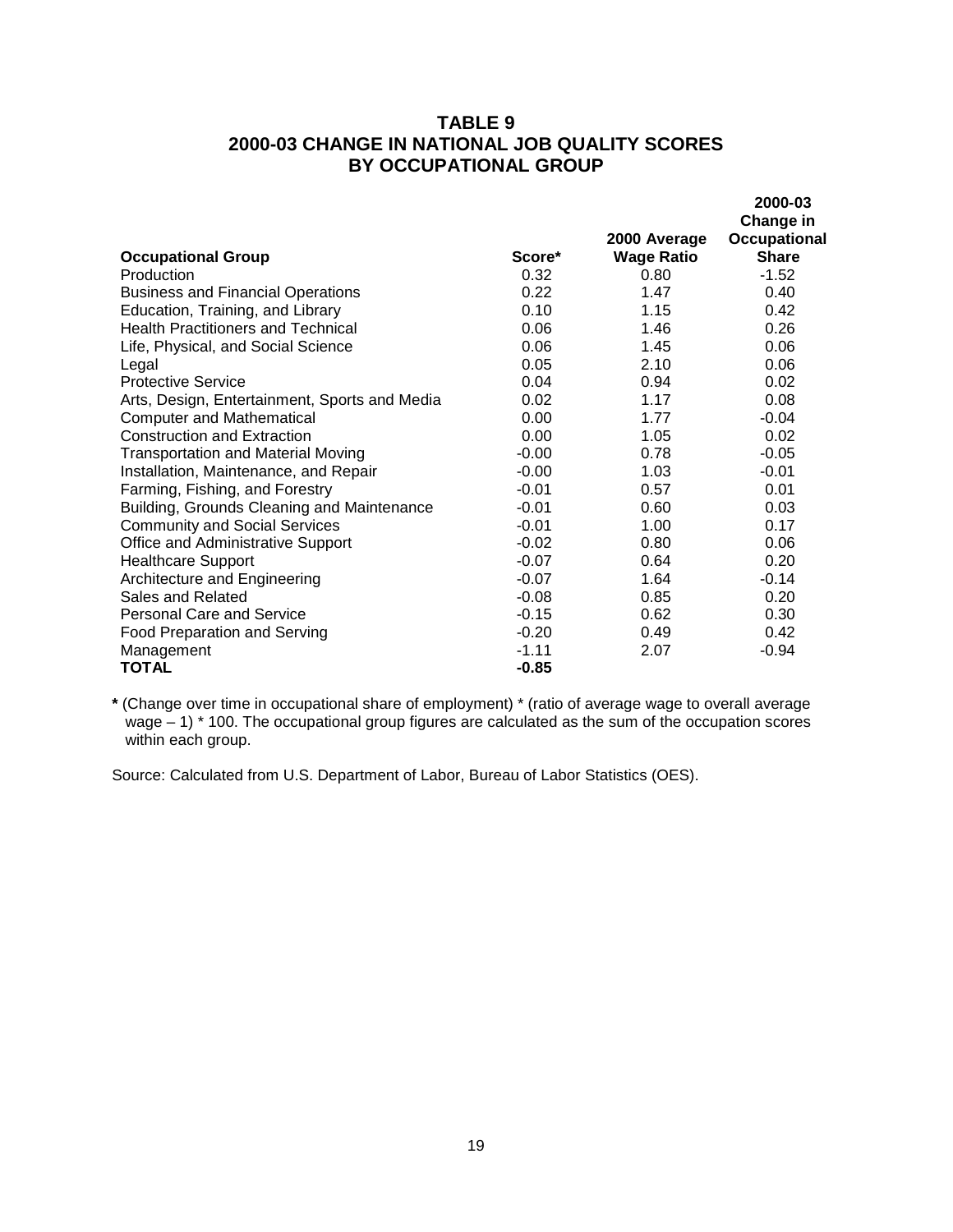# **TABLE 10 2000-03 CHANGE IN NATIONAL JOB QUALITY SCORES BY OCCUPATION Occupations with a Score of at Least 0.05**

|                                              |         | 2000<br>Average   | 2000-03<br>Change in<br><b>Occupational</b> |
|----------------------------------------------|---------|-------------------|---------------------------------------------|
| <b>Occupation</b>                            | Score*  | <b>Wage Ratio</b> | <b>Share</b>                                |
| <b>Positive Score</b>                        |         |                   |                                             |
| <b>Miscellaneous Production</b>              | 0.11    | 0.77              | $-0.47$                                     |
| <b>Stock Clerks</b>                          | 0.06    | 0.63              | $-0.16$                                     |
| <b>Management Analysts</b>                   | 0.05    | 1.83              | 0.06                                        |
| Packers, Hand                                | 0.05    | 0.52              | $-0.11$                                     |
| <b>Negative Score</b>                        |         |                   |                                             |
| <b>General and Operations Managers</b>       | $-0.30$ | 2.14              | $-0.27$                                     |
| <b>Chief Executives</b>                      | $-0.24$ | 3.18              | $-0.11$                                     |
| Miscellaneous Management                     | $-0.16$ | 1.94              | $-0.17$                                     |
| <b>Financial Managers</b>                    | $-0.10$ | 2.21              | $-0.08$                                     |
| <b>Waiters and Waitresses</b>                | $-0.09$ | 0.45              | 0.15                                        |
| <b>Office Clerks</b>                         | $-0.08$ | 0.68              | 0.26                                        |
| <b>Computer Programmers</b>                  | $-0.08$ | 1.85              | $-0.09$                                     |
| Miscellaneous Architects and Engineers       | $-0.08$ | 1.75              | $-0.10$                                     |
| <b>Engineering Managers</b>                  | $-0.06$ | 2.60              | $-0.04$                                     |
| Cashiers                                     | $-0.06$ | 0.48              | 0.12                                        |
| <b>Personal Aides</b>                        | $-0.06$ | 0.49              | 0.11                                        |
| <b>Retail Salespersons</b>                   | $-0.06$ | 0.62              | 0.15                                        |
| <b>Hand Laborers</b>                         | $-0.06$ | 0.62              | 0.15                                        |
| Subtotal of Categories with a Positive Score | 0.27    |                   |                                             |
| Subtotal of Categories with a Negative Score | $-1.43$ |                   |                                             |
| Occupations Not Shown                        | 0.31    |                   |                                             |
| <b>TOTAL</b>                                 | $-0.85$ |                   |                                             |

\* (Change over time in occupational share of employment) \* (ratio of average wage to overall average wage – 1) \* 100.

Source: Calculated from U.S. Department of Labor, Bureau of Labor Statistics (OES).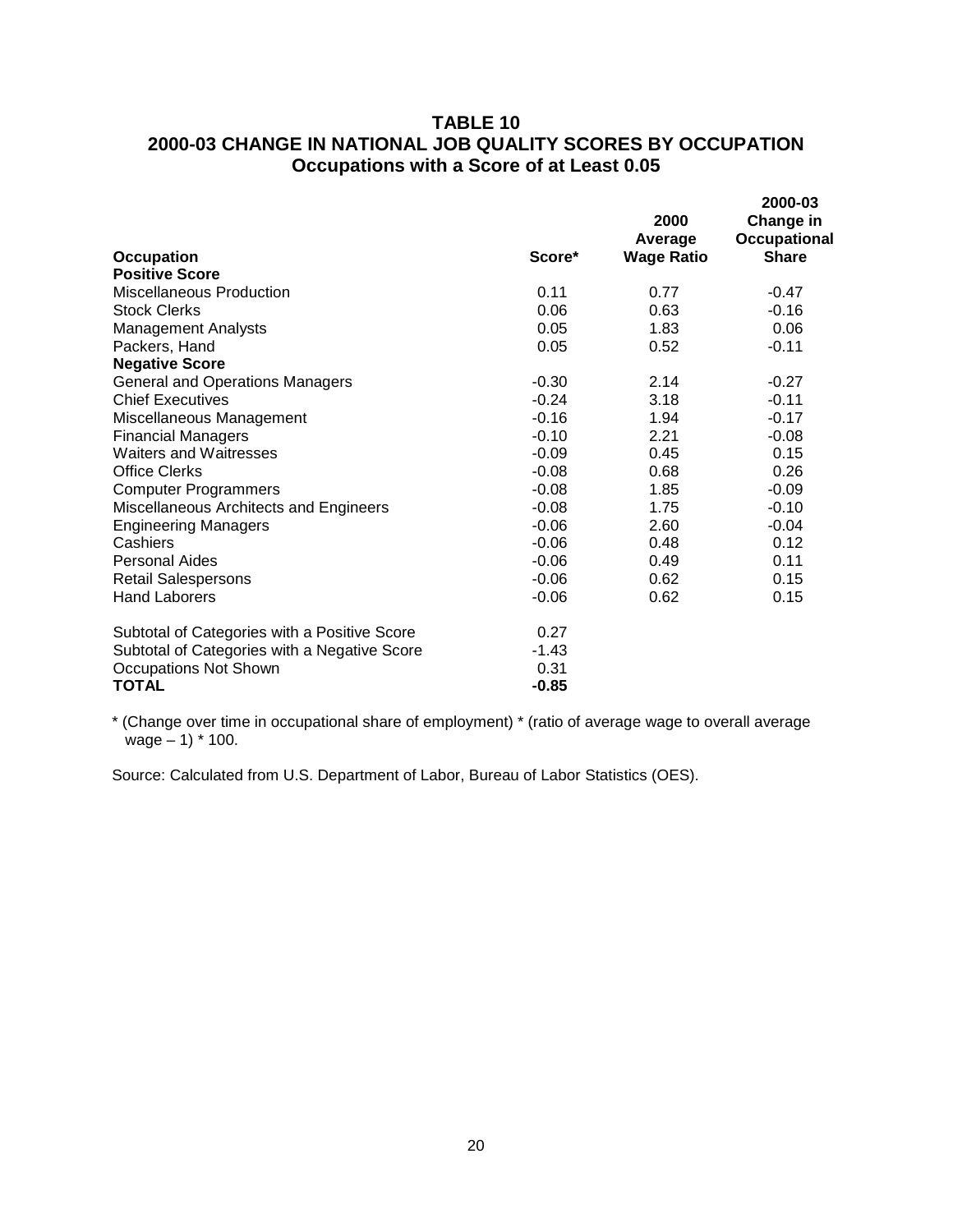#### **RESULTS BY STATE**

The second phase of the project measured the industrial job mix from the ES-202 data and the occupational job mix from the OES data for all states for 2003 as well as the change in the job mixes between 2000 and 2003. The industrial and occupational results were combined to estimate overall job quality and its change over time.

The states (including the District of Columbia) were ranked on each of these measures. The U.S. average is quite different from the value for the median (26th) state on some of the measures because of the wide differences in size among the states. For example, employment in California in 2003 was greater than the combined employment of the 21 smallest states.

#### **Industrial Data**

Only 15 mostly populous states had an industrial mix in 2003 that had a positive effect on the state's average wage relative to the national average. The seven states, and eight of the top 10, with the strongest industrial mixes in 2003 are located along the northern-to-central Atlantic Coast stretching from Massachusetts to Virginia (see Table 11). The only other states with a positive industrial mix value were California, Colorado, Texas and Utah in the West; Illinois and Minnesota in the mid-section of the country; and Georgia (barely) in the South. States with the weakest industrial mixes were scattered around the country. The states with the lowest job quality were Nevada and Hawaii, both with a high percentage of low-paying tourism jobs. Generally, however, the weakest figures were in an area ranging from the northern Rocky Mountains through the Great Plains and the South.

Professional, scientific and technical services; finance and insurance; and manufacturing were the largest sectoral sources of state-by-state differences in industrial mix. Wages in each of these sectors are well above average and employment in each is geographically concentrated.

Thirty-three states experienced an increase in industrial mix value between 2000 and 2003, as seen in Table 12. The change in industrial mix was inversely related to the 2003 level in most states: States with the strongest industrial mixes in 2003 generally experienced declines between 2000 and 2003 while most of the states with the greatest improvement over the three years still had low values in 2003. Nearly every state in the Great Plains/northern Rocky Mountain and southern regions experienced a gain in industrial mix.

The manufacturing sector caused the most variation among states in the change in industrial mix over the three years. Government; finance and insurance; professional, scientific and technical services; information; and management of companies also had variable scores by state.

A positive change in industrial mix means only that a state performed better than the national average, not that job quality improved. Between 2000 and 2003, the national industrial job quality score was –1.5. Based on formula (4) rather than the change based on formula (2), only three states did not have a negative score for this three-year period: Wyoming (a score of 0.5), Hawaii (0.2) and Rhode Island (0.0).

The industrial mix in 2000 and 2003 and the change in industrial job quality based on the various formulae are shown in Table 13. The change in industrial mix is calculated from the industrial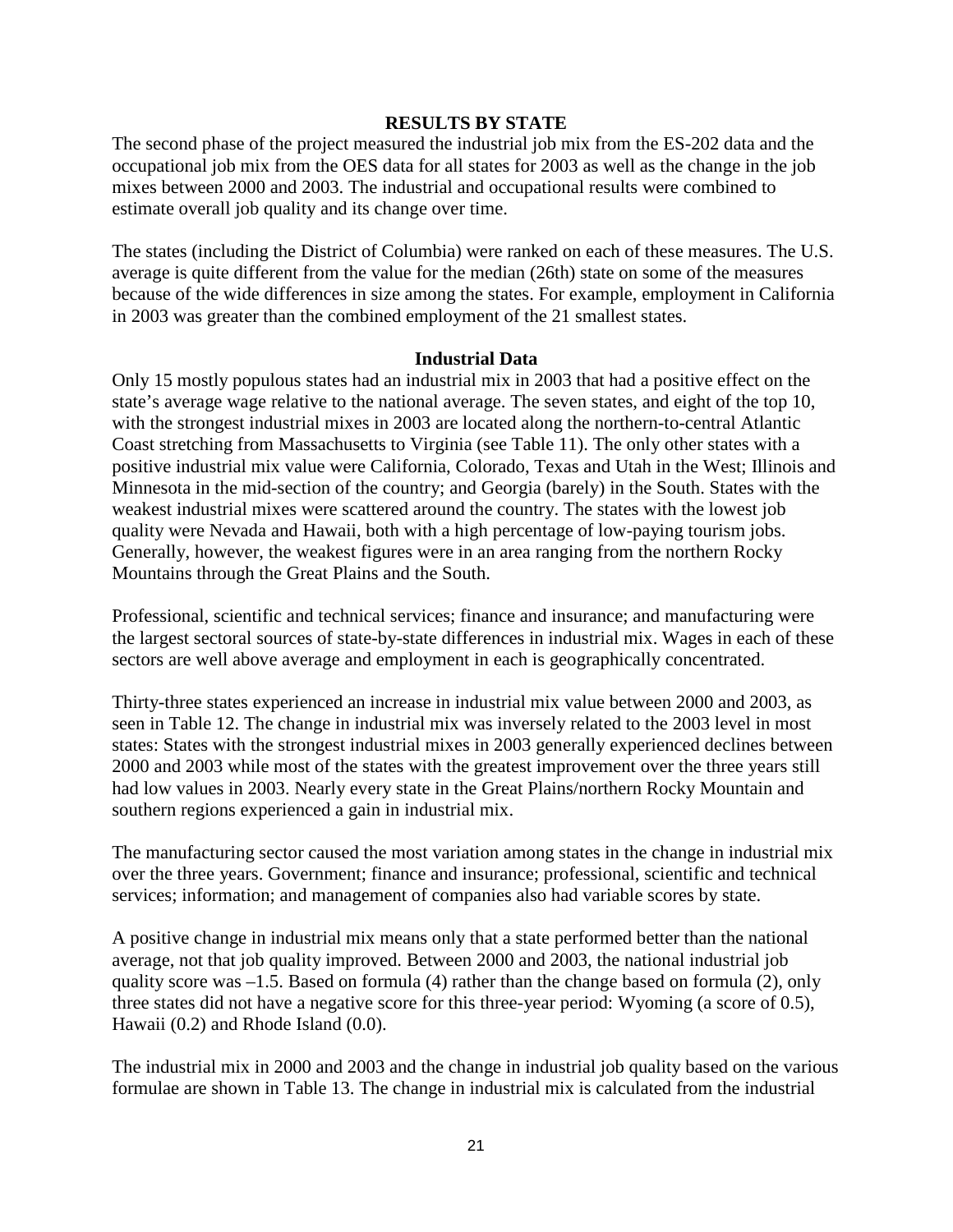mix values in 2000 and 2003 using formula (2). The state score is calculated from formula (3) using state wages and from formula (4) using national wages. The difference in score between the nation and each state can be compared to the change in industrial mix. The score and difference in score calculated using state wages in formula (3) is affected by factors other than change in job quality.

| 1.  | District of Columbia | 20.4   | 27. | Rhode Island   | $-2.1$ |
|-----|----------------------|--------|-----|----------------|--------|
| 2.  | Massachusetts        | 6.5    | 28. | North Dakota   | $-2.2$ |
| 3.  | Delaware             | 5.2    | 29. | Indiana        | $-2.4$ |
| 4.  | New Jersey           | 5.0    | 30. | Tennessee      | $-2.4$ |
| 5.  | New York             | 4.5    | 31. | Kentucky       | $-2.4$ |
| 6.  | Connecticut          | 4.2    | 32. | Alaska         | $-2.5$ |
| 7.  | Virginia             | 3.1    | 33. | West Virginia  | $-2.6$ |
| 8.  | Colorado             | 2.0    | 34. | North Carolina | $-2.6$ |
| 9.  | Illinois             | 1.7    | 35. | Arkansas       | $-2.8$ |
| 10. | Maryland             | 1.5    | 36. | Wisconsin      | $-2.9$ |
| 11. | Minnesota            | 1.4    | 37. | Nebraska       | $-2.9$ |
| 12. | California           | 1.3    | 38. | Oregon         | $-3.0$ |
| 13. | Texas                | 1.2    | 39. | Wyoming        | $-3.3$ |
| 14. | Utah                 | 1.1    | 40. | New Mexico     | $-3.7$ |
| 15. | Georgia              | 0.4    | 41. | Idaho          | $-4.1$ |
| 16. | Michigan             | $-0.2$ | 42. | lowa           | $-4.5$ |
| 17. | Pennsylvania         | $-0.3$ | 43. | South Dakota   | $-4.7$ |
| 18. | Kansas               | $-0.3$ | 44. | Florida        | $-4.9$ |
| 19. | Washington           | $-0.9$ | 45. | Maine          | $-5.0$ |
| 20. | Missouri             | $-1.1$ | 46. | South Carolina | $-5.2$ |
| 21. | New Hampshire        | $-1.2$ | 47. | Vermont        | $-5.9$ |
| 22. | Ohio                 | $-1.5$ | 48. | Mississippi    | $-6.4$ |
| 23. | Oklahoma             | $-1.5$ | 49. | Montana        | $-7.4$ |
| 24. | Arizona              | $-1.5$ | 50. | Hawaii         | $-8.8$ |
| 25. | Louisiana            | $-1.6$ | 51. | Nevada         | $-9.0$ |
| 26. | Alabama              | $-2.0$ |     |                |        |

| TABLE 11                                       |
|------------------------------------------------|
| <b>INDUSTRIAL MIX* IN 2003 RANKED BY STATE</b> |

\* Sum over all industries of (state – U.S. employment share) \* (ratio of average wage to overall U.S. average wage  $-1$ )  $*$  100.

Source: Calculated from U.S. Department of Labor, Bureau of Labor Statistics, Quarterly Census of Employment and Wages.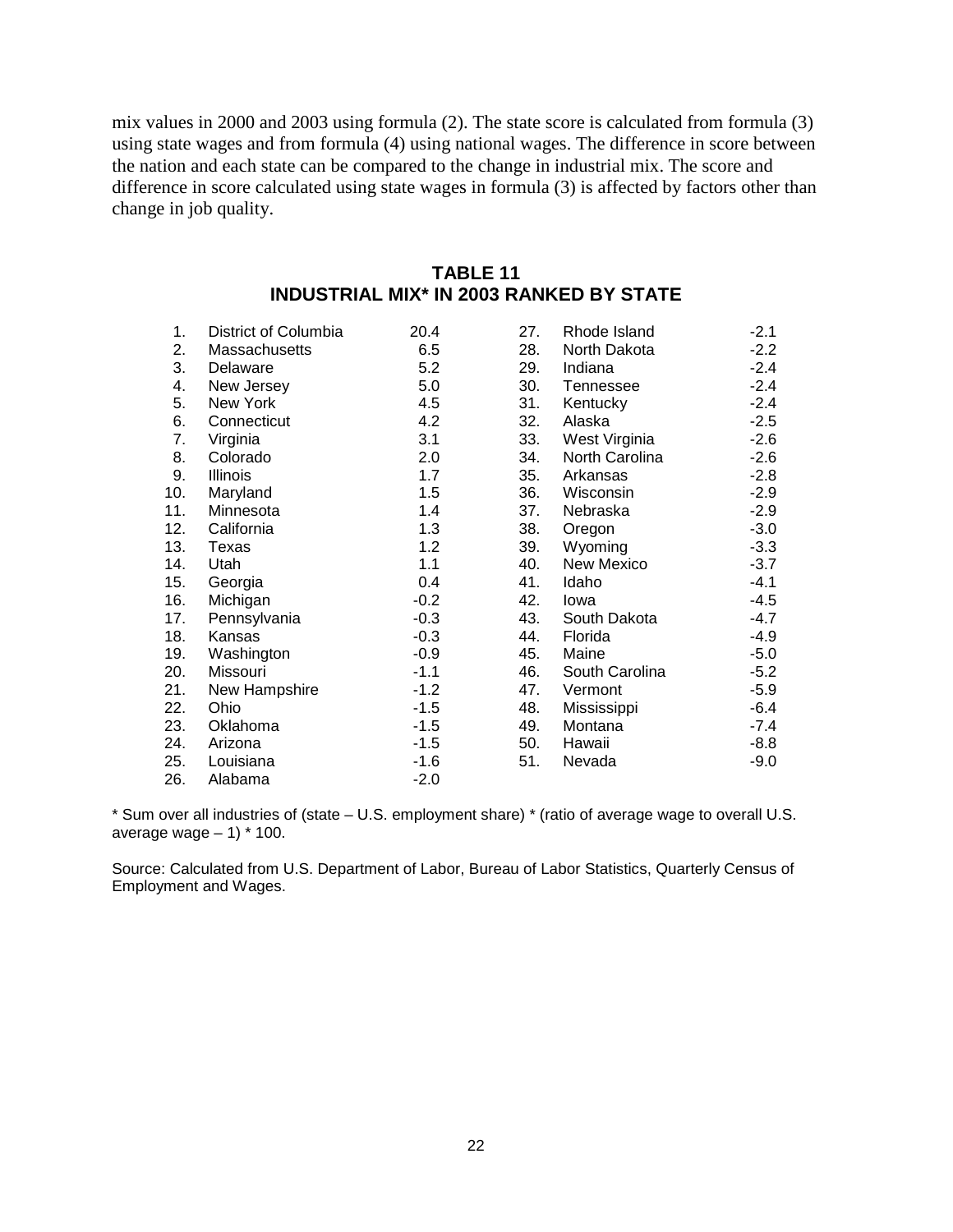# **TABLE 12 CHANGE IN INDUSTRIAL MIX\* BETWEEN 2000 AND 2003 RANKED BY STATE**

| 1.  | District of Columbia | 4.4 | 27. | Delaware      | 0.8    |
|-----|----------------------|-----|-----|---------------|--------|
| 2.  | Wyoming              | 2.5 | 28. | Connecticut   | 0.8    |
| 3.  | Hawaii               | 2.4 | 29. | Pennsylvania  | 0.7    |
| 4.  | Montana              | 2.0 | 30. | New Mexico    | 0.7    |
| 5.  | Louisiana            | 1.9 | 31. | Missouri      | 0.5    |
| 6.  | North Dakota         | 1.8 | 32. | Vermont       | 0.2    |
| 7.  | Rhode Island         | 1.8 | 33. | Virginia      | 0.1    |
| 8.  | lowa                 | 1.6 | 34. | Illinois      | $-0.0$ |
| 9.  | Alaska               | 1.6 | 35. | Washington    | $-0.2$ |
| 10. | West Virginia        | 1.5 | 36. | Georgia       | $-0.3$ |
| 11. | Wisconsin            | 1.5 | 37. | Indiana       | $-0.4$ |
| 12. | Oklahoma             | 1.5 | 38. | Arizona       | $-0.4$ |
| 13. | South Dakota         | 1.4 | 39. | Utah          | $-0.4$ |
| 14. | South Carolina       | 1.3 | 40. | Texas         | $-0.5$ |
| 15. | Florida              | 1.3 | 41. | Arkansas      | $-0.5$ |
| 16. | Nevada               | 1.3 | 42. | Minnesota     | $-0.8$ |
| 17. | Nebraska             | 1.2 | 43. | Michigan      | $-0.9$ |
| 18. | Tennessee            | 1.1 | 44. | Oregon        | $-1.0$ |
| 19. | Mississippi          | 1.1 | 45. | Idaho         | $-1.2$ |
| 20. | Maryland             | 1.0 | 46. | New York      | $-1.6$ |
| 21. | North Carolina       | 1.0 | 47. | New Jersey    | $-1.6$ |
| 22. | Kansas               | 1.0 | 48. | Colorado      | $-1.7$ |
| 23. | Maine                | 1.0 | 49. | California    | $-1.9$ |
| 24. | Kentucky             | 0.9 | 50. | New Hampshire | $-2.1$ |
| 25. | Alabama              | 0.9 | 51. | Massachusetts | $-2.7$ |
| 26. | Ohio                 | 0.9 |     |               |        |

\* Sum over all industries of (state – U.S. employment share) \* (ratio of average wage to overall U.S. average wage  $-1$ )  $*$  100.

Source: Calculated from U.S. Department of Labor, Bureau of Labor Statistics, Quarterly Census of Employment and Wages.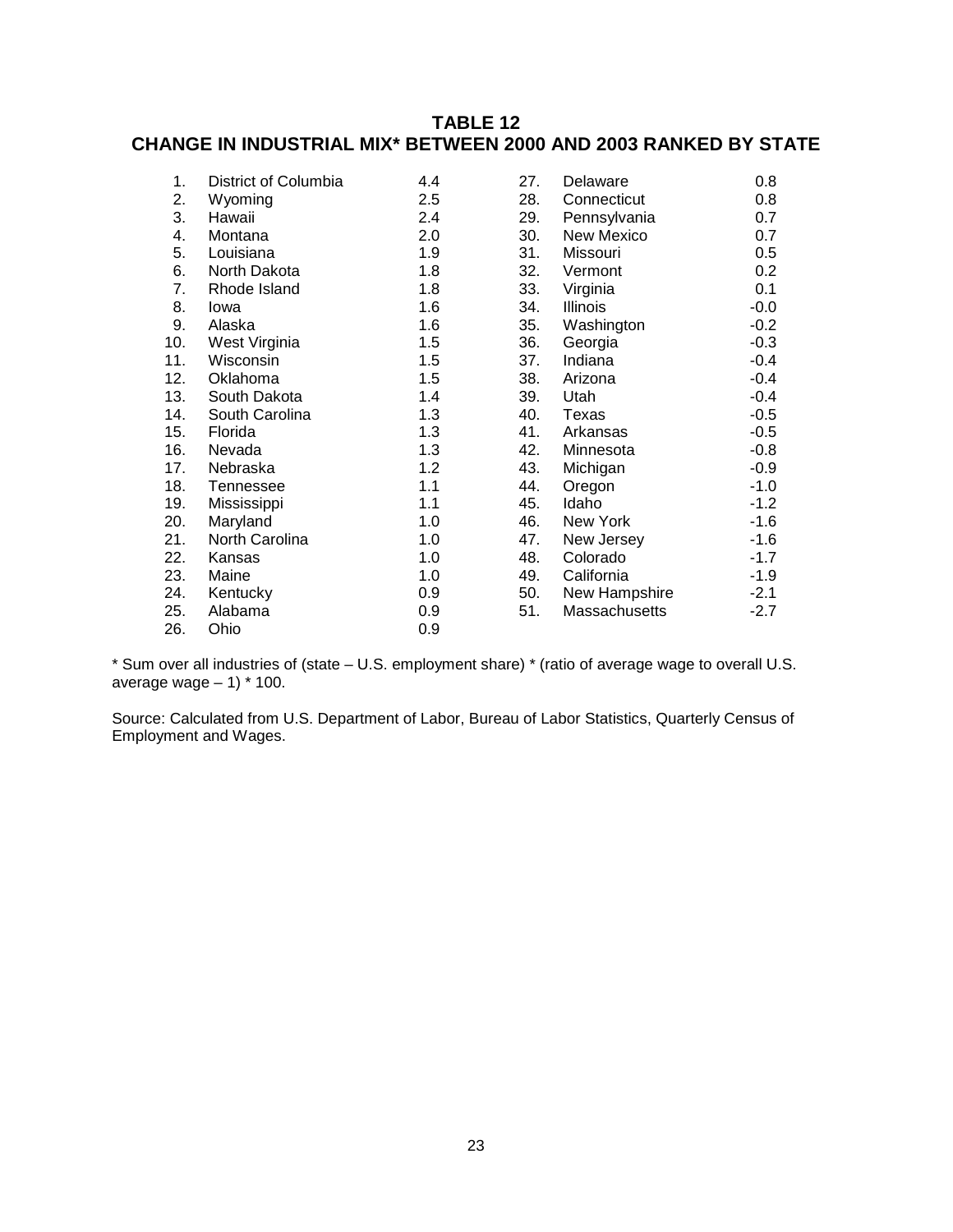# **TABLE 13 INDUSTRIAL JOB QUALITY BY STATE**

|                        |                    | Industrial Mix* |         | Difference in Score** |           | State Score**   |           |
|------------------------|--------------------|-----------------|---------|-----------------------|-----------|-----------------|-----------|
|                        | 2000               | 2003            | Change  | State Wage            | U.S. Wage | State Wage      | U.S. Wage |
| Alabama                | $-2.85$            | $-1.97$         | 0.88    | 0.65                  | 0.67      | $-0.73$         | $-0.71$   |
| Alaska                 | $-4.12$            | $-2.49$         | 1.63    | 0.61                  | 0.39      | $-0.63$         | $-0.84$   |
| Arizona                | $-1.13$            | $-1.51$         | $-0.38$ | 0.41                  | $-0.11$   | $-1.04$         | $-1.57$   |
| Arkansas               | $-2.23$            | $-2.77$         | $-0.54$ | 0.26                  | $-0.59$   | $-1.13$         | $-1.98$   |
| California             | 3.22               | 1.28            | $-1.94$ | $-1.34$               | $-1.23$   | $-2.84$         | $-2.73$   |
| Colorado               | 3.71               | 1.97            | $-1.74$ | $-1.07$               | $-1.02$   | $-2.56$         | $-2.51$   |
| Connecticut            | 3.43               | 4.18            | 0.75    | 1.13                  | 0.69      | $-0.28$         | $-0.72$   |
| Delaware               | 4.33               | 5.15            | 0.82    | $-2.66$               | 0.47      | $-4.02$         | $-0.89$   |
| District of Columbia   | 16.00              | 20.43           | 4.42    | 1.17                  | 1.14      | $-0.28$         | $-0.31$   |
| Florida                | $-6.18$            | $-4.88$         | 1.30    | 1.30                  | 0.95      | $-0.21$         | $-0.56$   |
| Georgia                | 0.72               | 0.44            | $-0.28$ | 0.27                  | $-0.06$   | $-1.21$         | $-1.53$   |
| Hawaii                 | $-11.19$           | $-8.83$         | 2.36    | 1.46                  | 1.55      | 0.15            | 0.24      |
| Idaho                  | $-2.91$            | $-4.09$         | $-1.17$ | $-0.88$               | $-0.49$   | $-2.33$         | $-1.93$   |
| Illinois               | 1.74               | 1.70            | $-0.03$ | $-0.04$               | $-0.15$   | $-1.53$         | $-1.64$   |
| Indiana                | $-1.98$            | $-2.35$         | $-0.38$ | $-1.78$               | $-0.89$   | $-3.20$         | $-2.32$   |
| Iowa                   | $-6.10$            | $-4.47$         | 1.64    | 0.79                  | 0.89      | $-0.58$         | $-0.49$   |
| Kansas                 | $-1.34$            | $-0.34$         | 1.01    | 0.74                  | 0.58      | $-0.63$         | $-0.79$   |
| Kentucky               | $-3.32$            | $-2.42$         | 0.90    | 0.39                  | 0.57      | $-1.08$         | $-0.90$   |
| Louisiana              | $-3.46$            | $-1.60$         | 1.86    | 1.38                  | 1.34      | $-0.09$         | $-0.12$   |
| Maine                  | $-5.98$            | $-5.02$         | 0.96    | 0.45                  | 0.46      | $-0.88$         | $-0.87$   |
| Maryland               | 0.48               | 1.52            | 1.04    | 0.73                  | 0.68      | $-0.76$         | $-0.81$   |
| Massachusetts          | 9.19               | 6.54            | $-2.65$ | $-1.39$               | $-1.70$   | $-2.86$         | $-3.16$   |
| Michigan               | 0.70               | $-0.17$         | $-0.87$ | $-4.48$               | $-1.19$   | $-5.95$         | $-2.65$   |
| Minnesota              | 2.14               | 1.38            | $-0.76$ | $-0.00$               | $-0.36$   | $-1.50$         | $-1.86$   |
| Mississippi            | $-7.48$            | $-6.42$         | 1.06    | 0.53                  | 0.57      | $-0.80$         | $-0.76$   |
| Missouri               | $-1.60$            | $-1.12$         | 0.48    | 0.31                  | 0.10      | $-1.08$         | $-1.29$   |
| Montana                | $-9.43$            | $-7.39$         | 2.04    | 0.68                  | 1.26      | $-0.65$         | $-0.06$   |
| Nebraska               | $-4.10$            | $-2.93$         | 1.17    | 1.42                  | 0.90      | 0.03            | $-0.49$   |
| Nevada                 | $-10.24$           | $-8.99$         | 1.25    | 1.60                  | 1.07      | 0.20            | $-0.33$   |
| New Hampshire          | 0.92               | $-1.18$         | $-2.10$ | $-0.89$               | $-1.27$   | $-2.38$         | $-2.76$   |
| New Jersey             | 6.58               | 4.96            | $-1.61$ | $-0.92$               | $-1.26$   | $-2.38$         | $-2.72$   |
| New Mexico             | $-4.41$            | $-3.69$         | 0.72    | 0.43                  | 0.19      | $-1.01$         | $-1.26$   |
| New York               | 6.08               | 4.49            | $-1.59$ | $-1.42$               | $-1.28$   | $-2.91$         | $-2.78$   |
| North Carolina         | $-3.69$            | $-2.65$         | 1.04    | 0.90                  | 0.97      | $-0.56$         | $-0.48$   |
|                        |                    | $-2.23$         | 1.85    | 1.32                  | 1.13      |                 | $-0.14$   |
| North Dakota<br>Ohio   | $-4.08$<br>$-2.35$ | $-1.48$         | 0.87    | 0.31                  | 0.51      | 0.05<br>$-1.20$ | $-1.00$   |
| Oklahoma               | $-2.99$            | $-1.49$         | 1.50    | 0.78                  | 1.08      | $-0.62$         | $-0.32$   |
|                        | $-2.07$            | $-3.02$         | $-0.95$ | 0.42                  | $-0.12$   | $-1.09$         | $-1.63$   |
| Oregon<br>Pennsylvania | $-1.02$            | $-0.29$         | 0.73    | 0.66                  | 0.40      | $-0.82$         | $-1.08$   |
| Rhode Island           | $-3.90$            | $-2.09$         | 1.81    | 1.92                  | 1.33      | 0.60            |           |
|                        |                    |                 |         |                       |           |                 | 0.01      |
| South Carolina         | $-6.47$            | $-5.16$         | 1.31    | 0.74                  | 0.96      | $-0.61$         | $-0.39$   |
| South Dakota           | $-6.04$            | $-4.68$         | 1.36    | 0.22                  | 0.43      | $-1.14$         | $-0.92$   |
| <b>Tennessee</b>       | $-3.51$            | $-2.40$         | 1.12    | 1.14                  | 0.89      | $-0.25$         | $-0.50$   |
| Texas                  | 1.74               | 1.24            | $-0.51$ | $-0.14$               | $-0.08$   | $-1.66$         | $-1.60$   |
| Utah                   | 1.45               | 1.07            | $-0.38$ | 0.24                  | $-0.37$   | $-1.23$         | $-1.84$   |
| Vermont                | $-6.05$            | $-5.88$         | 0.17    | $-0.04$               | $-0.25$   | $-1.25$         | $-1.46$   |
| Virginia               | 2.98               | 3.07            | 0.09    | 0.34                  | 0.35      | $-1.15$         | $-1.16$   |
| Washington             | $-0.78$            | $-0.94$         | $-0.16$ | 0.77                  | 0.36      | $-0.72$         | $-1.13$   |
| West Virginia          | $-4.16$            | $-2.62$         | 1.54    | 0.19                  | 0.79      | $-1.10$         | $-0.51$   |
| Wisconsin              | $-4.42$            | $-2.89$         | 1.54    | 0.94                  | 1.02      | $-0.50$         | $-0.42$   |
| Wyoming                | $-5.74$            | $-3.28$         | 2.46    | 2.28                  | 1.84      | 0.96            | 0.52      |

(continued on next page)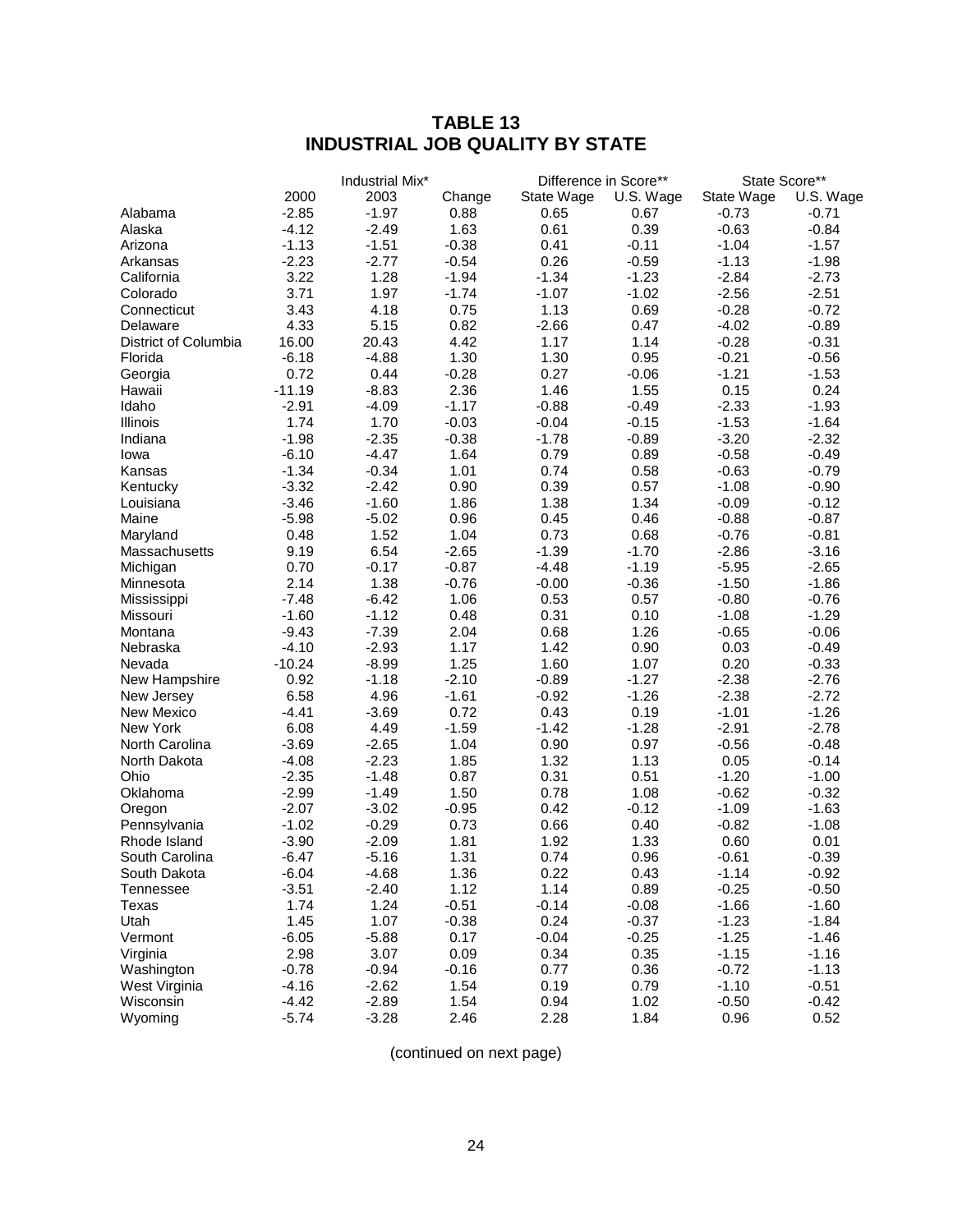# **TABLE 13 (continued) INDUSTRIAL JOB QUALITY BY STATE**

\* Sum over all industries of (state – U.S. employment share) \* (ratio of average wage to overall U.S. average wage  $-1$ )  $*$  100.

\*\* Sum over all industries of (change over time in sectoral share of employment) \* (ratio of average wage to overall average wage  $-1$ )  $*$  100.

Source: Calculated from U.S. Department of Labor, Bureau of Labor Statistics, Quarterly Census of Employment and Wages.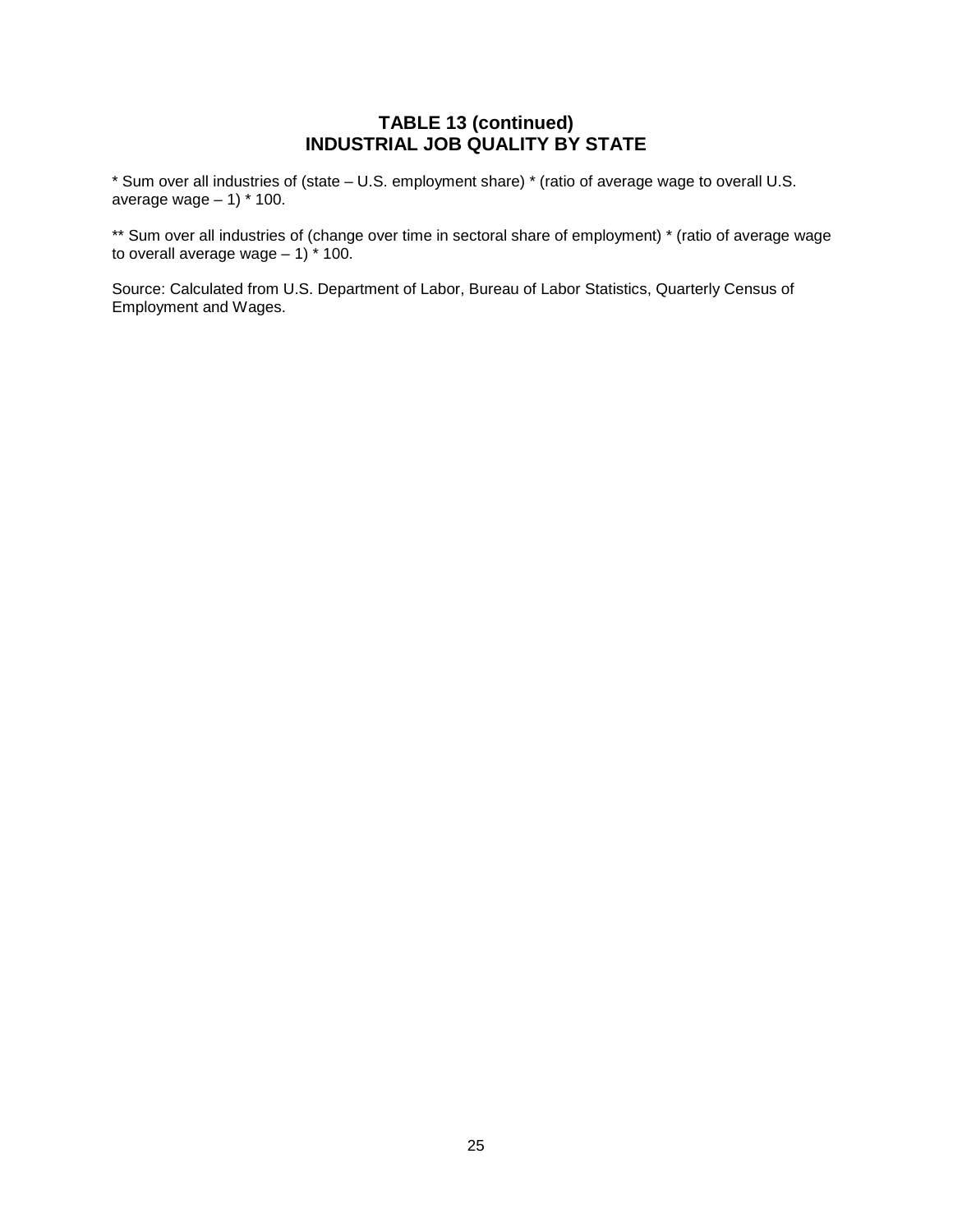#### **Occupational Data**

Only 19 states had an occupational mix in 2003 that had a positive effect on the state's average wage relative to the national average, with only 13 having a value of at least 1. The states with the strongest occupational mixes in 2003 are disproportionately located along the northern-tocentral Atlantic Coast, filling eight of the top 12 positions (see Table 14). Outside of this region, the only states with a strong occupational mix were Alaska, Idaho, Colorado, Minnesota and Illinois. States in the mid-section of the country disproportionately had the weakest occupational mixes.

The management occupational group by far had the most variation across states in occupational mix value in 2003. Other high-wage groups that are concentrated geographically that contributed to the state-by-state variation included computer and mathematical and business and financial operations. The below-average-paying production group also had a relatively wide range of occupational mix values across the states.

Twenty-nine states experienced an increase in occupational mix value between 2000 and 2003, though only 12 had a gain of at least 1 (see Table 15). Unlike the industrial mix, in which the change between 2000 and 2003 was inversely related to the 2003 level in most states, the change in occupational mix was not related to its level. The states with the greatest improvements in occupational mix are scattered across the country, though several states in New England or along the central Atlantic Coast experienced gains.

Large changes in occupational mix between 2000 and 2003 occurred in the management occupational group. None of the other groups accounted for much of the state-to-state variation.

A positive change in occupational mix means only that a state performed better than the national average, not that job quality improved. Between 2000 and 2003, the national occupational job quality score was –0.9. Based on formula (4) rather than the change based on formula (2), 11 states experienced an improvement in the occupational mix.

The occupational mix in 2000 and 2003 and the change in occupational job quality based on the various formulae are shown in Table 16. The change in occupational mix is calculated from the occupational mix values in 2000 and 2003 using formula (2). The state score is calculated from formula (3) using state wages and from formula (4) using national wages. The difference in score between the nation and each state can be compared to the change in occupational mix. The score and difference in score calculated using state wages in formula (3) is affected by factors other than change in job quality.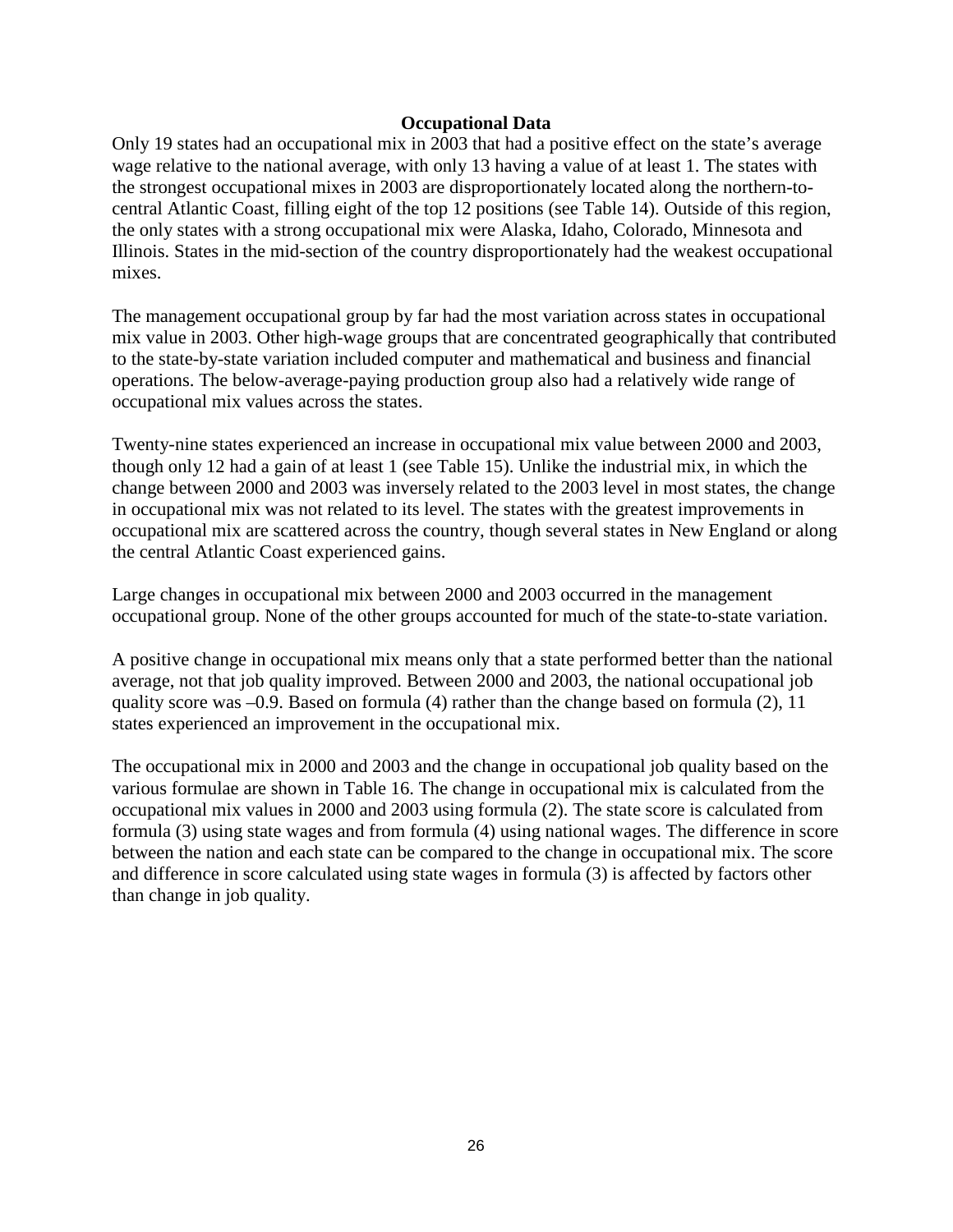# **TABLE 14 OCCUPATIONAL MIX\* IN 2003 RANKED BY STATE**

| 1.  | District of Columbia | 30.7   | 27. | Kansas         | $-1.4$ |
|-----|----------------------|--------|-----|----------------|--------|
| 2.  | Massachusetts        | 7.4    | 28. | Missouri       | $-1.5$ |
| 3.  | Maryland             | 6.8    | 29. | Ohio           | $-1.5$ |
| 4.  | Alaska               | 4.4    | 30. | North Carolina | $-1.8$ |
| 5.  | <b>Illinois</b>      | 4.0    | 31. | Maine          | $-2.0$ |
| 6.  | Connecticut          | 3.6    | 32. | Louisiana      | $-2.2$ |
| 7.  | Virginia             | 3.4    | 33. | Montana        | $-2.3$ |
| 8.  | Colorado             | 2.8    | 34. | Tennessee      | $-2.3$ |
| 9.  | Delaware             | 2.5    | 35. | Wyoming        | $-2.5$ |
| 10. | New York             | 1.4    | 36. | Nebraska       | $-2.7$ |
| 11. | Idaho                | 1.4    | 37. | West Virginia  | $-2.8$ |
| 12. | New Hampshire        | 1.4    | 38. | South Carolina | $-3.2$ |
| 13. | Minnesota            | 1.2    | 39. | Alabama        | $-3.3$ |
| 14. | California           | 0.7    | 40. | Kentucky       | $-3.4$ |
| 15. | New Jersey           | 0.7    | 41. | Florida        | $-3.6$ |
| 16. | Georgia              | 0.4    | 42. | Vermont        | $-4.0$ |
| 17. | Texas                | 0.3    | 43. | Wisconsin      | $-4.1$ |
| 18. | Washington           | 0.3    | 44. | Indiana        | $-4.3$ |
| 19. | Pennsylvania         | 0.3    | 45. | lowa           | $-4.8$ |
| 20. | Michigan             | $-0.0$ | 46. | Hawaii         | $-4.9$ |
| 21. | New Mexico           | $-0.1$ | 47. | North Dakota   | $-5.0$ |
| 22. | Arizona              | $-0.1$ | 48. | Arkansas       | $-6.3$ |
| 23. | Utah                 | $-0.2$ | 49. | Mississippi    | $-6.7$ |
| 24. | Rhode Island         | $-0.8$ | 50. | South Dakota   | $-7.1$ |
| 25. | Oregon               | $-0.8$ | 51. | Nevada         | $-9.9$ |
| 26. | Oklahoma             | $-0.9$ |     |                |        |

\* Sum over all occupations of (state – U.S. employment share) \* (ratio of average wage to overall U.S. average wage – 1) \* 100.

Source: Calculated from U.S. Department of Labor, Bureau of Labor Statistics, Occupational Employment Statistics.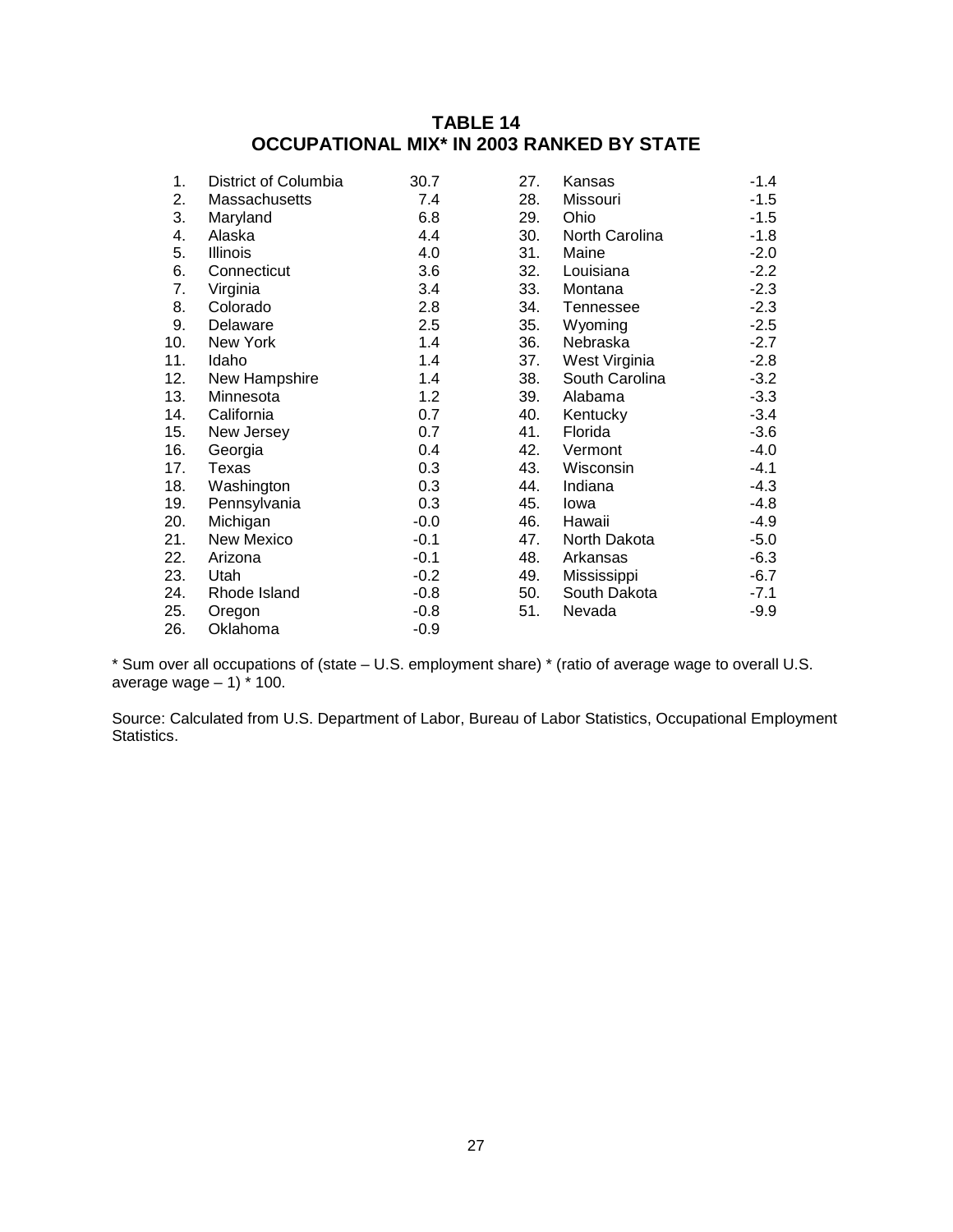# **TABLE 15 CHANGE IN OCCUPATIONAL MIX\* BETWEEN 2000 AND 2003 RANKED BY STATE**

| 1.  | District of Columbia | 7.2 | 27. | Virginia       | 0.1    |
|-----|----------------------|-----|-----|----------------|--------|
| 2.  | Hawaii               | 1.7 | 28. | Wisconsin      | 0.1    |
| 3.  | Rhode Island         | 1.7 | 29. | California     | 0.0    |
| 4.  | Idaho                | 1.6 | 30. | Delaware       | $-0.0$ |
| 5.  | Minnesota            | 1.4 | 31. | Nevada         | $-0.0$ |
| 6.  | Alaska               | 1.3 | 32. | South Dakota   | $-0.0$ |
| 7.  | Georgia              | 1.3 | 33. | North Carolina | $-0.2$ |
| 8.  | Massachusetts        | 1.2 | 34. | Pennsylvania   | $-0.2$ |
| 9.  | Illinois             | 1.2 | 35. | Montana        | $-0.2$ |
| 10. | Oregon               | 1.2 | 36. | West Virginia  | $-0.3$ |
| 11. | Maryland             | 1.2 | 37. | Colorado       | $-0.4$ |
| 12. | Vermont              | 1.1 | 38. | New Jersey     | $-0.4$ |
| 13. | Connecticut          | 0.9 | 39. | Ohio           | $-0.5$ |
| 14. | Utah                 | 0.8 | 40. | North Dakota   | $-0.7$ |
| 15. | Wyoming              | 0.7 | 41. | Kansas         | $-0.7$ |
| 16. | Tennessee            | 0.7 | 42. | Maine          | $-0.8$ |
| 17. | New York             | 0.7 | 43. | Missouri       | $-0.9$ |
| 18. | Michigan             | 0.5 | 44. | Nebraska       | $-0.9$ |
| 19. | Kentucky             | 0.5 | 45. | Louisiana      | $-1.0$ |
| 20. | Oklahoma             | 0.5 | 46. | New Mexico     | $-1.0$ |
| 21. | Indiana              | 0.5 | 47. | Washington     | $-1.2$ |
| 22. | South Carolina       | 0.4 | 48. | Florida        | $-1.2$ |
| 23. | Arkansas             | 0.2 | 49. | Alabama        | $-1.3$ |
| 24. | New Hampshire        | 0.1 | 50. | lowa           | $-1.8$ |
| 25. | Mississippi          | 0.1 | 51. | Texas          | $-1.9$ |
| 26. | Arizona              | 0.1 |     |                |        |

\* Sum over all occupations of (state – U.S. employment share) \* (ratio of average wage to overall U.S. average wage  $-1$ )  $*$  100.

Source: Calculated from U.S. Department of Labor, Bureau of Labor Statistics, Occupational Employment Statistics.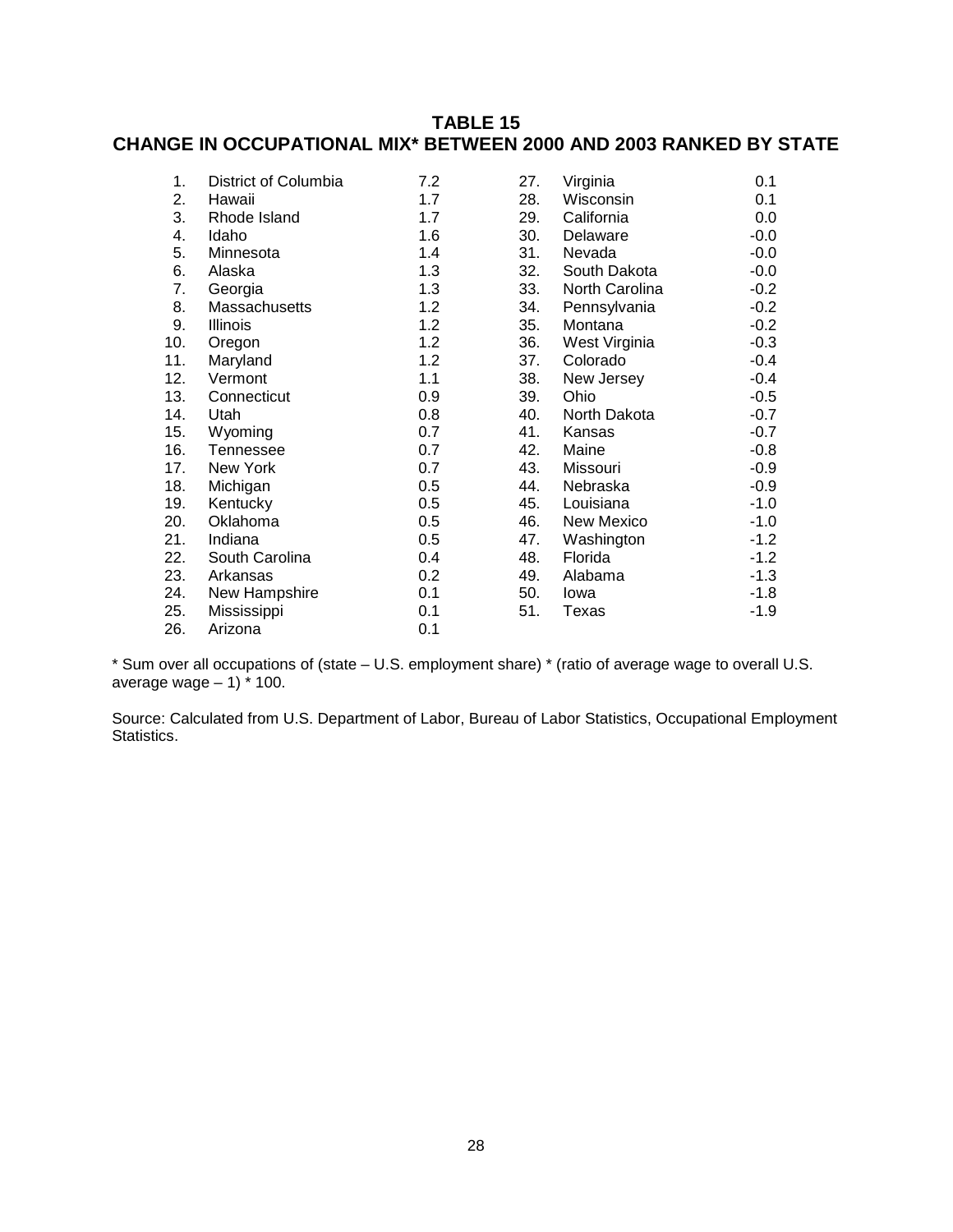# **TABLE 16 OCCUPATIONAL JOB QUALITY BY STATE**

|                      |         | Occupational Mix* |         | Difference in Score** |           |            | State Score** |
|----------------------|---------|-------------------|---------|-----------------------|-----------|------------|---------------|
|                      | 2000    | 2003              | Change  | State Wage            | U.S. Wage | State Wage | U.S. Wage     |
| Alabama              | $-2.02$ | $-3.32$           | $-1.30$ | $-1.15$               | $-0.97$   | $-2.05$    | $-1.86$       |
| Alaska               | 3.11    | 4.44              | 1.32    | 1.30                  | 0.74      | 0.34       | $-0.21$       |
| Arizona              | $-0.20$ | $-0.12$           | 0.08    | 0.32                  | 0.21      | $-0.64$    | $-0.75$       |
| Arkansas             | $-6.44$ | $-6.26$           | 0.19    | 0.86                  | 0.84      | $-0.02$    | $-0.05$       |
| California           | 0.72    | 0.74              | 0.02    | 0.38                  | $-0.11$   | $-0.49$    | $-0.98$       |
| Colorado             | 3.19    | 2.83              | $-0.36$ | $-0.41$               | $-0.36$   | $-1.30$    | $-1.25$       |
| Connecticut          | 2.72    | 3.57              | 0.85    | 0.72                  | 0.70      | $-0.19$    | $-0.20$       |
| Delaware             | 2.49    | 2.48              | $-0.02$ | $-0.84$               | $-0.50$   | $-1.74$    | $-1.40$       |
| District of Columbia | 23.50   | 30.74             | 7.24    | 2.81                  | 4.03      | 1.90       | 3.12          |
| Florida              | $-2.34$ | $-3.56$           | $-1.22$ | $-1.01$               | $-0.97$   | $-1.90$    | $-1.86$       |
| Georgia              | $-0.91$ | 0.36              | 1.27    | 0.95                  | 1.14      | 0.07       | 0.26          |
| Hawaii               | $-6.68$ | $-4.94$           | 1.74    | 2.43                  | 1.98      | 1.45       | 1.00          |
| Idaho                | $-0.19$ | 1.41              | 1.60    | 1.25                  | 1.38      | 0.25       | 0.38          |
| Illinois             | 2.76    | 3.97              | 1.21    | 1.13                  | 0.66      | 0.24       | $-0.23$       |
| Indiana              | $-4.76$ | $-4.31$           | 0.45    | 0.54                  | 0.93      | $-0.38$    | 0.01          |
| lowa                 | $-2.98$ | $-4.78$           | $-1.80$ | $-1.27$               | $-1.23$   | $-2.20$    | $-2.16$       |
| Kansas               | $-0.61$ | $-1.36$           | $-0.74$ | $-0.81$               | $-0.43$   | $-1.72$    | $-1.34$       |
| Kentucky             | $-3.97$ | $-3.45$           | 0.53    | 0.45                  | 0.78      | $-0.45$    | $-0.11$       |
| Louisiana            | $-1.28$ | $-2.23$           | $-0.95$ | $-0.64$               | $-0.72$   | $-1.59$    | $-1.67$       |
| Maine                | $-1.18$ | $-2.00$           | $-0.82$ | $-0.76$               | $-0.73$   | $-1.67$    | $-1.64$       |
| Maryland             | 5.60    | 6.76              | 1.16    | 0.84                  | 0.47      | $-0.06$    | $-0.43$       |
| Massachusetts        | 6.17    | 7.40              | 1.23    | 0.41                  | 0.45      | $-0.48$    | $-0.45$       |
| Michigan             | $-0.55$ | $-0.02$           | 0.53    | $-0.02$               | 0.61      | $-0.89$    | $-0.26$       |
| Minnesota            | $-0.16$ | 1.25              | 1.41    | 1.10                  | 1.41      | 0.20       | 0.52          |
| Mississippi          | $-6.80$ | $-6.72$           | 0.08    | 0.48                  | 0.63      | $-0.39$    | $-0.23$       |
| Missouri             | $-0.64$ | $-1.50$           | $-0.86$ | $-0.97$               | $-0.78$   | $-1.88$    | $-1.68$       |
| Montana              | $-2.05$ | $-2.28$           | $-0.22$ | $-0.23$               | $-0.20$   | $-1.15$    | $-1.12$       |
| Nebraska             | $-1.81$ | $-2.70$           | $-0.88$ | 0.11                  | $-0.37$   | $-0.79$    | $-1.27$       |
| Nevada               | $-9.89$ | $-9.93$           | $-0.04$ | 1.12                  | 0.73      | 0.18       | $-0.21$       |
| New Hampshire        | 1.26    | 1.39              | 0.13    | $-0.13$               | $-0.18$   | $-1.07$    | $-1.11$       |
| New Jersey           | 1.10    | 0.72              | $-0.38$ | $-0.29$               | $-0.29$   | $-1.18$    | $-1.18$       |
| New Mexico           | 0.84    | $-0.11$           | $-0.95$ | $-0.43$               | $-1.04$   | $-1.37$    | $-1.98$       |
| New York             | 0.75    | 1.44              | 0.70    | 0.73                  | 0.59      | $-0.15$    | $-0.29$       |
| North Carolina       | $-1.60$ | $-1.81$           | $-0.21$ | $-0.03$               | $-0.09$   | $-0.90$    | $-0.95$       |
| North Dakota         | $-4.31$ | $-4.96$           | $-0.66$ | $-0.17$               | $-0.21$   | $-1.15$    | $-1.19$       |
| Ohio                 | $-1.03$ | $-1.52$           | $-0.49$ | $-0.50$               | $-0.36$   | $-1.39$    | $-1.26$       |
| Oklahoma             | $-1.34$ | $-0.88$           | 0.46    | 0.52                  | 0.43      | $-0.39$    | $-0.48$       |
| Oregon               | $-2.05$ | $-0.85$           | 1.20    | 1.46                  | 1.30      | 0.51       | 0.35          |
| Pennsylvania         | 0.49    | 0.27              | $-0.22$ | $-0.37$               | $-0.41$   | $-1.26$    | $-1.30$       |
| Rhode Island         | $-2.51$ | $-0.80$           | 1.71    | 2.42                  | 1.83      | 1.54       | 0.95          |
| South Carolina       | $-3.62$ | $-3.18$           | 0.44    | 0.70                  | 0.58      | $-0.17$    | $-0.28$       |
| South Dakota         | $-7.00$ | $-7.05$           | $-0.05$ | 1.06                  | 0.85      | 0.10       | $-0.10$       |
| Tennessee            | $-3.03$ | $-2.30$           | 0.72    | 0.81                  | 0.75      | $-0.06$    | $-0.12$       |
| Texas                | 2.27    | 0.34              | $-1.94$ | $-1.89$               | $-1.94$   | $-2.78$    | $-2.82$       |
| Utah                 | $-1.00$ | $-0.21$           | 0.79    | 1.57                  | 0.97      | 0.70       | 0.10          |
| Vermont              | $-5.05$ | $-3.98$           | 1.07    | 1.43                  | 1.86      | 0.49       | 0.93          |
| Virginia             | 3.36    | 3.44              | 0.08    | $-0.10$               | 0.10      | $-0.98$    | $-0.79$       |
| Washington           | 1.46    | 0.30              | $-1.17$ | $-0.82$               | $-0.72$   | $-1.71$    | $-1.61$       |
| West Virginia        | $-2.50$ | $-2.77$           | $-0.27$ | $-0.01$               | 0.13      | $-0.90$    | $-0.76$       |
| Wisconsin            | $-4.16$ | $-4.08$           | 0.07    | 0.47                  | 0.71      | $-0.40$    | $-0.16$       |
| Wyoming              | $-3.28$ | $-2.54$           | 0.74    | 1.29                  | 1.14      | 0.36       | 0.21          |

(continued on next page)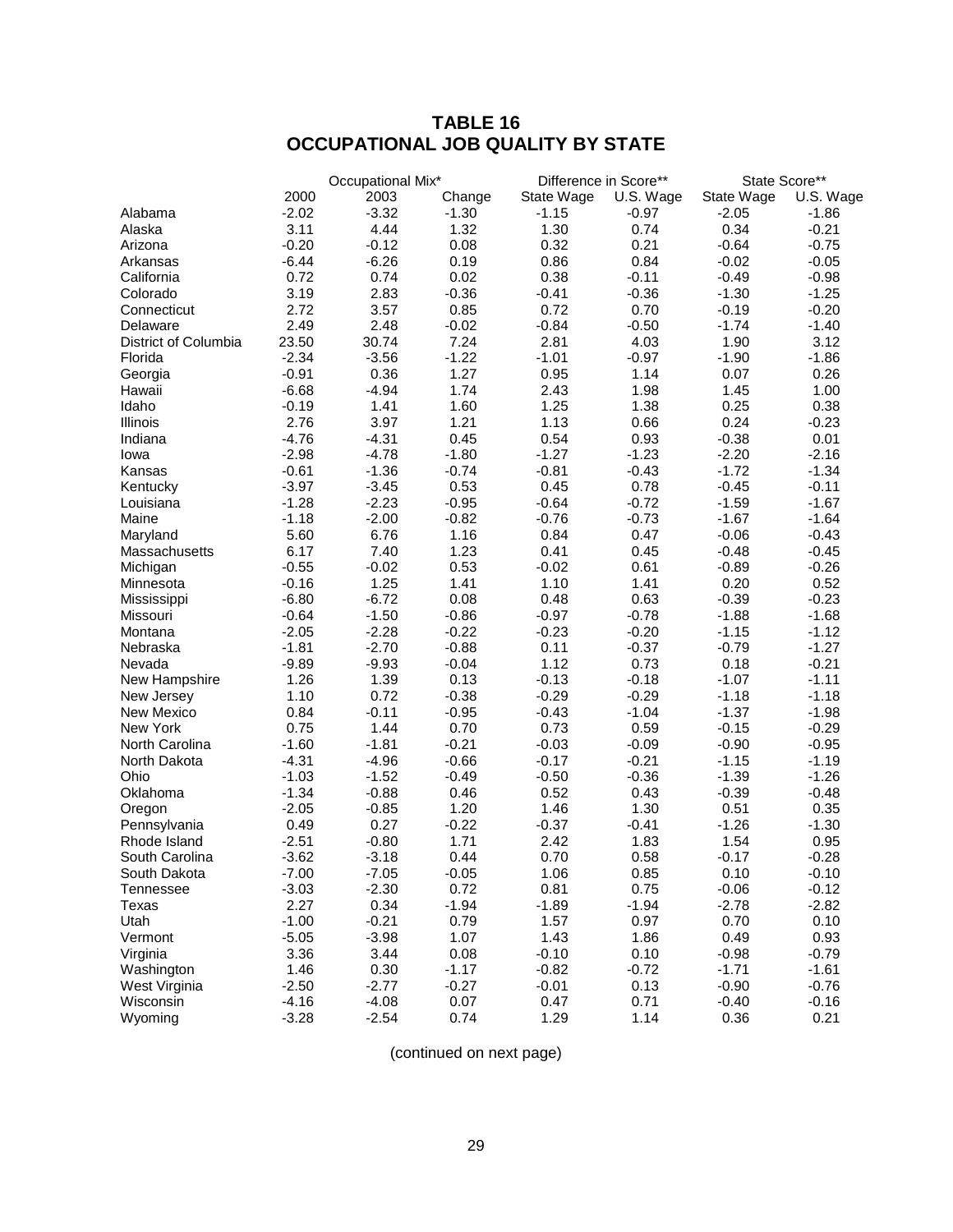# **TABLE 16 (continued) OCCUPATIONAL JOB QUALITY BY STATE**

\* Sum over all occupations of (state – U.S. employment share) \* (ratio of average wage to overall U.S. average wage  $-1$ )  $\frac{1}{2}$  100.

\*\* Sum over all occupations of (change over time in sectoral share of employment) \* (ratio of average wage to overall average wage  $-1$ )  $*$  100.

Source: Calculated from U.S. Department of Labor, Bureau of Labor Statistics, Occupational Employment Statistics.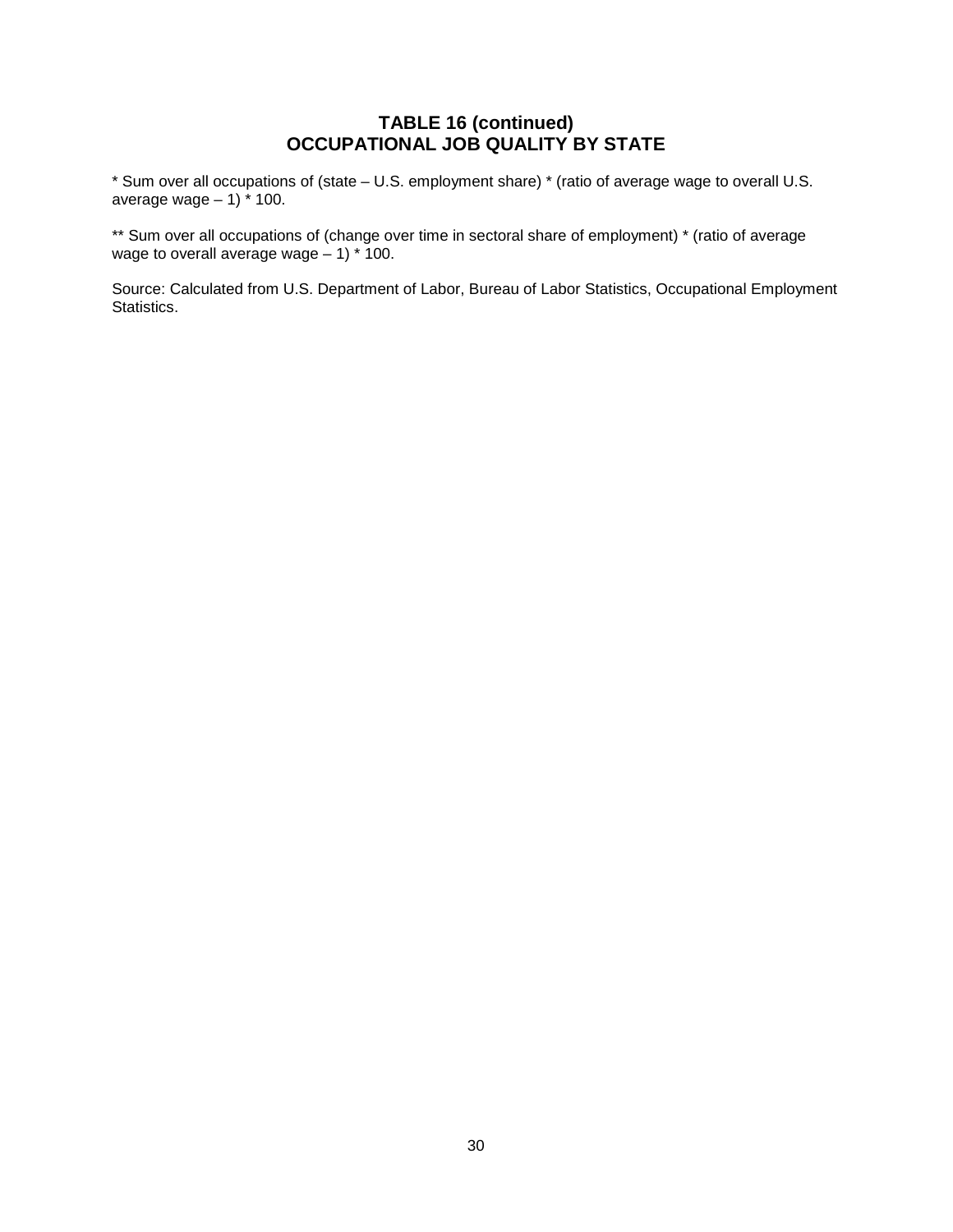#### **Overall Job Quality**

Overall job quality is approximated as the sum of the industrial mix and occupational mix values. In most states, the 2003 industrial mix and occupational mix values were correlated: both the industrial mix and the occupational mix either were stronger or weaker than the national average. Alaska was the biggest exception, with a weak industrial mix but the fourth strongest occupational mix in the country. In some states, the combined effect of the industrial and occupational mixes was substantial. As seen in Table 17, job quality in Massachusetts had a positive effect of 14 percent on its average wage relative to the national average while the job mix in four states had a depressing effect on the average wage of at least 10 percent.

Job quality was greater than the national average in only 17 states. The strongest job quality in 2003 was in seven states and the District of Columbia that border the Atlantic Ocean, stretching from Massachusetts to Virginia. Job quality was weakest in most of the mid-section of the country, stretching from the northern Rocky Mountains through the Great Plains and the South. In the rest of the country, including most of the West and the Great Lakes region, job quality varied by state from below to a little above the national average. Outside of the northern-tomiddle Atlantic Coast region, the strongest job quality was in Illinois and Colorado.

The change in industrial mix was not correlated to the change in occupational mix between 2000 and 2003. Nearly two-thirds of the states experienced a gain in one measure but a loss in the other measure. Thus, the overall change in job quality was small in most states. Only seven states experienced a gain of at least 2, while only four states had a decline of that magnitude.

Thirty-six states had a positive change in job quality between 2000 and 2003, though the gain was 1 percent or more in only 21 states (see Table 18). The change in job quality did not have much of a regional pattern.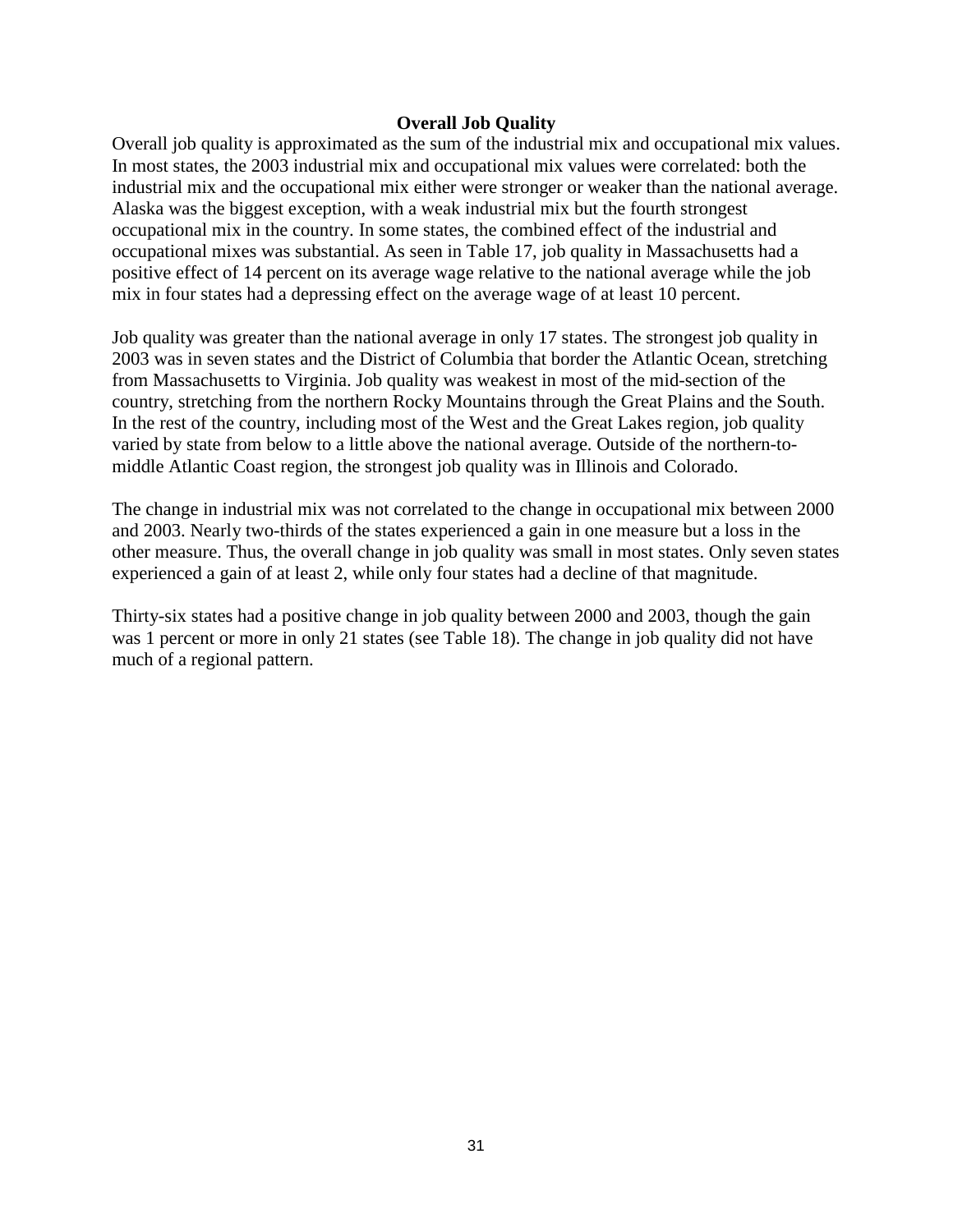# **TABLE 17 OVERALL JOB QUALITY IN 2003 RANKED BY STATE**

|     |                      |        | Ind    | Occ    |     |                |         | Ind    | Occ    |
|-----|----------------------|--------|--------|--------|-----|----------------|---------|--------|--------|
|     |                      | Total  | Mix*   | Mix^   |     |                | Total   | Mix*   | Mix^   |
| 1.  | District of Columbia | 51.2   | 20.4   | 30.7   | 27. | Ohio           | $-3.0$  | $-1.5$ | $-1.5$ |
| 2.  | Massachusetts        | 13.9   | 6.5    | 7.4    | 28. | New Mexico     | $-3.8$  | $-3.7$ | $-0.1$ |
| 3.  | Maryland             | 8.3    | 1.5    | 6.8    | 29. | Louisiana      | $-3.8$  | $-1.6$ | $-2.2$ |
| 4.  | Connecticut          | 7.8    | 4.2    | 3.6    | 30. | Oregon         | $-3.9$  | $-3.0$ | $-0.8$ |
| 5.  | Delaware             | 7.6    | 5.2    | 2.5    | 31. | North Carolina | $-4.5$  | $-2.6$ | $-1.8$ |
| 6.  | Virginia             | 6.5    | 3.1    | 3.4    | 32. | Tennessee      | $-4.7$  | $-2.4$ | $-2.3$ |
| 7.  | New York             | 5.9    | 4.5    | 1.4    | 33. | Alabama        | $-5.3$  | $-2.0$ | $-3.3$ |
| 8.  | New Jersey           | 5.7    | 5.0    | 0.7    | 34. | West Virginia  | $-5.4$  | $-2.6$ | $-2.8$ |
| 9.  | <b>Illinois</b>      | 5.7    | 1.7    | 4.0    | 35. | Nebraska       | $-5.6$  | $-2.9$ | $-2.7$ |
| 10. | Colorado             | 4.8    | 2.0    | 2.8    | 36. | Wyoming        | $-5.8$  | $-3.3$ | $-2.5$ |
| 11. | Minnesota            | 2.6    | 1.4    | 1.2    | 37. | Kentucky       | $-5.9$  | $-2.4$ | $-3.4$ |
| 12. | California           | 2.0    | 1.3    | 0.7    | 38. | Indiana        | $-6.7$  | $-2.4$ | $-4.3$ |
| 13. | Alaska               | 1.9    | $-2.5$ | 4.4    | 39. | Wisconsin      | $-7.0$  | $-2.9$ | $-4.1$ |
| 14. | Texas                | 1.6    | 1.2    | 0.3    | 40. | Maine          | $-7.0$  | $-5.0$ | $-2.0$ |
| 15. | Utah                 | 0.9    | 1.1    | $-0.2$ | 41. | North Dakota   | $-7.2$  | $-2.2$ | $-5.0$ |
| 16. | Georgia              | 0.8    | 0.4    | 0.4    | 42. | South Carolina | $-8.3$  | $-5.2$ | $-3.2$ |
| 17. | New Hampshire        | 0.2    | $-1.2$ | 1.4    | 43. | Florida        | $-8.4$  | $-4.9$ | $-3.6$ |
| 18. | Pennsylvania         | $-0.0$ | $-0.3$ | 0.3    | 44. | Arkansas       | $-9.0$  | $-2.8$ | $-6.3$ |
| 19. | Michigan             | $-0.2$ | $-0.2$ | $-0.0$ | 45. | Iowa           | $-9.2$  | $-4.5$ | $-4.8$ |
| 20. | Washington           | $-0.6$ | $-0.9$ | 0.3    | 46. | Montana        | $-9.7$  | $-7.4$ | $-2.3$ |
| 21. | Arizona              | $-1.6$ | $-1.5$ | $-0.1$ | 47. | Vermont        | $-9.9$  | $-5.9$ | $-4.0$ |
| 22. | Kansas               | $-1.7$ | $-0.3$ | $-1.4$ | 48. | South Dakota   | $-11.7$ | $-4.7$ | $-7.1$ |
| 23. | Oklahoma             | $-2.4$ | $-1.5$ | $-0.9$ | 49. | Mississippi    | $-13.1$ | $-6.4$ | $-6.7$ |
| 24. | Missouri             | $-2.6$ | $-1.1$ | $-1.5$ | 50. | Hawaii         | $-13.8$ | $-8.8$ | $-4.9$ |
| 25. | Idaho                | $-2.7$ | $-4.1$ | 1.4    | 51. | Nevada         | $-18.9$ | $-9.0$ | $-9.9$ |
| 26. | Rhode Island         | $-2.9$ | $-2.1$ | $-0.8$ |     |                |         |        |        |

\* Industrial mix: Sum over all industries of (state – U.S. employment share) \* (ratio of average wage to overall U.S. average wage – 1) \* 100.

^ Occupational Mix: Sum over all occupations of (state – U.S. employment share) \* (ratio of average wage to overall U.S. average wage  $-1$ )  $*$  100.

Source: Calculated from U.S. Department of Labor, Bureau of Labor Statistics, Quarterly Census of Employment and Wages and Occupational Employment Statistics.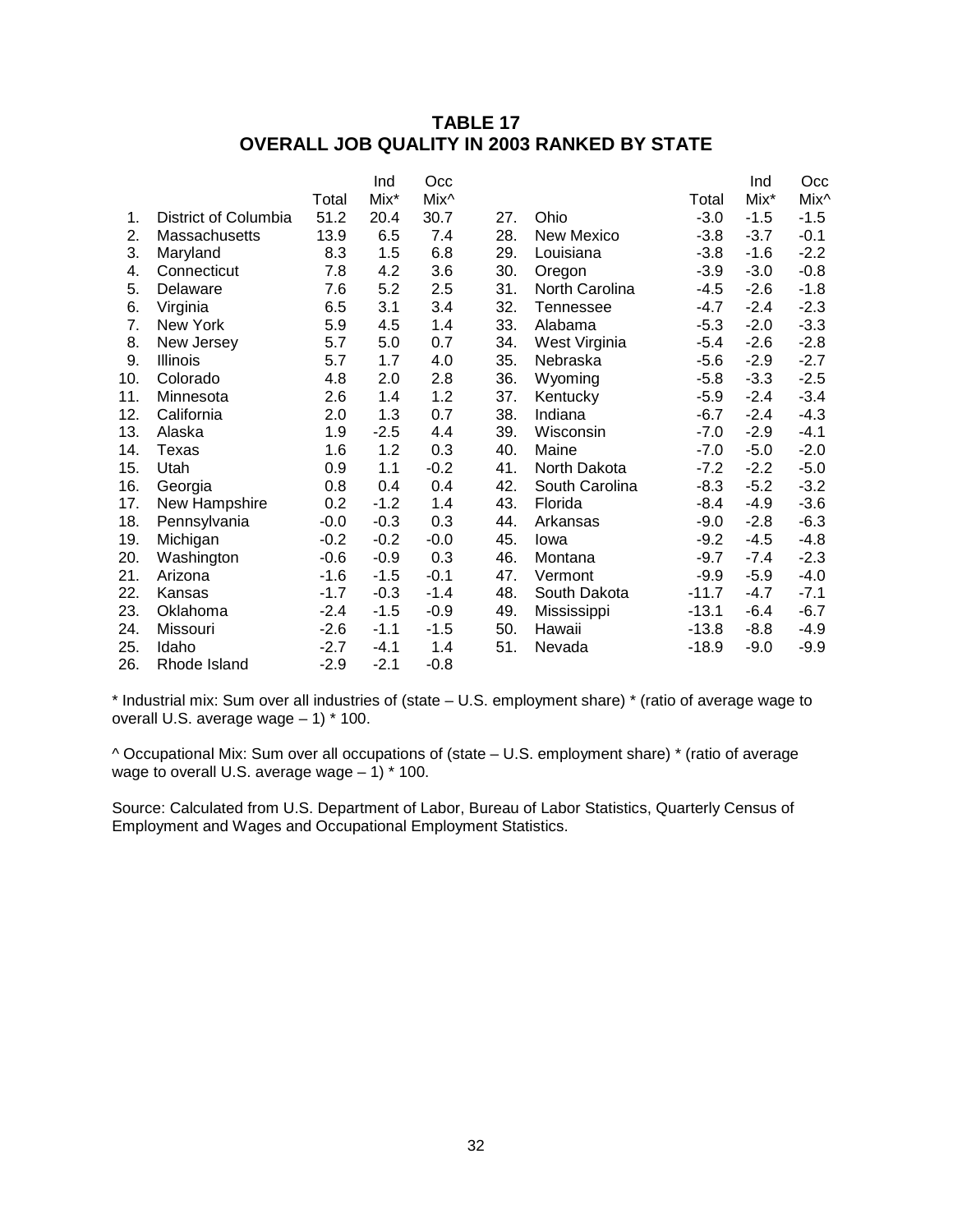# **TABLE 18 OVERALL CHANGE IN JOB QUALITY BETWEEN 2000 AND 2003 RANKED BY STATE**

|     |                      |       | Ind    | Occ    |     |               |        | Ind    | Occ    |
|-----|----------------------|-------|--------|--------|-----|---------------|--------|--------|--------|
|     |                      | Total | Mix*   | Mix^   |     |               | Total  | Mix*   | Mix^   |
| 1.  | District of Columbia | 11.7  | 4.4    | 7.2    | 27. | Idaho         | 0.4    | $-1.2$ | 1.6    |
| 2.  | Hawaii               | 4.1   | 2.4    | 1.7    | 28. | Utah          | 0.4    | $-0.4$ | 0.8    |
| 3.  | Rhode Island         | 3.5   | 1.8    | 1.7    | 29. | Ohio          | 0.4    | 0.9    | $-0.5$ |
| 4.  | Wyoming              | 3.2   | 2.5    | 0.7    | 30. | Nebraska      | 0.3    | 1.2    | $-0.9$ |
| 5.  | Alaska               | 3.0   | 1.6    | 1.3    | 31. | Kansas        | 0.3    | 1.0    | $-0.7$ |
| 6.  | Maryland             | 2.2   | 1.0    | 1.2    | 32. | Oregon        | 0.2    | $-1.0$ | 1.2    |
| 7.  | Oklahoma             | 2.0   | 1.5    | 0.5    | 33. | Virginia      | 0.2    | 0.1    | 0.1    |
| 8.  | <b>Tennessee</b>     | 1.8   | 1.1    | 0.7    | 34. | Maine         | 0.1    | 1.0    | $-0.8$ |
| 9.  | Montana              | 1.8   | 2.0    | $-0.2$ | 35. | Florida       | 0.1    | 1.3    | $-1.2$ |
| 10. | South Carolina       | 1.8   | 1.3    | 0.4    | 36. | Indiana       | 0.1    | $-0.4$ | 0.5    |
| 11. | Wisconsin            | 1.6   | 1.5    | 0.1    | 37. | lowa          | $-0.2$ | 1.6    | $-1.8$ |
| 12. | Connecticut          | 1.6   | 0.8    | 0.9    | 38. | New Mexico    | $-0.2$ | 0.7    | $-1.0$ |
| 13. | Kentucky             | 1.4   | 0.9    | 0.5    | 39. | Arizona       | $-0.3$ | $-0.4$ | 0.1    |
| 14. | South Dakota         | 1.3   | 1.4    | $-0.0$ | 40. | Michigan      | $-0.3$ | $-0.9$ | 0.5    |
| 15. | West Virginia        | 1.3   | 1.5    | $-0.3$ | 41. | Arkansas      | $-0.3$ | $-0.5$ | 0.2    |
| 16. | Vermont              | 1.2   | 0.2    | 1.0    | 42. | Missouri      | $-0.4$ | 0.5    | $-0.9$ |
| 17. | Nevada               | 1.2   | 1.3    | $-0.0$ | 43. | Alabama       | $-0.4$ | 0.9    | $-1.3$ |
| 18. | North Dakota         | 1.2   | 1.8    | $-0.7$ | 44. | New York      | $-0.9$ | $-1.6$ | 0.7    |
| 19. | <b>Illinois</b>      | 1.2   | $-0.0$ | 1.2    | 45. | Washington    | $-1.3$ | $-0.2$ | 1.2    |
| 20. | Mississippi          | 1.1   | 1.1    | 0.1    | 46. | Massachusetts | $-1.4$ | $-2.7$ | 1.2    |
| 21. | Georgia              | 1.0   | $-0.3$ | 1.3    | 47. | California    | $-1.9$ | $-1.9$ | 0.0    |
| 22. | Louisiana            | 0.9   | 1.9    | $-1.0$ | 48. | New Hampshire | $-2.0$ | $-2.1$ | 0.1    |
| 23. | North Carolina       | 0.8   | 1.0    | $-0.2$ | 49. | New Jersey    | $-2.0$ | $-1.6$ | $-0.4$ |
| 24. | Delaware             | 0.8   | 0.8    | $-0.0$ | 50. | Colorado      | $-2.1$ | $-1.7$ | $-0.4$ |
| 25. | Minnesota            | 0.6   | $-0.8$ | 1.4    | 51. | Texas         | $-2.4$ | $-0.5$ | $-1.9$ |
| 26. | Pennsylvania         | 0.5   | 0.7    | $-0.2$ |     |               |        |        |        |

\* Industrial mix: Sum over all industries of (state – U.S. employment share) \* (ratio of average wage to overall U.S. average wage – 1) \* 100.

^ Occupational Mix: Sum over all occupations of (state – U.S. employment share) \* (ratio of average wage to overall U.S. average wage – 1) \* 100.

Source: Calculated from U.S. Department of Labor, Bureau of Labor Statistics, Quarterly Census of Employment and Wages and Occupational Employment Statistics.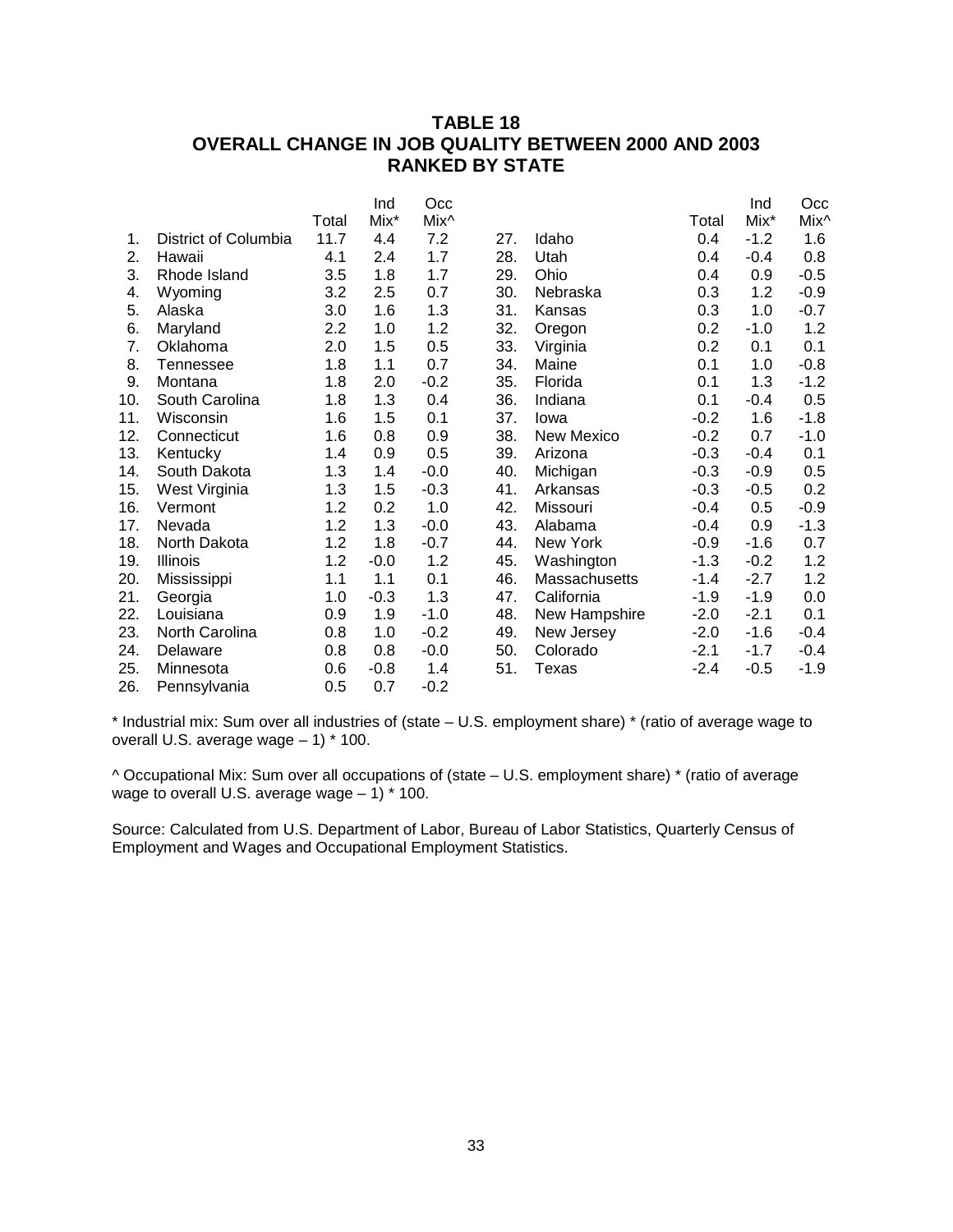#### **Average Wage After Adjusting for Job Quality**

Job quality is just one of several factors that affect wage levels. Major factors other than job quality that affect the average wage include

- Productivity: the greater the productivity of a state's workforce, the higher the wages.
- Cost of living: the higher the cost of living, the higher the wages.
- The desirability of the area: the more desirable the area, the lower the wages.

While both the average wage and the average wage adjusted for job quality are affected by the cost of living, it would be misleading to fully adjust the average wage figures for living costs even if reliable cost-of-living indexes were available by state, since geographic variations in living costs are not the only factor causing the average wage figures to vary by state. Dumond et. al. (1999) suggested that 40 percent of the variation in average wage can be attributed to the cost of living.

In 38 states, job quality accounts for a portion of the average wage differential from the national average, whether the differential is positive or negative. The portion explained by job quality varies widely, but the median percentage was 48. For example, in Mississippi, the average wage was 25.5 percent less than the national average, but only 12.3 percent below average after adjusting for job quality. In seven states, the differential from the national average changed sign after adjusting for job quality, though the adjusted differential was barely different from zero in some of the states. The most extreme examples were Nevada — whose average wage was 6.8 percent *below* average but whose adjusted average wage was 12.1 percent *above* average — and Hawaii, whose differential switched from –6.4 to 7.4. In six states, the difference from the national average in the average wage was larger after adjusting the average wage for job quality. Texas was the most extreme example, with its differential rising from 4.0 to 5.5 percent.

Substantial differences in the average wage exist across states even after controlling for the effects of job quality (see the "other" column in Table 19). Given the lack of state-level data for each of the factors affecting the adjusted average wage and the interrelated nature of each of these factors, it is not possible to provide much insight into the reasons for the geographic variations in the average wage after adjustment for job quality.

Only 14 states had an average wage greater than the national average after adjusting for job quality in 2003. However, the value was more than 10 percent higher than average in five states, including the populous states of New York, New Jersey, and California. Most of the states with positive values are located along the Pacific or Atlantic coasts. The largest negative values were in the northern Rocky Mountains/Great Plains region, followed by the South.

Relative to the national average, the 2000-to-2003 change in average wage after adjusting for job quality was positive in 25 states. Other than New Hampshire, none of these states had an increase of 2 or more percentage points greater than the national average. Alaska, Hawaii and Idaho had declines of this magnitude. All of the southwestern states had a gain greater than the national average, but otherwise regional patterns were not strong.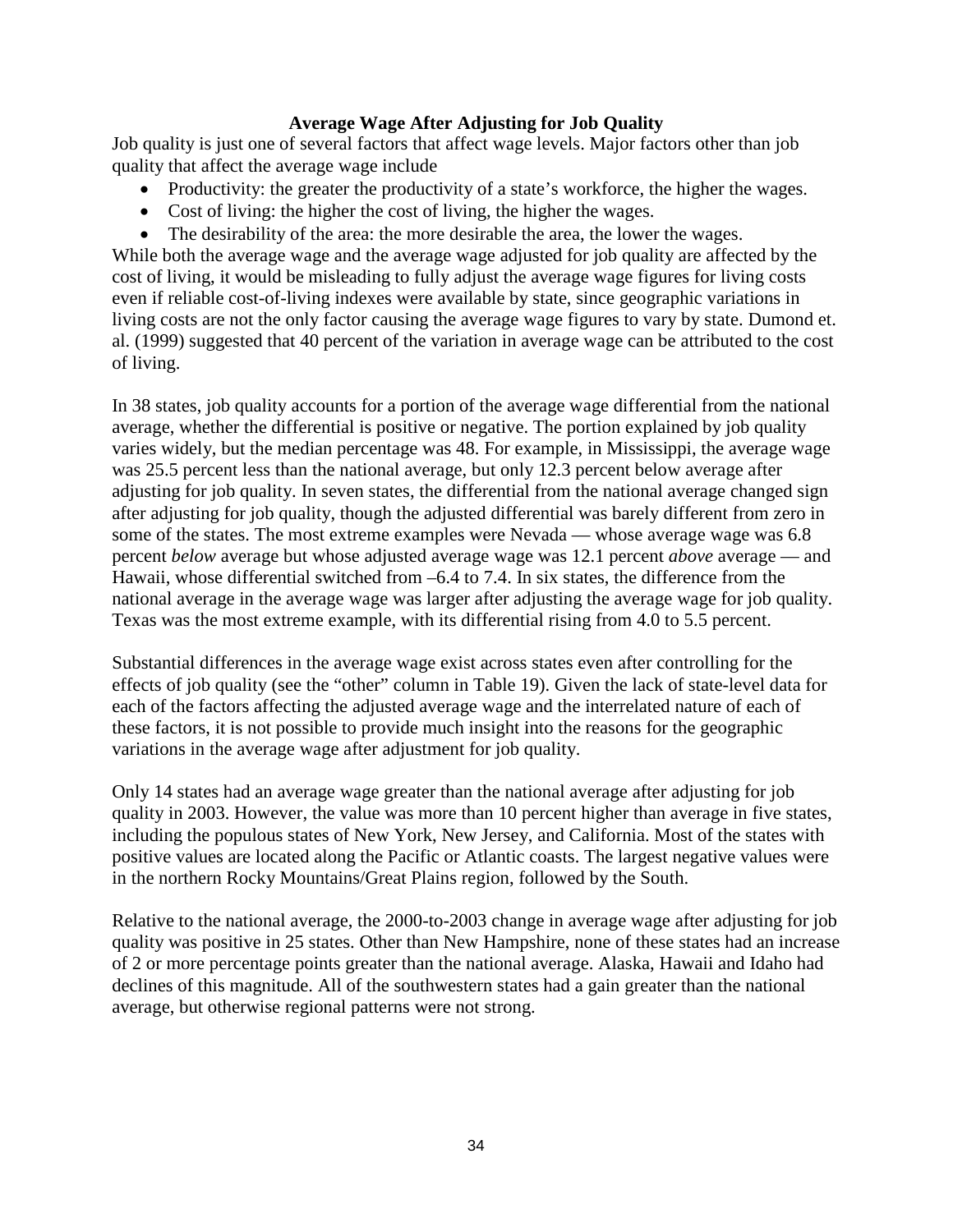# **TABLE 19 AVERAGE WAGE AND JOB QUALITY BY STATE**

|                      |         |          | 2003                 |         |        |          | 2000-to-2003 Change  |        |
|----------------------|---------|----------|----------------------|---------|--------|----------|----------------------|--------|
|                      | Wage@   | Ind Mix* | Occ Mix <sup>^</sup> | Other#  | Wage@  | Ind Mix* | Occ Mix <sup>^</sup> | Other# |
| Alabama              | $-14.4$ | $-2.0$   | $-3.3$               | $-9.1$  | 0.9    | 0.9      | $-1.3$               | 1.3    |
| Alaska               | 6.1     | $-2.5$   | 4.4                  | 4.1     | $-1.7$ | 1.6      | 1.3                  | $-4.6$ |
| Arizona              | $-7.0$  | $-1.5$   | $-0.1$               | $-5.4$  | $-0.1$ | $-0.4$   | 0.1                  | 0.2    |
| Arkansas             | $-22.4$ | $-2.8$   | $-6.3$               | $-13.4$ | 1.4    | $-0.5$   | 0.2                  | 1.7    |
| California           | 12.5    | 1.3      | 0.7                  | 10.5    | $-1.1$ | $-1.9$   | 0.0                  | 0.8    |
| Colorado             | 4.5     | 2.0      | 2.8                  | $-0.3$  | $-0.9$ | $-1.7$   | $-0.4$               | 1.3    |
| Connecticut          | 23.4    | 4.2      | 3.6                  | 15.6    | 0.8    | 0.8      | 0.9                  | $-0.8$ |
| Delaware             | 6.9     | 5.2      | 2.5                  | $-0.7$  | 2.2    | 0.8      | 0.0                  | 1.4    |
| District of Columbia | 55.8    | 20.4     | 30.7                 | 4.6     | 9.8    | 4.4      | 7.2                  | $-1.8$ |
| Florida              | $-10.5$ | $-4.9$   | $-3.6$               | $-2.0$  | 0.8    | 1.3      | $-1.2$               | 0.7    |
| Georgia              | $-3.3$  | 0.4      | 0.4                  | $-4.1$  | 0.4    | $-0.3$   | 1.3                  | $-0.6$ |
| Hawaii               | $-6.4$  | $-8.8$   | $-4.9$               | 7.4     | 1.6    | 2.4      | 1.7                  | $-2.5$ |
| Idaho                | $-18.2$ | $-4.1$   | 1.4                  | $-15.6$ | $-2.2$ | $-1.2$   | 1.6                  | $-2.6$ |
| Illinois             | 5.4     | 1.7      | 4.0                  | $-0.3$  | 0.3    | $-0.0$   | 1.2                  | $-0.9$ |
| Indiana              | $-10.4$ | $-2.4$   | $-4.3$               | $-3.7$  | 0.1    | $-0.4$   | 0.5                  | 0.0    |
| Iowa                 | $-16.8$ | $-4.5$   | $-4.8$               | $-7.5$  | 0.2    | 1.6      | $-1.8$               | 0.4    |
| Kansas               | $-13.0$ | $-0.3$   | $-1.4$               | $-11.4$ | $-0.0$ | 1.0      | $-0.7$               | $-0.3$ |
| Kentucky             | $-14.4$ | $-2.4$   | $-3.4$               | $-8.6$  | 0.8    | 0.9      | 0.5                  | $-0.6$ |
| Louisiana            | $-17.2$ | $-1.6$   | $-2.2$               | $-13.4$ | 1.0    | 1.9      | $-1.0$               | 0.1    |
| Maine                | $-14.9$ | $-5.0$   | $-2.0$               | $-7.9$  | 1.3    | 1.0      | $-0.8$               | 1.1    |
| Maryland             | 8.5     | 1.5      | 6.8                  | 0.3     | 3.4    | 1.0      | 1.2                  | 1.2    |
| Massachusetts        | 21.3    | 6.5      | 7.4                  | 7.3     | 0.3    | $-2.7$   | 1.2                  | 1.7    |
| Michigan             | 5.1     | $-0.2$   | $-0.0$               | 5.3     | $-0.9$ | $-0.9$   | 0.5                  | $-0.5$ |
| Minnesota            | 3.7     | 1.4      | 1.2                  | 1.1     | 1.7    | $-0.8$   | 1.4                  | 1.1    |
| Mississippi          | $-25.5$ | $-6.4$   | $-6.7$               | $-12.3$ | 0.1    | 1.1      | 0.1                  | $-1.0$ |
| Missouri             | $-8.9$  | $-1.1$   | $-1.5$               | $-6.3$  | $-0.1$ | 0.5      | $-0.9$               | 0.3    |
| Montana              | $-24.3$ | $-7.4$   | $-2.3$               | $-14.6$ | 1.1    | 2.0      | $-0.2$               | $-0.7$ |
| Nebraska             | $-15.7$ | $-2.9$   | $-2.7$               | $-10.1$ | 1.8    | 1.2      | $-0.9$               | 1.6    |
| Nevada               | $-6.8$  | $-9.0$   | $-9.9$               | 12.1    | 1.7    | 1.3      | $-0.0$               | 0.5    |
| New Hampshire        | $-1.2$  | $-1.2$   | 1.4                  | $-1.4$  | 1.3    | $-2.1$   | 0.1                  | 3.3    |
| New Jersey           | 18.2    | 5.0      | 0.7                  | 12.6    | $-1.8$ | $-1.6$   | $-0.4$               | 0.2    |
| New Mexico           | $-15.7$ | $-3.7$   | $-0.1$               | $-11.9$ | 0.9    | 0.7      | $-1.0$               | 1.2    |
| New York             | 20.6    | 4.5      | 1.4                  | 14.7    | $-1.0$ | $-1.6$   | 0.7                  | $-0.1$ |
| North Carolina       | $-9.6$  | $-2.6$   | $-1.8$               | $-5.1$  | 0.5    | 1.0      | $-0.2$               | $-0.3$ |
| North Dakota         | $-22.9$ | $-2.2$   | $-5.0$               | $-15.7$ | 1.8    | 1.8      | $-0.7$               | 0.6    |
| Ohio                 | $-5.4$  | $-1.5$   | $-1.5$               | $-2.4$  | 0.3    | 0.9      | $-0.5$               | $-0.1$ |
| Oklahoma             | $-18.8$ | $-1.5$   | $-0.9$               | $-16.5$ | 0.8    | 1.5      | 0.5                  | $-1.2$ |
| Oregon               | $-5.1$  | $-3.0$   | $-0.8$               | $-1.2$  | $-1.1$ | $-1.0$   | 1.2                  | $-1.3$ |
| Pennsylvania         | $-2.8$  | $-0.3$   | 0.3                  | $-2.7$  | 0.2    | 0.7      | $-0.2$               | $-0.3$ |
| Rhode Island         | $-0.6$  | $-2.1$   | $-0.8$               | 2.3     | 3.5    | 1.8      | 1.7                  | $-0.0$ |
| South Carolina       | $-16.4$ | $-5.2$   | $-3.2$               | $-8.0$  | 0.6    | 1.3      | 0.4                  | $-1.2$ |
| South Dakota         | $-24.9$ | $-4.7$   | $-7.1$               | $-13.2$ | 0.7    | 1.4      | $-0.0$               | $-0.6$ |
| Tennessee            | $-11.5$ | $-2.4$   | $-2.3$               | $-6.8$  | 0.9    | 1.1      | 0.7                  | $-0.9$ |
| Texas                | $-4.0$  | 1.2      | 0.3                  | $-5.5$  | $-1.2$ | $-0.5$   | $-1.9$               | 1.2    |
| Utah                 | $-12.8$ | 1.1      | $-0.2$               | $-13.7$ | 0.5    | $-0.4$   | 0.8                  | 0.1    |
| Vermont              | $-11.4$ | $-5.9$   | $-4.0$               | $-1.6$  | 2.4    | 0.2      | 1.1                  | 1.1    |
| Virginia             | 2.2     | 3.1      | 3.4                  | $-4.3$  | 1.9    | 0.1      | 0.1                  | 1.8    |
| Washington           | 6.3     | $-0.9$   | 0.3                  | 6.9     | $-1.7$ | $-0.2$   | $-1.2$               | $-0.4$ |
| West Virginia        | $-20.4$ | $-2.6$   | $-2.8$               | $-15.0$ | 0.7    | 1.5      | $-0.3$               | $-0.6$ |
| Wisconsin            | $-8.6$  | $-2.9$   | $-4.1$               | $-1.6$  | 0.8    | 1.5      | 0.1                  | $-0.8$ |
| Wyoming              | $-17.2$ | $-3.3$   | $-2.5$               | $-11.4$ | 2.4    | 2.5      | 0.7                  | $-0.8$ |

(continued on next page)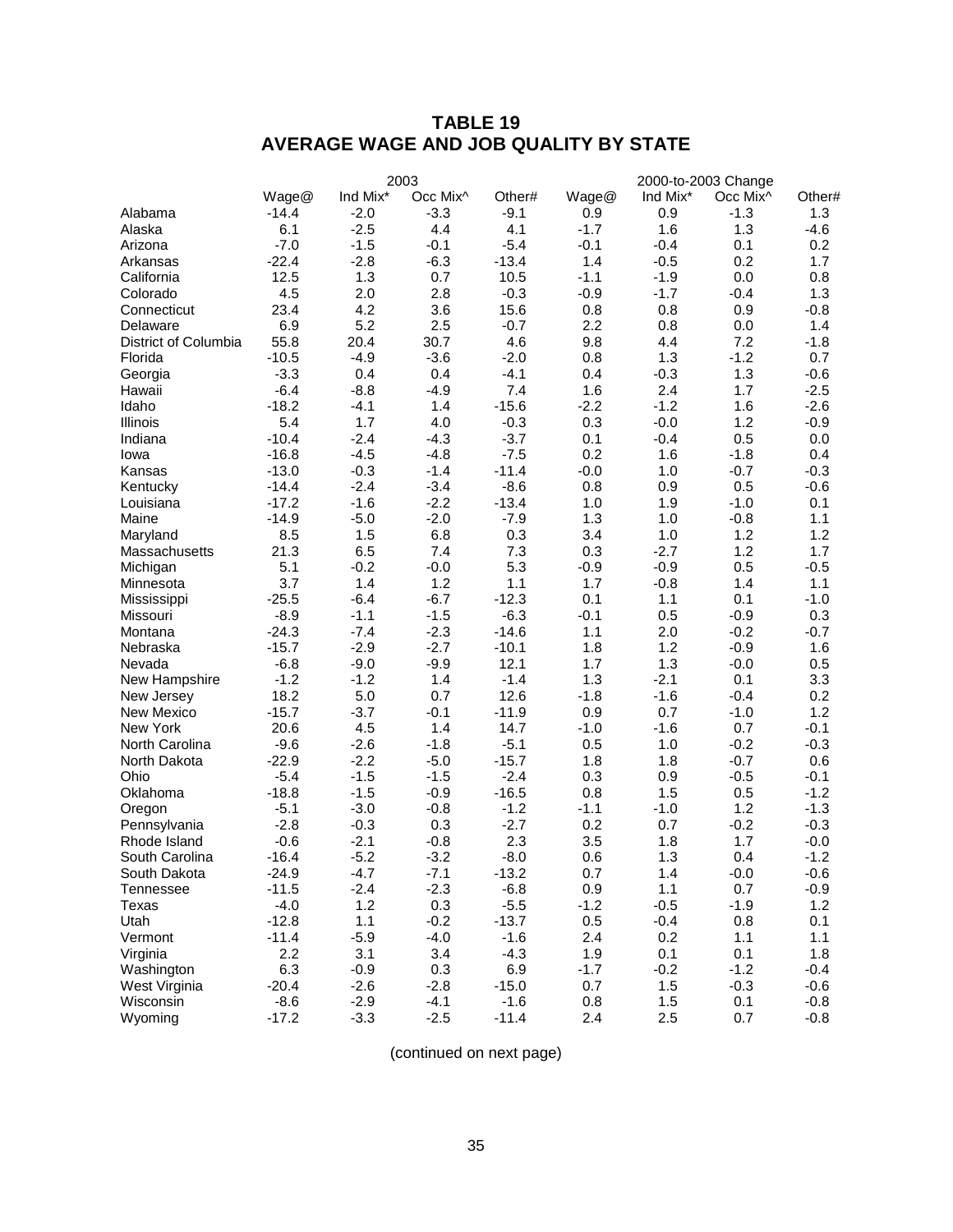# **TABLE 19 (continued) AVERAGE WAGE AND JOB QUALITY BY STATE**

@ The percentage difference in the average wage from the national average, calculated as the mean of the differences from the industrial and occupational databases.

\* Industrial mix: Sum over all industries of (state – U.S. employment share) \* (ratio of average wage to overall U.S. average wage – 1) \* 100.

^ Occupational Mix: Sum over all occupations of (state – U.S. employment share) \* (ratio of average wage to overall U.S. average wage  $-1$ )  $*$  100.

# Average wage minus the industrial mix minus the occupational mix. Reflects factors such as productivity, quality of life, and cost of living.

Source: Calculated from U.S. Department of Labor, Bureau of Labor Statistics, Quarterly Census of Employment and Wages and Occupational Employment Statistics.